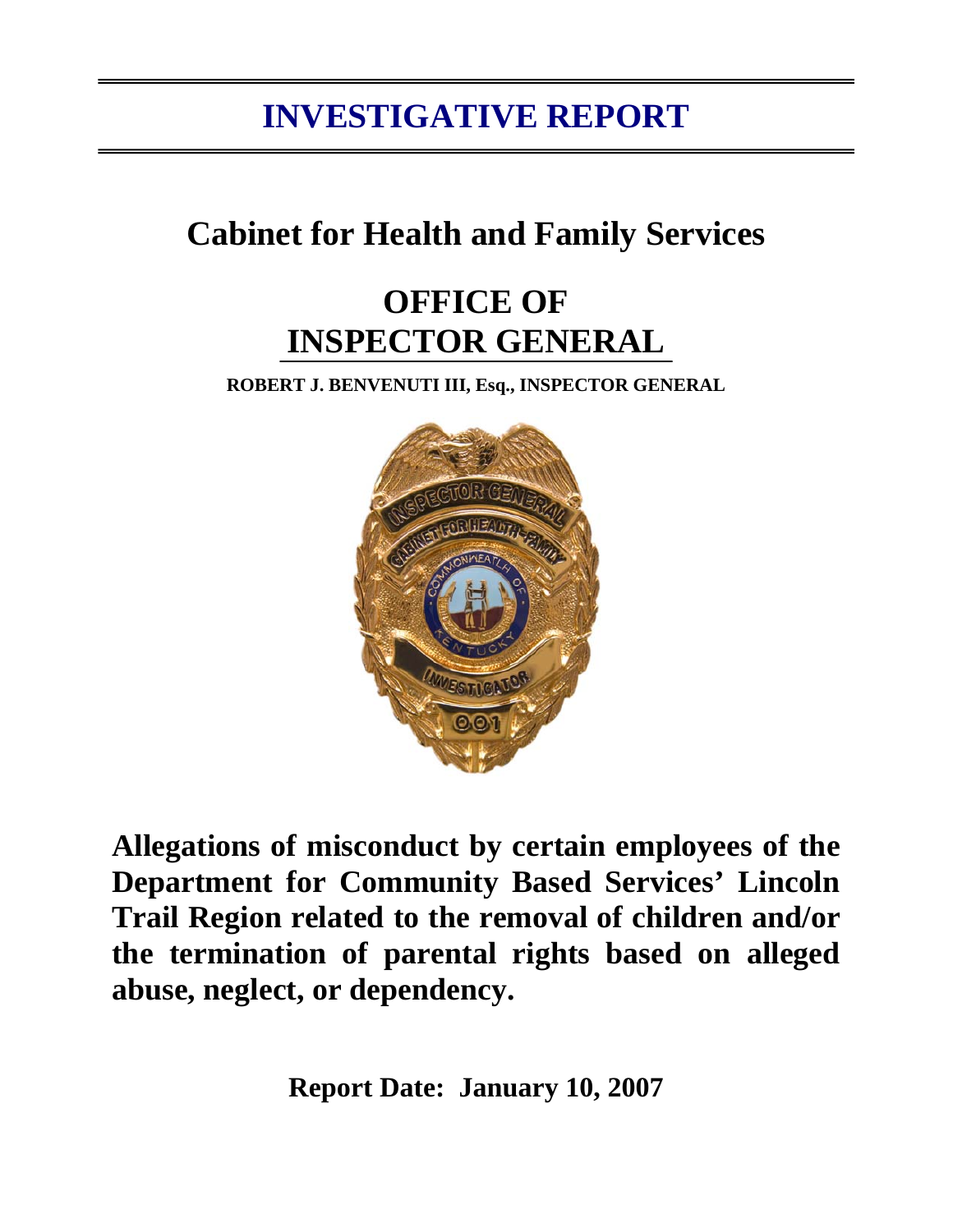**Cabinet for Health and Family Services Office of the Inspector General** 

**Investigative Report Regarding Allegations of Misconduct by Certain Employees of the Department for Community Based Services' Lincoln Trail Region Related to the Removal of Children and/or the Termination of Parental Rights Based on Alleged Abuse, Neglect, or Dependency**

 **Robert J. Benvenuti III, Esq. Inspector General**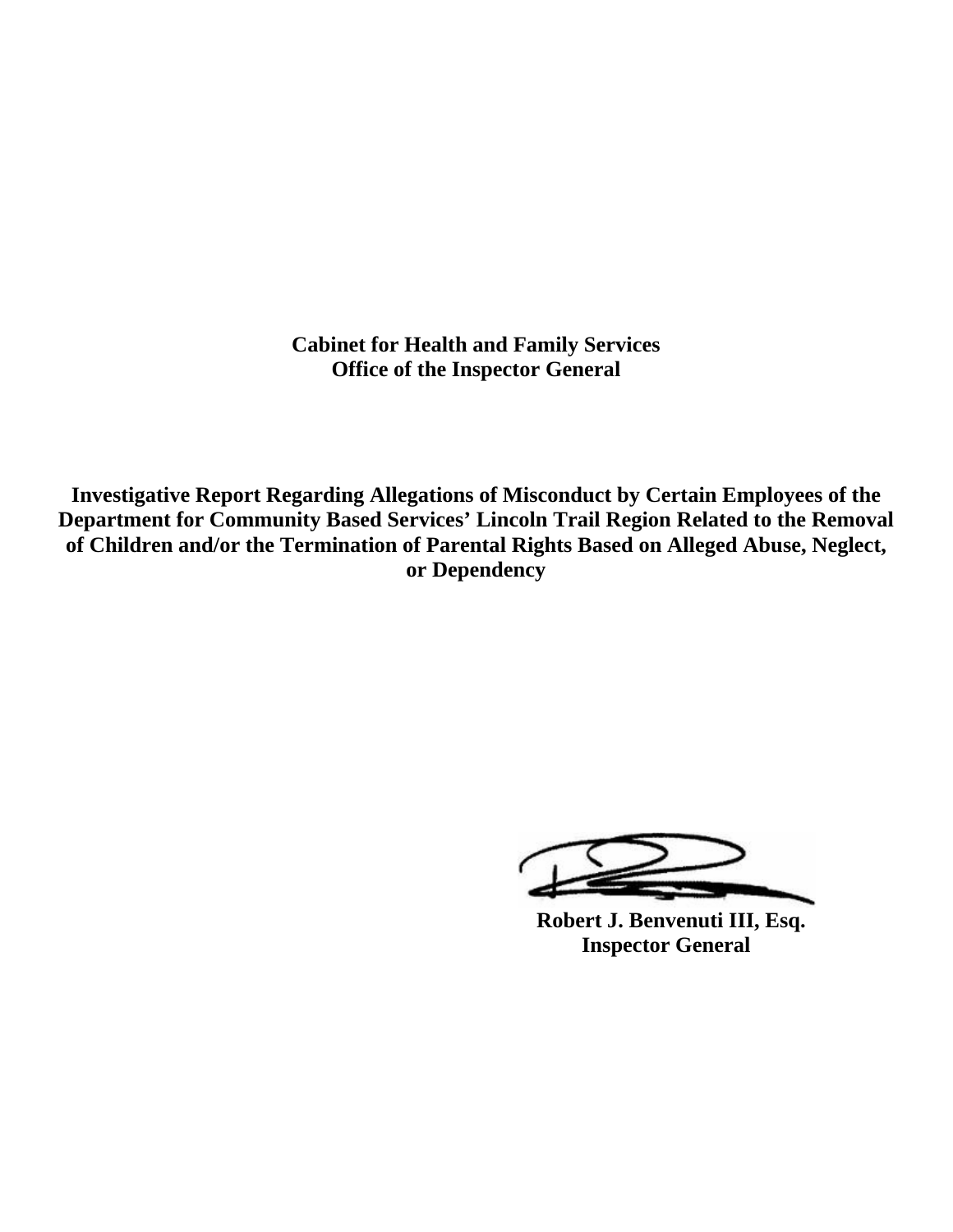# INDEX

#### en de la provincia de la provincia de la provincia de la provincia de la provincia de la provincia de la provi

| $1 - 4$   |
|-----------|
| $4 - 18$  |
| $19 - 21$ |
| $22 - 47$ |
| 48-51     |
| 52-60     |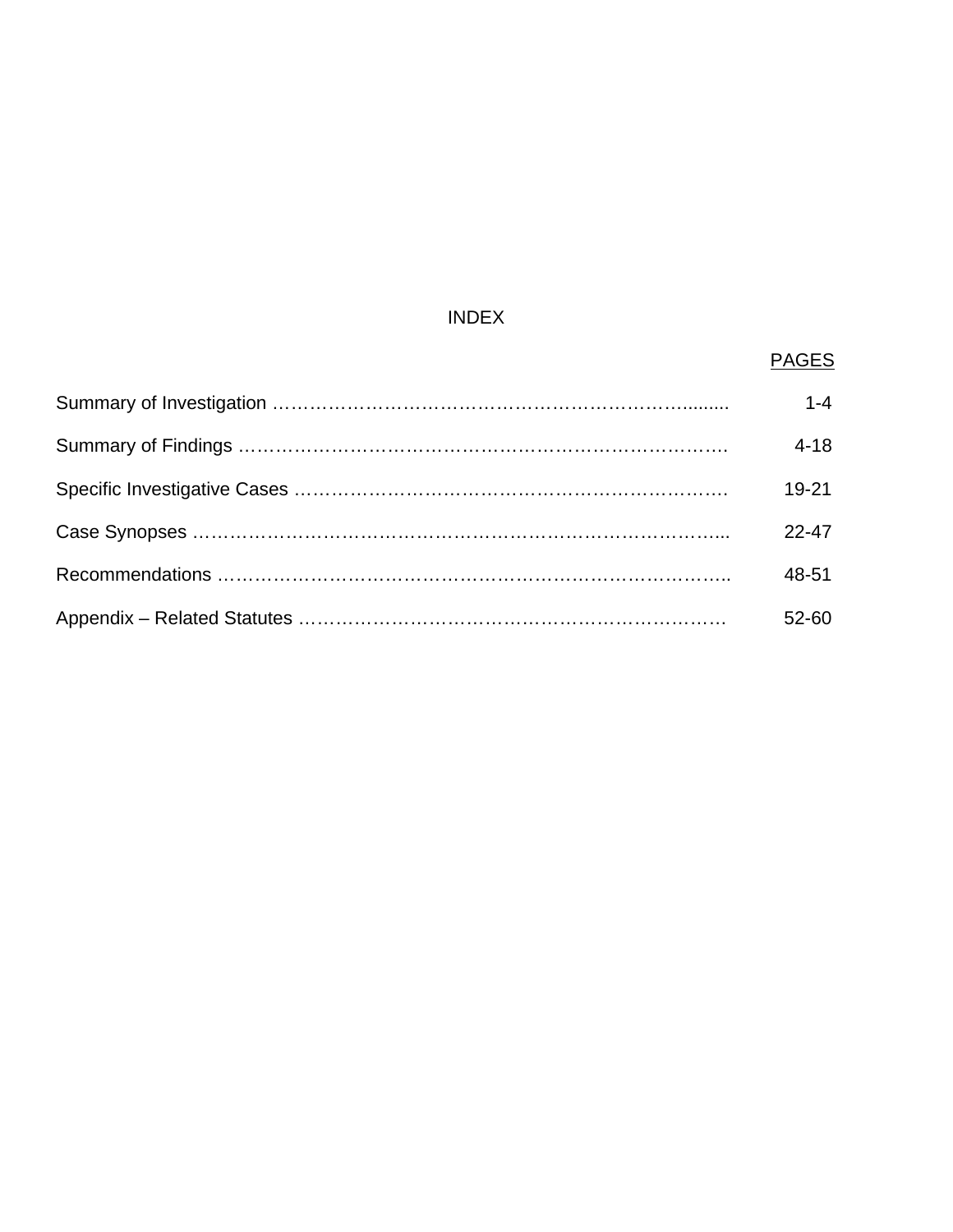# **Cabinet for Health and Family Services Office of the Inspector General**

# **Investigative Report Regarding Allegations of Misconduct by Certain Employees of the Department for Community Based Services' Lincoln Trail Region Related to the Removal of Children and/or the Termination of Parental Rights Based on Alleged Abuse, Neglect, or Dependency**

#### **SUMMARY OF THE INVESTIGATION**

#### **Introduction**

On January 9, 2006, Robert J. Benvenuti III, Inspector General of the Cabinet for Health and Family Services<sup>[1](#page-3-0)</sup> (Cabinet), ordered an investigation into allegations of serious misconduct by certain individuals, both known and unknown, of the Department for Community Based Services (DCBS) assigned to the Lincoln Trail Region/Hardin County DCBS Office. The Inspector General's order was based on a request for investigation by then Cabinet Undersecretary Dr. Eugene Foster.<sup>[2](#page-3-1)</sup> Undersecretary Foster's request was based upon his review of a report entitled "the 'other' Kentucky lottery: Child Protection and Permanency for Abused and Neglected Children in Kentucky in 2005," which had been presented to the Cabinet for Health and Family Services on January 6, 2006 by the National Institute on Children, Youth and Family's, Inc. and Kentucky Youth Advocates, Inc.

The Office of Inspector General (OIG) conducted this investigation pursuant to Kentucky Revised Statute 194.030(c). The Inspector General assigned Mrs. Brenda Caudill-Barnes, the OIG's Internal Affairs Officer, as lead investigator. Mrs. Caudill-Barnes is retired from the Kentucky State Police where she served for 19 years before joining the OIG as the OIG's Internal Affairs Officer in 2005. Based on the nature and scope of the investigation, two investigators from the OIG's Division of Special Investigations, Mr. Robert Graham and Mr. Steve Simpson, were also assigned to the investigation. Mr. Simpson is retired from the Kentucky State Police where he served for 23 years before joining the OIG as a special investigator in 2005. Mr. Graham is retired from the Jefferson County Police Department where he served for 31 years prior to joining the OIG in 2005 as a special investigator.

During the course of this 12-month investigation, OIG received correspondence from nearly 250 individuals and organizations in the form of telephone calls, letters, and emails wishing to provide information relative to

 $\overline{a}$ 

<span id="page-3-0"></span><sup>&</sup>lt;sup>1</sup> Prior to the reorganization of state government by Governor Fletcher in 2004, which created the Cabinet for Health and Family Services, DCBS was part of the Cabinet for Families and Children.

<span id="page-3-1"></span> $2^{2}$  Dr. Eugene Foster served as Undersecretary for Families and Children from March 29, 2004 until November 10, 2006.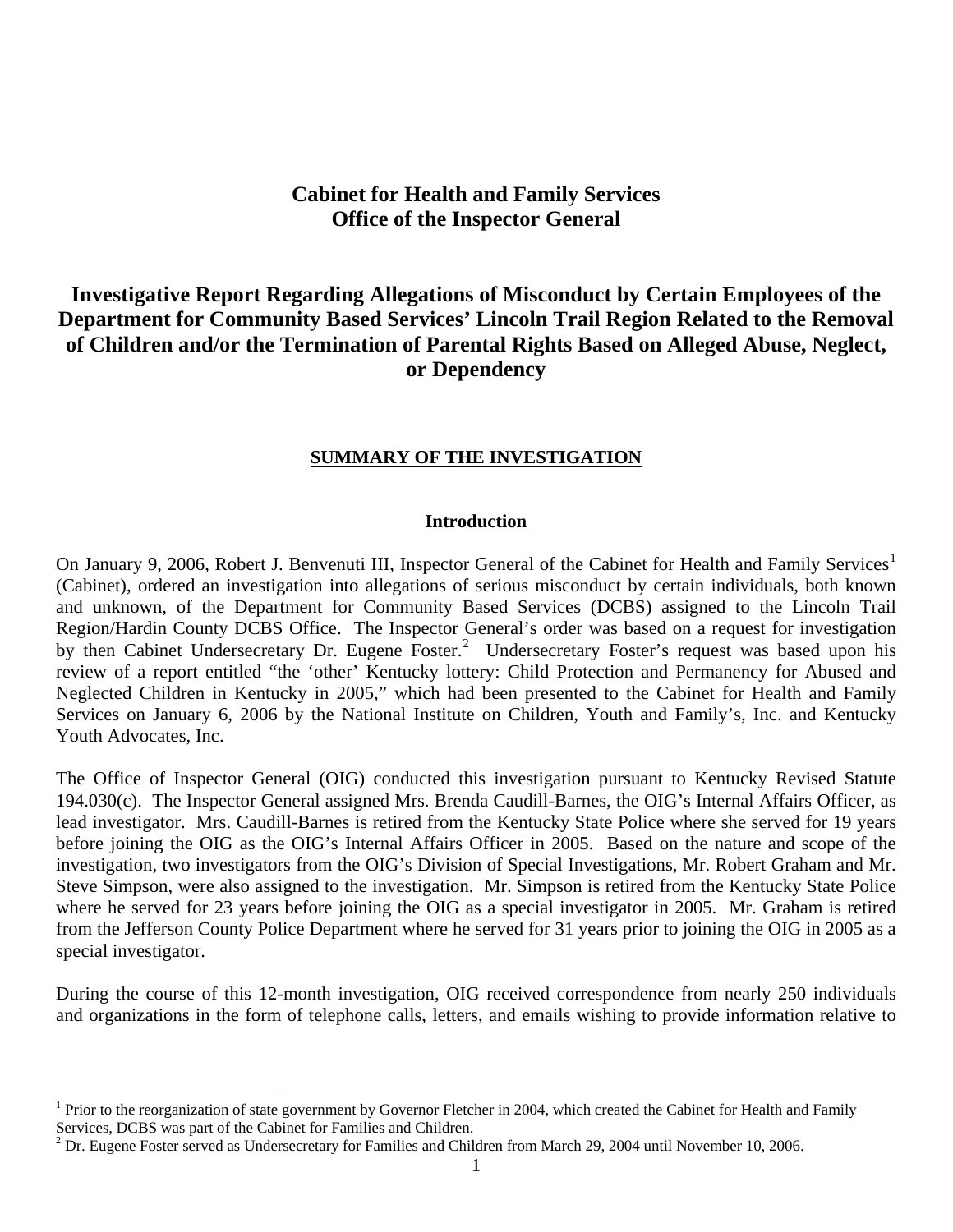our investigation. The correspondence involved the Lincoln Trail Region<sup>[3](#page-4-0)</sup> as well as 17 other counties in Kentucky. Additionally, OIG interviewed 142 individuals, some on more than one occasion, and examined approximately 75 DCBS case files, in addition to various other records and documents. Those interviewed included DCBS staff, complainants, and other individuals that OIG believed had information material to the subject matter of the investigation. Finally, OIG met, both in person and by telephone, with various community partners and interested advocates. In total, OIG dedicated approximately 5000 hours to this investigation and received almost 400 allegations of wrongdoing in the Hardin County Protection and Permanency (P&P) office and Lincoln Trail Region DCBS office. The OIG is appreciative of all individuals who took the time and effort to provide information to us during the course of this investigation. The OIG is indebted to the Kentucky State Police for graciously providing interview facilities so Cabinet employees could talk freely with investigators without the fear that their statements could be overheard. In particular, we recognize the DCBS frontline employees that were willing to discuss their concerns and provide information to OIG investigators during the course of this investigation. The vast majority of the social service workers we encountered during the course of our investigation carry out their very difficult duties in a diligent, honest, and ethical manner. Finally, we recognize Dr. Eugene Foster and Tom Emberton Jr.<sup>[4](#page-4-1)</sup> for their leadership and openness during our investigation.

This report is only intended to summarize the issues discovered during the course of the investigation. It is not meant to provide the reader with all of the evidence contained in each of the eighteen OIG investigative reports. We take this course of action because, at this time, it would be premature to release identifying information contained in the case reports prior to referral and review by the Hardin County Commonwealth's Attorney and the Cabinet's Office of Human Resource Management. However, we believe it is important that the Cabinet have our findings and recommendations without delay so that they can be considered expeditiously.

Before discussing our specific findings, it is important to expressly advise all readers of six threshold issues, in light of which this report must be read. First, OIG fully recognizes that the tasks which many social service workers face on a daily basis are, by their very nature, daunting. For example, we recognize that there are many times that a social service worker is called upon to make difficult judgment calls under highly stressful situations, wherein the health and safety of both the social service worker and those they are charged to protect are at risk. This investigation does not second-guess such professional judgment exercised in good faith by a particular social service worker wherein the social service worker believes that the child's health, safety, or welfare is in immediate jeopardy. It should be obvious to all that such good faith decisions must be made in certain circumstances and that the short-term removal of children is far more desirable than allowing a child to remain in a potentially dangerous situation. This is true even if such action is later determined to have been unnecessary. Thus, this report in no way whatsoever should be read or interpreted as second-guessing or criticizing a social service worker's good faith handling of such situations.

Rather, the primary purpose of this investigation was to fully examine the issues surrounding the removal of children from their biological parents based on alleged abuse, neglect, or dependency of the child and the process that follows, including, in some cases, the termination of parental rights and to identify any misconduct by Cabinet personnel relative to the same.<sup>[5](#page-4-2)</sup> Accordingly, our investigation focused on those cases involving alleged neglect or dependency by a biological parent or parents and *did not* involve cases that resulted in criminal convictions against a biological parent based on abuse, neglect, or dependency.<sup>[6](#page-4-3)</sup> Similarly, no one should read or interpret this report to mean that we believe the Cabinet should, in anyway, whatsoever, inhibit

1

 $3$  Note that for purposes of this report, we refer to the Lincoln Trail Region as it was organized on the starting date of this investigation. On that date, the Lincoln Trail Region consisted of Hardin, Meade, Grayson, Larue, Marion, Nelson, Washington, and Breckinridge Counties.

<sup>&</sup>lt;sup>4</sup> Tom Emberton Jr. became DCBS commissioner on July 1, 2005 and assumed the role of Undersecretary for Families and Children on November 15, 2006.

<sup>&</sup>lt;sup>5</sup> Only two of the client cases examined involved allegations of physical abuse. All other cases examined involved allegations of neglect and/or dependency.

<span id="page-4-3"></span><span id="page-4-2"></span><span id="page-4-1"></span><span id="page-4-0"></span> $6$  Only one of the client cases we examined involved criminal charges. The individual charged in that case was later acquitted.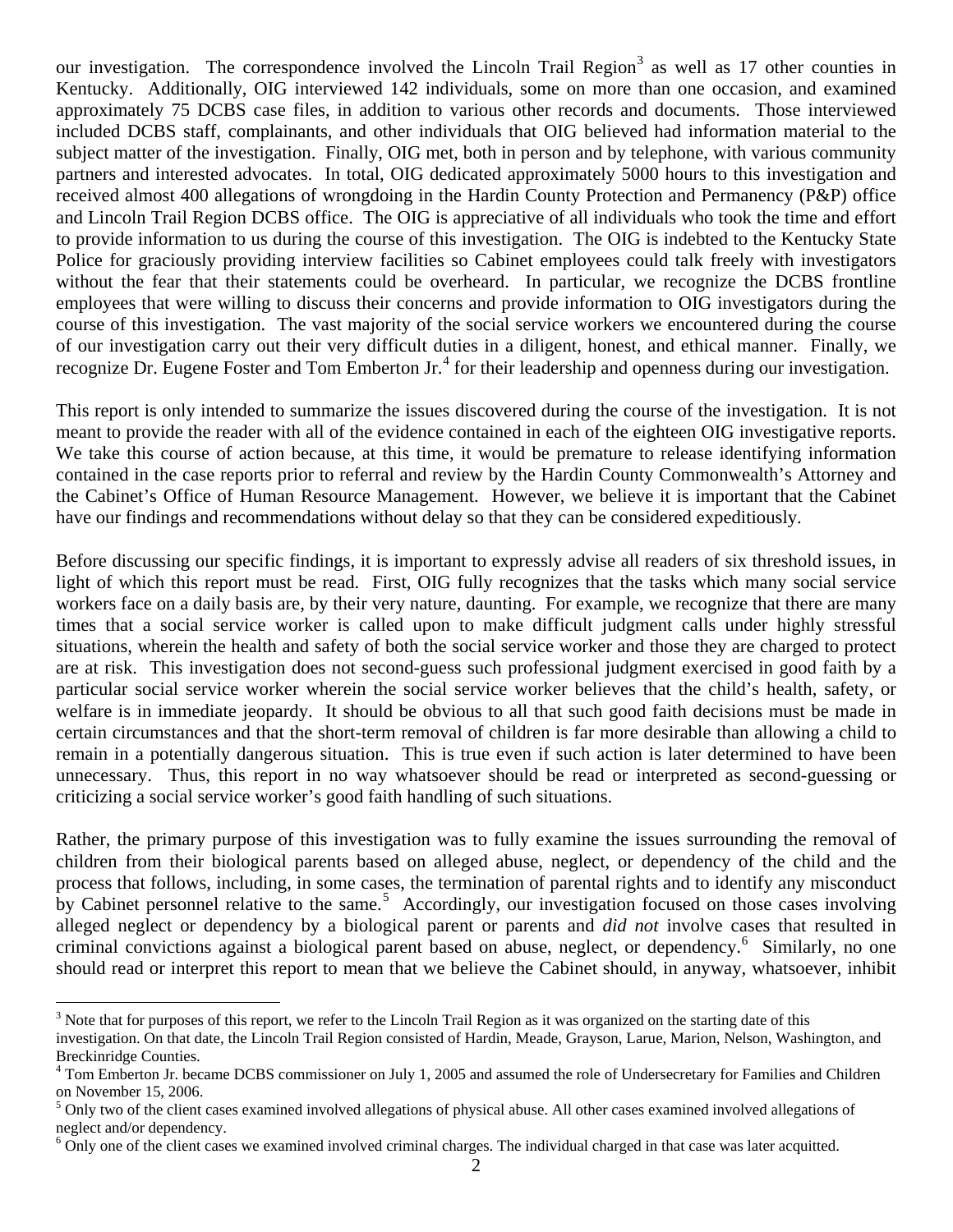good faith actions of social service workers aimed at ensuring the health, safety, and welfare of children and/or curtail child protective services. Those who abuse, neglect, or create dependency of Kentucky's children must continue to face aggressive enforcement and appropriate penalties.

Second, our investigation revealed that the issues herein identified are long-standing and, to a certain extent, part of the culture that we found inherent among some employees in the Lincoln Trail Region. While not easily articulated, we discovered a culture, accepted by some staff and rejected by many others, which thrived on the power of controlling certain families, including but not limited to the ultimate exercise of power – facilitating the removal of children from their biological parents and the termination of parental rights. This attitude appears to have been exacerbated by the fact that DCBS regional approach was highly (and we believe inappropriately) decentralized under the previous administration. In fact, the evidence shows that the sixteen DCBS regional offices<sup>[7](#page-5-0)</sup> (often referred by many DCBS staff as fiefdoms) were essentially permitted to operate as sixteen different agencies accepting, rejecting, or altering DCBS standard operating policy at their sole discretion.<sup>[8](#page-5-1)</sup> The evidence shows that certain social service workers, both management and staff, had, at a minimum, enjoyed tacit, if not express approval to operate the Lincoln Trail Region autonomously. In so doing, regional management was, for practical purposes, free to exercise the Cabinet's statutory and regulatory authority at their sole discretion, free from any meaningful oversight. Further, we are deeply troubled by the fact that allegations of misconduct in the Hardin County office, and within the foster care system generally, made during the previous administration appear not to have been adequately investigated and corrected by the responsible Cabinet officials. Specifically, during the course of this investigation, several current and former workers stated they were fearful of cooperating in the OIG investigation and/or believed it was futile to report misconduct. Many advised they had reported their concerns regarding misconduct in the Lincoln Trail Region, in the past, and no action was taken to correct the issues identified. Further, they reported that subsequent to such reports being made, the subjects of the complaints were rewarded and promoted, while the complainants were disciplined. For example, they noted that in 2001, eleven P&P employees submitted a letter of complaint to the Cabinet Secretary advising of policy violations by regional supervisors that they believed were placing children at risk. The Cabinet responded by assigning a P&P team to evaluate and address the issues. Two hundred unassigned referrals were located in one regional supervisor's office. The regional supervisors, who were responsible for the policy violations, were not disciplined, but frontline supervisors and workers who signed the complaint letter were disciplined and reportedly targeted for retaliation. Only two of the original eleven complainants are still working in the Lincoln Trail Region. At minimum, this environment allowed the now discovered misconduct to continue and, in all likelihood, exacerbated the feeling among many staff that the Cabinet condoned and/or was uninterested in addressing allegations of misconduct within DCBS.

Third, during the course of our investigation, we discovered evidence of potential individual criminal conduct and have informed the appropriate prosecuting authority of our evidence and will forward those cases for possible criminal prosecution within the next 30 days, as provided under KRS 1[9](#page-5-2)4.030(c)(4).<sup>9</sup> Such individual misconduct is cause for grave concern and must not, in any way whatsoever, be condoned, minimized, or excused. Likewise, it must not be viewed as a complete and just conclusion to the issues identified in this report surrounding the removal of children and the Termination of Parental Rights (TPR) process. Based on our findings, we believe it would be imprudent to ignore the serious nature of the issues identified herein by only addressing individual misconduct while failing to fully address the conditions that ripened the environment for individual misconduct. It is the opinion of the OIG that such issues flourished, in large part, from the shroud of secrecy that so fully envelops the TPR process as to leave it highly susceptible to individuals or groups of individuals desirous of corrupting the process. For example, we believe strongly, the cloak of secrecy that currently dominates this process is not in the best interest of Kentucky's children and must be removed as part

1

<span id="page-5-0"></span> $^7$  The Lincoln Trial Region was reorganized into the Salt River Trail Region as announced in February 2006 and effective September 16, 2006. Under the DCBS modernization, DCBS regional offices were reduced from 16 to 9.

<span id="page-5-1"></span><sup>&</sup>lt;sup>8</sup> DCBS leadership has and continues to implement standards aimed at increasing consistency among regional offices.

<span id="page-5-2"></span><sup>&</sup>lt;sup>9</sup> Kentucky Revised Statute (KRS).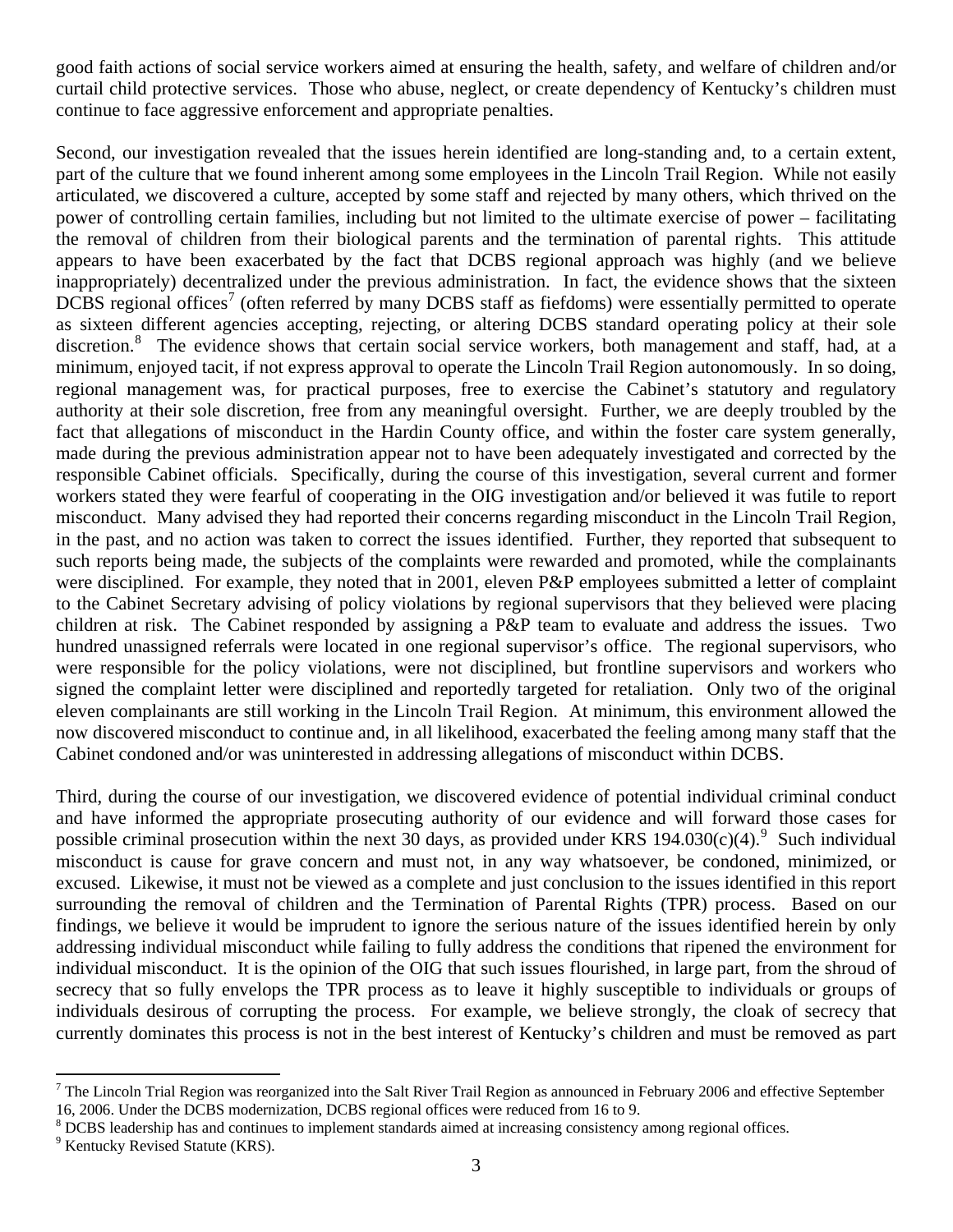<span id="page-6-0"></span>of any material reform. Simply stated, these are not matters of national security, wherein effectiveness often requires secrecy. Rather, they are social service issues that demand the full light of day in order to better ensure the integrity of the process. The fact that children are involved in the process should no longer be used as an excuse to protect these proceedings from meaningful public oversight.

Fourth, Cabinet officials have initiated several positive measures aimed at increasing oversight of field operations and bringing consistency and fairness to the processes discussed in this report, along with continuing to work to improve related operations. While not a complete list, we commend the implementation of a mechanism for DCBS employees to anonymously request specific cases be reviewed. This has afforded employees, statewide, the ability to assure issues are reviewed, without fear of retaliation. Another innovative program, the Parent Advocate Program, which has demonstrated positive results, has been implemented in the Jefferson County area. These actions, as well as the recent reorganization of Service Regions, which has resulted in the merger of areas of responsibility, increased oversight, and the reassignment of certain supervisors, are commendable.

Fifth, it must be recognized that while DCBS is the government agency primarily responsible for the subject matter of this investigation, some parts of the processes examined herein are not under the direct control of the Cabinet. It is clear that every component of the process is vital to the effective operation of the child protective system. Accordingly, it must operate with appropriate checks and balances to protect against unjust results. We trust that the Cabinet, the Legislature, and the Judiciary will work together to ensure that the children of the Commonwealth are protected from abuse, neglect, and dependency in a manner that is consistently ethical, moral and legal.

Sixth, termination of parental rights is one of the most significant and far-reaching actions the Commonwealth can take against an individual. With this in mind, we believe implementing the recommendations set forth in this report will facilitate the enhancement of the integrity of the process as well as the reputation and credibility of the Cabinet.<sup>[1](#page-6-0)0</sup> Further, such efforts will result in significantly increasing DCBS worker safety, as well as the health, safety, and welfare of Kentucky children.

# **SUMMARY OF THE FINDINGS**

During the course of our investigation, OIG discovered credible evidence which clearly supports the findings set forth below. The evidence used in support of these findings is contained in the OIG Division of Special Investigations master case (Case #2006-030-047).

# **Falsification of Records/Dishonesty:**

1

1. During the investigation, biological parents were contacted and investigators verified that home visits, documented in case files, did not occur. Many biological parents reported workers claimed to have attempted home visits and no one was home. One parent stated, although six home visits were documented, in reality, the worker had never been to the home. In another situation, children were removed from a biological mother and placed with the biological father, after the biological father reported allegations proven later to be unsubstantiated. Eighteen months later, although home visits were documented in the file stating the children were with their biological mother during the visits, the biological mother had not seen the children since their removal, had not met the caseworker, and did not have a case plan. One contact, dated three days after Christmas, stated the children were looking forward to Christmas. The case was closed after a year, with no services provided to the biological mother. The biological father also reported never meeting the caseworker or having a home visit

<sup>&</sup>lt;sup>10</sup> OIG does not believe the recommendations contained herein necessarily reflect all possible solutions. With this in mind, we encourage all readers to submit their ideas and recommendations to the Cabinet.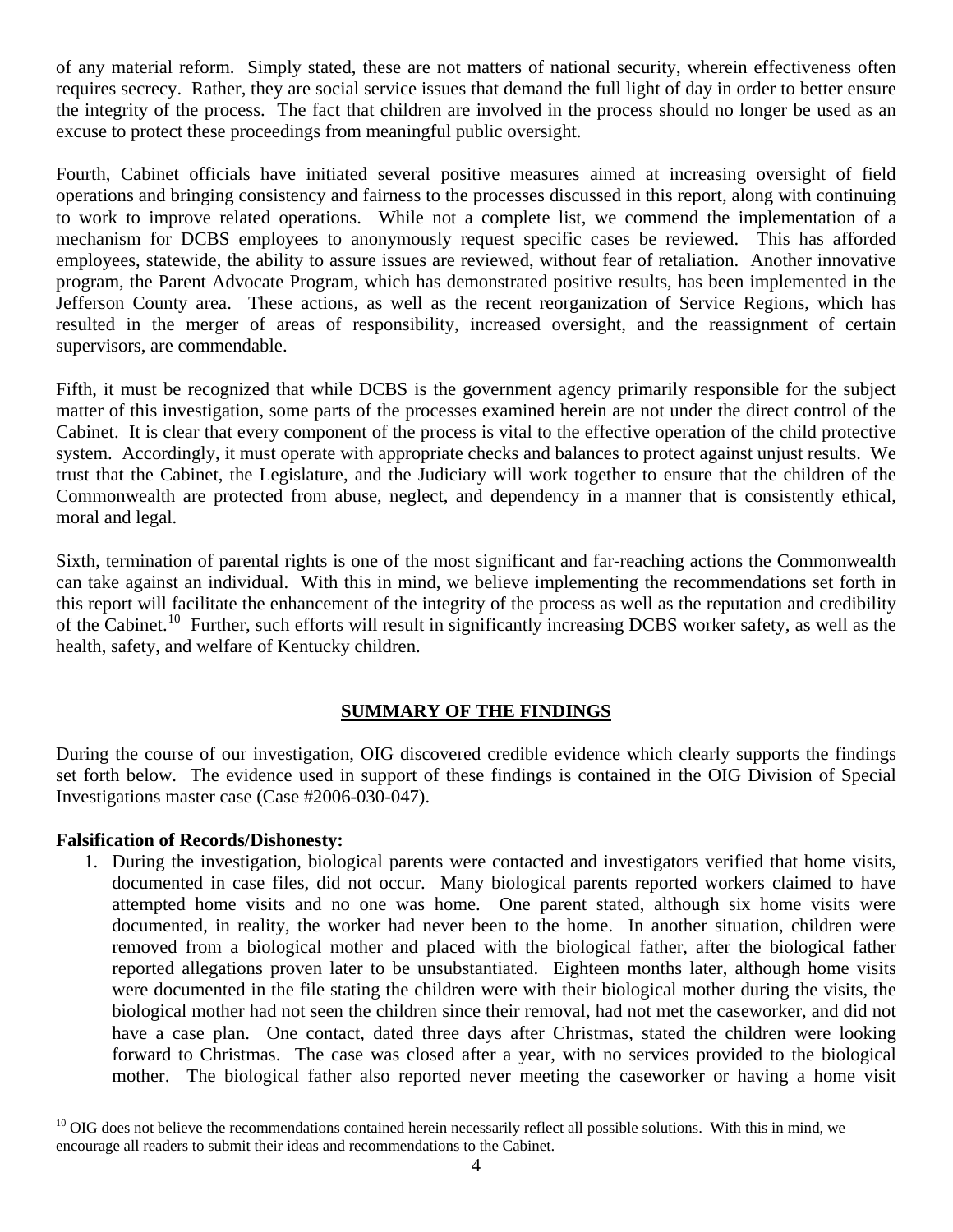completed, although visits and conversations with the biological father were documented in the file, as well.

- 2. Both current and former workers report documentation was omitted or added to case files to intentionally mislead the court. In some cases, this was to assure children were returned to their biological parents and, in other cases, it was reportedly to assure the Judge would rule for termination of the parents' rights. One worker conveyed that a frontline supervisor, at the direction of a regional supervisor, instructed her to enter information/contacts into a file for incidents that occurred prior to the worker being assigned the case. The former caseworker had already resigned from DCBS, so that worker was unable to verify if the information she was being asked to enter into the file was accurate.
- 3. There have been instances of dishonesty by DCBS employees, in documentation, in court, and in interactions with clients. OIG investigators have determined home visits and attempted home visits were documented in case files and the TWIST computer system that did not in fact occur. One caseworker advised a biological mother that her child had been to see a doctor, since the mother's last visit, without knowing if the child had seen a doctor or not. A caseworker advised she was unaware of any information regarding a child's parents or grandparents when there was a large volume of information on the relatives in the case file and the TWIST computer system. A veteran caseworker used the term "sexual predator" to describe a parent in the TWIST computer system and the case file. She stated the use of this was appropriate because a professional assessor had used this term and she was merely repeating his term. The caseworker used the term in a July 2005 court report and the assessment report she claimed to have obtained the term from was not completed until almost seven months later. Additionally, a review of the assessment report determined the term "sexual predator" was not used in the assessment report, so it would have been impossible for the term to have been derived from this report.
- 4. DCBS staff has routinely signed official documents as other staff members, usually supervisors. These documents included timesheets, travel vouchers for reimbursement of travel expenses, reports to the courts, purchase requests, and computer access approval forms.
- 5. During the 2001 Council on Accreditation (COA) review, Lincoln Trail regional supervisors manipulated caseload assignments and reported them to COA as lower than they actually were. Reportedly, this was intended to assure compliance with COA standards. Workers reported their cases were reassigned to them when COA left. Regional supervisors reported this act was not repeated during the 2006 COA review because they decided to let COA see the situation as it really was and, therefore, the caseloads were out of compliance.
- 6. In 2000, an SRA falsely advised the Cabinet that an employee's workstation was an office location closer to the employee's residence than her actual workstation. The primary benefit would be that the employee would be permitted to claim travel reimbursement for driving to work, daily. Descending SRAs permitted the situation to continue. Although other employees requested the same benefit, their requests were denied and they were advised this was a decision made by a previous supervisor and a previous administration, and it could not be changed.

# **"Fast Tracking" Adoptions:**

7. The Adoptions and Safe Families Act, Public Law 105-89 (ASFA) was signed into law in 1997. It was intended to prevent children from languishing in foster care until they were no longer likely to be adopted. This law mandated permanency hearings to be held no later than 12 months after a child enters out-of-home care (OOHC). It also required state child welfare agencies to monitor the time children remain in care, and required the initiation of TPR proceedings for children who have been in state custody for 15 of the most recent 22 months. Only three circumstances are to be considered as reason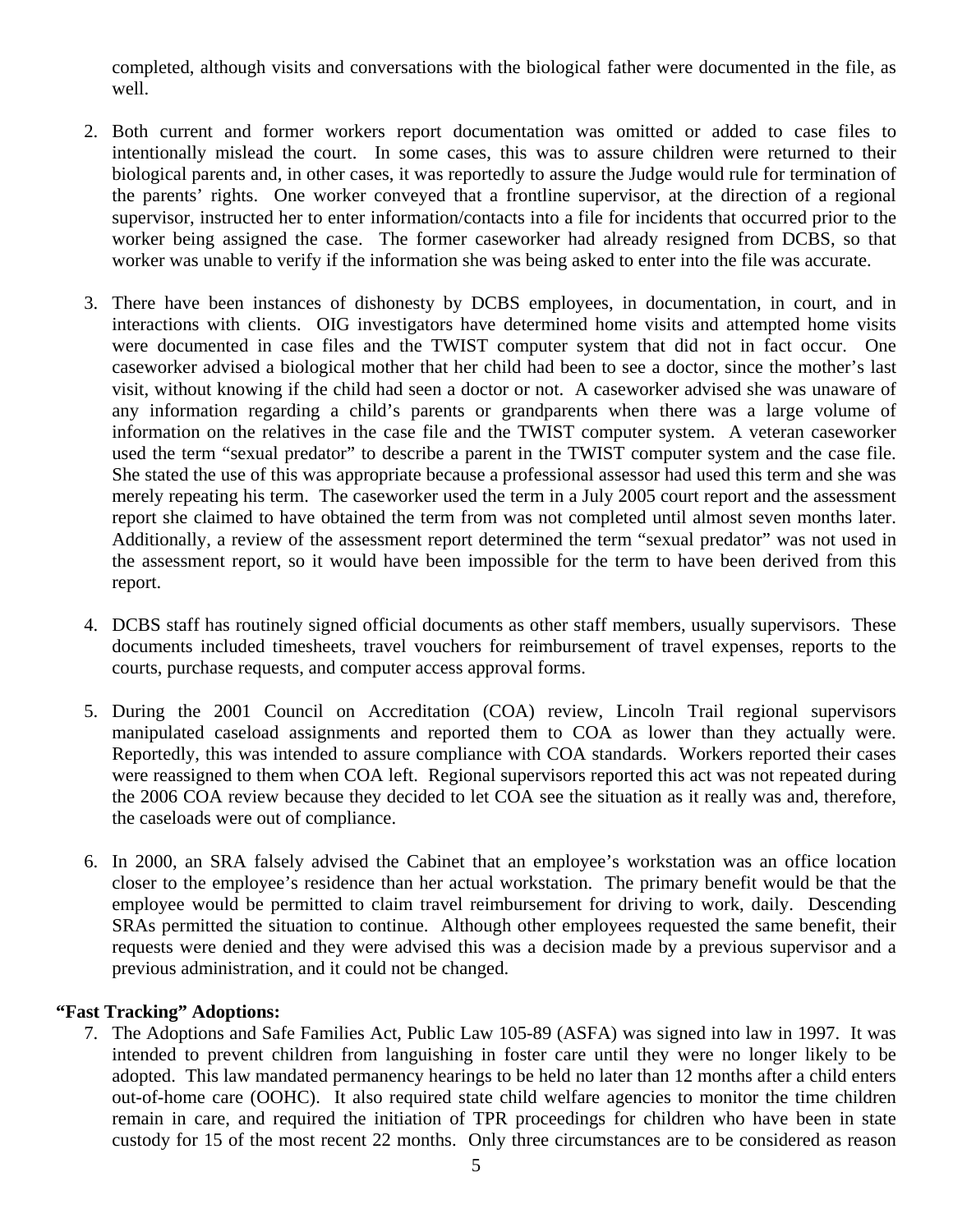<span id="page-8-0"></span>not to have initiated TPR proceedings by the time the 15 month deadline occurred: (1) the child is in the care of a relative, (2) the state agency documents a compelling reason why filing is not in the best interest of the child, or (3) the Cabinet has not provided the services deemed necessary to the child's family to return the child to a safe home. The receipt of federal adoption subsidies was made contingent upon the adoption of ASFA by state governments. All 50 states have adopted the guidelines.

8. No pattern of 'fast tracking' adoptions was located in the Lincoln Trail Region. Although there were cases where a lack of services provided to the biological parents, by DCBS, most likely increased the chances the case would result in the termination of the parents' rights (TPR), there were no cases located in the course of this investigation where termination of parents' rights was completed prior to the child being in OOHC for at least 15 months. The average time between TPR and finalization of adoption was significantly lower in the Lincoln Trail Region: less than half of the state average. A child adopted out of foster care, in Kentucky, spent an average of over three years in the Cabinet's custody. In the Lincoln Trail Region, the average time is just over two years. Only three of the eight counties in the Lincoln Trail Region reported completing adoptions in federal fiscal year 2005. Those counties were Grayson, Hardin, and Marion. Although the averages in these counties were lower than the state average, they still exceeded ASFA timelines $11$ .

| County                                              | <b>Average Months</b><br><b>Between Removal and</b><br><b>Termination of Both</b><br><b>Parents' Rights</b> | <b>Average Months</b><br><b>Between Termination of</b><br><b>Both Parents' Rights</b><br>and Finalization of<br><b>Adoption</b> | <b>Average Months</b><br><b>Between Removal and</b><br><b>Finalization of Adoption</b> |
|-----------------------------------------------------|-------------------------------------------------------------------------------------------------------------|---------------------------------------------------------------------------------------------------------------------------------|----------------------------------------------------------------------------------------|
| Grayson                                             | 22.49                                                                                                       | 3.27                                                                                                                            | 25.76                                                                                  |
| Hardin                                              | 28.52                                                                                                       | 6.74                                                                                                                            | 35.25                                                                                  |
| Marion                                              | 15.42                                                                                                       | 6.32                                                                                                                            | 21.65                                                                                  |
| <b>Region</b><br>Lincoln<br><b>Trail</b><br>Average | 22.14                                                                                                       | 5.44                                                                                                                            | 27.55                                                                                  |
| <b>State Average</b>                                | 24.84                                                                                                       | 11.52                                                                                                                           | 36.20                                                                                  |

# **Supervision Issues:**

- 9. There was an obvious lack of a clear chain of command in the Hardin County DCBS office and the Lincoln Trail Region. When the SRA should have been in command, the SRCA was the primary decision-maker and employees reported that supervisors were not permitted to supervise their staff because the SRCA was communicating directly with the frontline staff. Social service workers reported contacting the SRCA instead of their supervisor. The frontline supervisors complained they were not permitted to be supervisors. The SRCA instructed one FSOS not to review a member of her staff's work, but to approve an investigation in the TWIST computer system anyway. The FSOS was advised this was to assure compliance with COA standards. Supervisors instructed workers to include false information in case files or not to document items in the case file. Workers were instructed and routinely completed home visits at times when it was known that parents would not be home. This was intended to prove the parents were uncooperative with the Cabinet. Supervisors have signed approval on court reports which made recommendations not supported by the documentation in the case file.
- 10. Supervisors do not routinely monitor subordinates, or hold them accountable while they are out of the office. There is no logging or reporting mechanism, used by supervisors, to assure staff is completing activities, as reported. Supervisors are unable to advise which activities a subordinate was involved in, on any given day. This provides a potential for abuse of process and/or power, by employees, and the inability of staff to confirm contacts were completed when challenged by clients. This same lack of

 $\overline{a}$  $11$  Kentucky's Adoption Policies – Alleviating the Barriers, Auditor of Public Accounts, Tables 17 and 18; December 2006.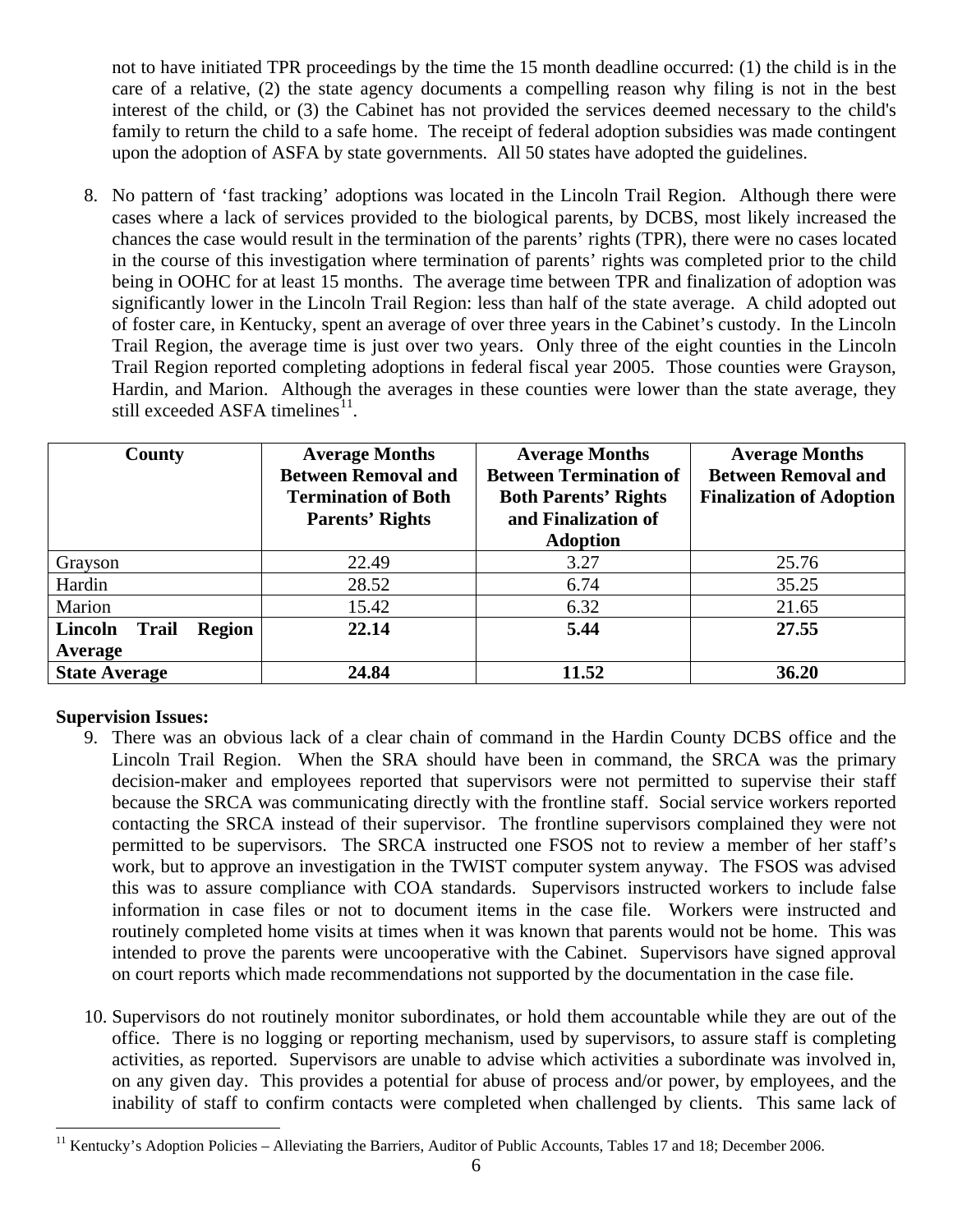oversight creates a significant worker safety issue in that workers could be missing and/or in harms way for an extended period of time without the knowledge of supervisory staff.

- 11. The regional emphasis was placed on adoption, instead of family reunification. For example, ASFA permits an extension in mandated timeframes for "compelling reasons", but no documented use of such an extension was located. Further, Lincoln Trail Region P&P staff was evaluated according to whether the adoption goal was reached, but not evaluated on the number of families reunified. During 2005, most employees received a rating of four on the adoption item, with five being the highest possible score. The employees assigned to the Permanency Team received a rating of five on this item.
- 12. The Lincoln Trail Region exhibited autonomy in policy development and application. The region operated under a Critical Decision Making Protocol, developed for use in this region by regional supervisors, which mandated regional supervisors made virtually all case-related decisions, and denied case managers and frontline supervisors the ability to make case-related decisions. These decisions were made without appropriate factual support. Another example is the separation and specialization of team responsibilities, observed in the Lincoln Trail Region. This organization of tasks limits a caseworker's ability to provide continuity to clients and has only been identified as being in use in one other region. Supervision in that region, reportedly, were assigned to the Lincoln Trail Region, previously, and assisted in development of the concept. Under this structure, there are five separate teams operating in the P&P office: Intake, Investigative, Ongoing/Treatment, Recruitment and Certification (Foster Home), and the Permanency Team. This means a typical family would be assigned a minimum of four different workers and a Social Service Aide during the initial fifteen months children were placed out of their parents' home. Additionally, workers complained of policies enacted on a "whim" by regional supervisors. One example was the short-lived requirement to petition Family Court on every child sexual abuse referral, whether or not the allegation was substantiated. Reportedly, workers were told this was because the spouse of a regional supervisor was affiliated with the Court-Appointed Special Advocate (CASA) program and had complained about the small number of sexual abuse petitions.

#### **Policy:**

13. Workers reported a lack of consistency in training, in the acceptance of referrals, and the application of policy. Policy was applied inconsistently in determining whether a child should be removed from the biological parents' home, whether children were placed with a relative, or if siblings were to be separated. In some situations, policy appeared to be used "after the fact" to justify actions. As an example, relatives were not immediately considered for placement and the children were placed in foster care. Even after a relative specifically requested custody, one home evaluation was delayed months and, then, completed within one day. It was a favorable evaluation, but the relative was advised that due to the length of time the child had been in care, there was an attachment to the foster parents so the child would not be placed with the relative. Some relatives are denied placement for questionable reasons and no action was taken to remedy the situation, even after the CHFS Office of the Ombudsman justified the relative's complaint. Although the Cabinet is required to seek out relatives (SOP 7E), after one family advised DCBS of several relatives interested in placement of a large sibling group, only one home evaluation was completed and, after several weeks, one relative, who contacted a regional supervisor to inquire when she could anticipate completion of her interstate home evaluation, was asked why she waited so long to request custody. There is no documentation of the initiation of any request for the interstate home evaluation in this case file and the parents' rights were not terminated until more than a year later. Some relatives report they are not permitted visits with children in foster care, unless the visit is during the parents' visitation and is pre-arranged with their caseworker. In spite of the fact such visitation was approved by the court, in the case plan, and relatives had not acted inappropriately, some relatives were advised to leave visitation, even when they attend with the biological parents.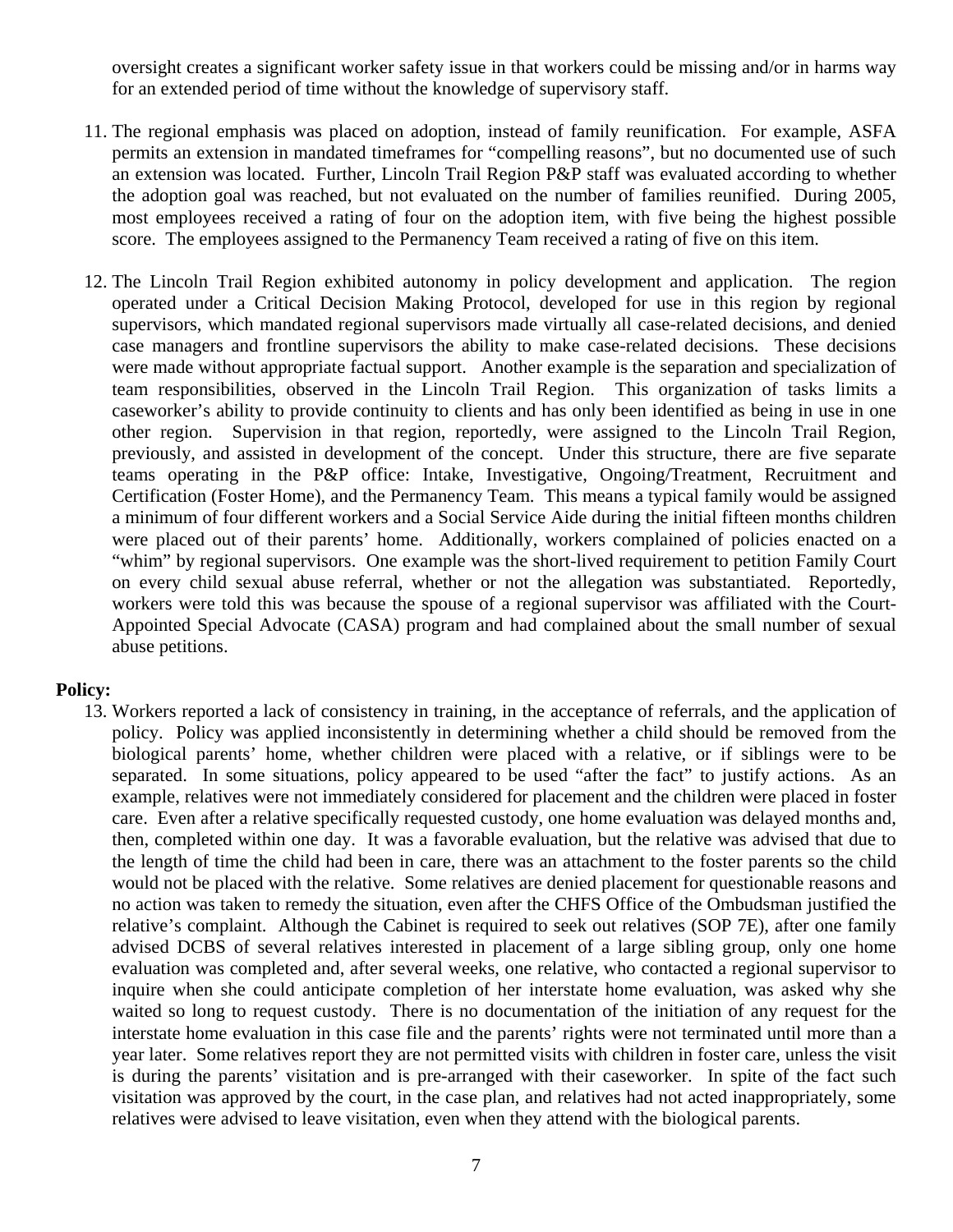- 14. Policy and legal requirements are not explained to clients and foster/adoptive parents. This results in confusion and suspicion for both parties. For example, DCBS staff has in-depth contact with Comprehensive Assessment and Training Services Project (CATS) assessors prior to an assessment. Although DCBS staff states this contact is to brief the assessors on the case and issues involved, this is viewed by clients as an effort to taint results. Several clients complained that CATS assessors cited unsubstantiated referrals and false innuendos, related to them by DCBS staff, as if they were fact.
- 15. Activities, events, and contacts are not consistently documented in TWIST or the case file. There is no mechanism/policy to assure documents are filed timely in case files. For example, service recordings and documents were added to the case files and the TWIST computer system just prior to COA review, after parents' rights were terminated, and after complaints to Central Office by the clients; often several months or years after the event allegedly occurred. Some original documents, dated from 2002 and 2003, were observed in various folders in a worker's office and had not been filed in the official case file.
- 16. The decision to remove a child from their parents' home is often completed under subjective standards, especially when the allegations involve neglect or dependency issues. The justification for removal is cited on the emergency custody petition, but is dependent on the social service worker's ability to verbalize an opinion of the situation. Cultural and socio-economic status issues are often interpreted as creating an inadequate environment for children. For example, a home that is cluttered, or not as clean as the worker would like, may be described as "filthy" to the court. Children are removed because the home is dirty versus unsafe. In two other situations, where a child fatality was ruled accidental by law enforcement, DCBS petitioned the court to remove the remaining children, as well as later born siblings, due to "neglect" even though all the children were attended at the time of the accidental death of a sibling. In one situation, the Judge was infuriated at the Cabinet, and while denying the petition, instructed the family they no longer needed to cooperate with the Cabinet because they had already been through enough.
- 17. When a worker contacts a home to investigate a referral alleging unsafe living conditions, in essence, they are requesting to make a warrantless search to determine if conditions are safe for the children in the home. In situations where parents deny the social service worker entry into the residence, the worker has two options, contact law enforcement and request they verify the safety of the children or contact the court and request an emergency custody order (ECO). In most cases, the court is contacted. Once an ECO is issued, law enforcement must be utilized to serve the order. In this scenario, even if the worker, upon entry to the residence, determines conditions in the home are safe, they have no recourse but to remove the children. Since law enforcement is required to be involved in either situation, it would appear most prudent to contact law enforcement, prior to contacting the court. KRS 620.040 (5) (a) mandates: "If, after receiving the report, the law enforcement officer, the cabinet, or its designated representative cannot gain admission to the location of the child, a search warrant shall be requested from, and may be issued by, the judge to the appropriate law enforcement official upon probable cause that the child is dependent, neglected, or abused. If, pursuant to a search under a warrant a child is discovered and appears to be in imminent danger, the child may be removed by the law enforcement officer." By so doing, the number of children unnecessarily removed, based solely on the fact that parents initially denied access to the social service worker, would be reduced.

#### **Staff Issues:**

18. There are cases in which, prior to and during the TPR hearing, workers have failed to advise the court and the Guardian Ad Litem that there are relatives available or appropriate for placement of the affected children. The workers told OIG investigators they do not make the TPR decision as that is the role of the court. However, if DCBS does not fully disclose all available information to the court regarding the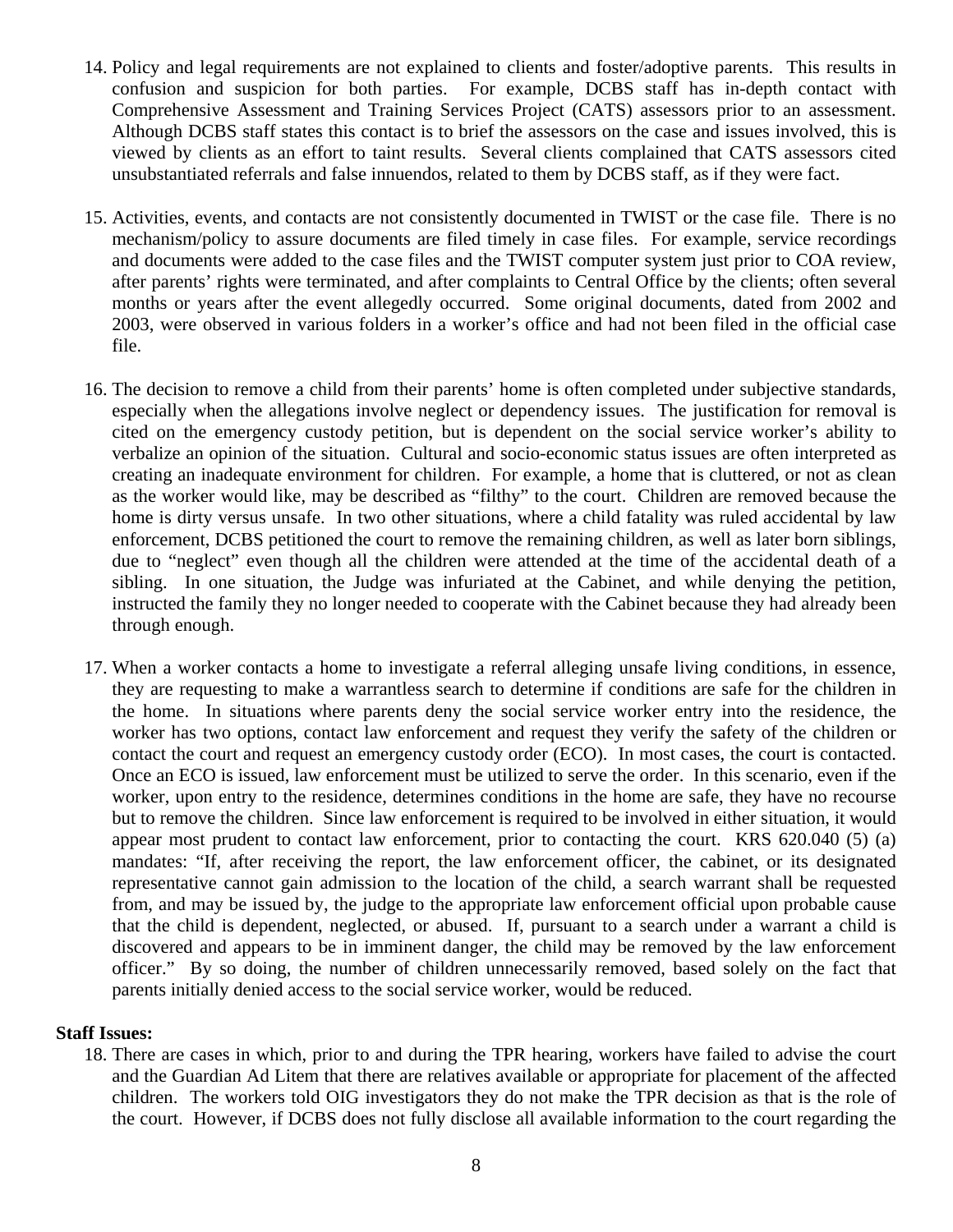family, the TPR decision is based on incomplete information, some of which may be material and/or exculpatory.

- 19. Some Lincoln Trail Region DCBS employees displayed a prevalent attitude of omnipotence in interactions with clients and community partners. As an example, workers inappropriately used wording with negative connotations in the TWIST computer system, case files, and reports. Statements reflecting personal bias against clients were used in documenting incidents and situations in the files. Calls routinely were not returned to community partners or clients. DCBS staff complained that other staff made comments reflecting racial stereotypes. Further, some workers told OIG investigators that they felt compelled to comply with supervisors' instructions and do not believe they have a duty to "do the right thing."
- 20. Some workers do not routinely review the client's entire case file when assigned an existing case. Therefore, they are not familiar with the case, the issues, or the involved parties.
- 21. Workers respond aggressively to any perceived challenge to their actions. For example, biological and foster parents complained children were removed from their home because they "talked back" to the workers. Justified complaints from the CHFS Office of the Ombudsman resulted in written responses from the Lincoln Trail Region staff and supervisors, insisting the Ombudsman's findings be revised. Often their responses cited contacts and information from the case file that were entered after the issuance of the Ombudsman's report, or were reportedly in the hard copy case file, but not documented in the TWIST computer system and were, therefore, unavailable to the CHFS Office of the Ombudsman during their review.

#### **Central Office:**

- 22. Prior to the OIG investigation, client complaints that were reviewed and justified by the Cabinet's Office of the Ombudsman, routinely resulted in no corrective action in the client's case and no disciplinary actions were initiated against the involved employees.
- 23. Prior to the initiation of the OIG investigation, Central Office staff was seldom present in the Hardin County/Lincoln Trail Region office. There was an absence of input or review from Central Office unless regional supervisors requested the input or a significant complaint was lodged with Central Office.
- 24. One Lincoln Trail Region supervisor was granted a class stipend to obtain a Ph.D., including time, travel expenses, and miscellaneous expenses. The contract was granted for a period from 2000-2010, and approved by the then Secretary. During the covered period of time, tuition assistance for undergraduate and graduate level classes had been limited or unavailable to other employees. This resulted in animosity by some staff who felt as though they did not have the necessary resources available to them to properly complete their job. Further, this resulted in the routine absence of a high-ranking supervisor during normal business hours.

#### **Adoption:**

- 25. The selection of which foster parents will have an adoptable child placed in their home is completed subjectively by regional supervisors. The region placement coordinator is not involved and often not advised of the decision.
- 26. Adoptive parents have been advised they must adopt all siblings in a sibling group, or they will not be permitted to adopt any of the siblings, even when one sibling is abusive to the other children. ASFA and DCBS policy require siblings to be placed together unless there is a reason not to. Potential adoptive parents report children previously separated, due to abusive behavior by one or more of the siblings,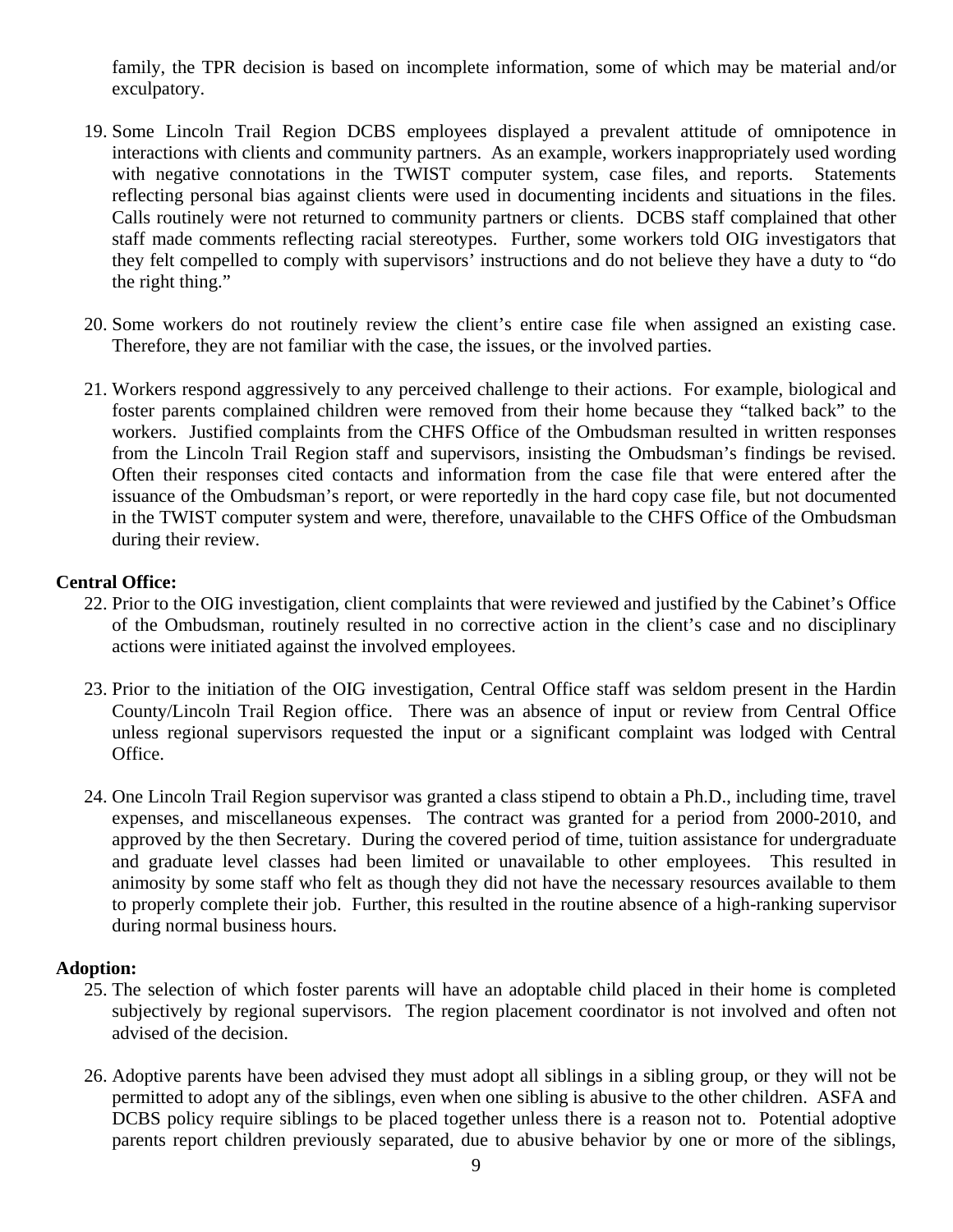<span id="page-12-0"></span>were reunited in their home. When the adoptive parents requested the abusive sibling be removed, they report being advised by DCBS staff that they would have to adopt all of the siblings or they would not be permitted to adopt any of them. Adoptive parents perceive they are pressured to adopt problem children who are less adoptable in order to be permitted to adopt the more adoptable siblings. They report they were not provided a full disclosure of pre-existing conditions of the children or the resources that would be available to them after the adoption was finalized. Some of these resources must be requested prior to the finalization of the adoption, or they are no longer available.

#### **Case Plans:**

- 27. Case plans are intended to outline the goals biological parents must achieve to have their children returned to their home. Requirements were routinely included on case plans that were expensive, relative to the client's financial situation; required unnecessary travel; and were not relative to the family's issues, as identified by the worker. Workers reported there was a regional protocol requiring that a domestic violence assessment, mental health assessment, and substance abuse assessment be included on all case-plans, whether or not they were issues with the family. While a case plan should not be easy, some case plans were intentionally written to be too difficult to complete. Items were included on the case plan that appeared overly burdensome and unnecessary, such as requiring the client to attain a General Educational Diploma (GED). Several workers, when discussing cases, stated the biological parents worked to get their children returned, and then, after several months, seemed to become overwhelmed with the feeling they could not achieve the goals established for them, and eventually quit trying. The case plans are to be developed in a team meeting, with supporting staff participating. Family Team Meetings do not routinely include community partners.
- 28. There is no mechanism to assure or verify services necessary to assist families in reunification were provided to them. Parents have been required to pay for assessments that were court-ordered to be paid by DCBS. There is no objective method to determine when a case plan is completed. This results in confusion between parents and DCBS staff. Various DCBS staff mandated differing results to fulfill the same case plan requirements, even to the extent that workers contradicted court findings. In turn, the parents' chances at successful family reunification may be primarily dependent on the caseworker assigned to their case. Parents have been required to complete the same items more than once, because one worker states they have fulfilled the requirement and the next worker states they have not. In one case where this situation occurred, after two years, it was determined the parents' original effort had fulfilled the case plan requirements. The child was out of the home the entire two years, and remains out of the home, although the parents appear to have fulfilled all case plan requirements.

#### **Placement:**

- 29. There were placements completed without the knowledge of, or a consultation with, the Regional Placement Coordinator. According to staff in the Lincoln Trail Region, all decisions about removal of children are made primarily by one regional supervisor, and the number of Out-of-Home Care (OOHC) placements in the region has doubled in the last five years. Statewide, there were 10,174 children in OOHC in 2000 and  $12,874$  $12,874$  children in out of home care (OOHC) in  $2005^{12}$ . This is a 21% increase. In state fiscal year 2001, (the figures for SFY 2000 were unavailable), there were 501 children in OOHC in the Lincoln Trail Region and 749 in OOHC in state fiscal year 2005. This would indicate there was a 66% increase in the number of children in OOHC, in the Lincoln Trail Region, in that four-year period.[1](#page-12-0)3
- 30. Permanency decisions were made subjectively and not supported by documentation in the case files. The Adoption and Safe Families Act of 1997 encourages relative placements. However, relatives were

 $^{12}$  Kentucky's Adoption Policies – Alleviating the Barriers, Auditor of Public Accounts, December 2006.

<sup>&</sup>lt;sup>13</sup> Figures obtained from James Grace of CHFS DCBS DPP via e-mail to Brenda Caudill-Barnes, 12-28-06 at 0948 AM.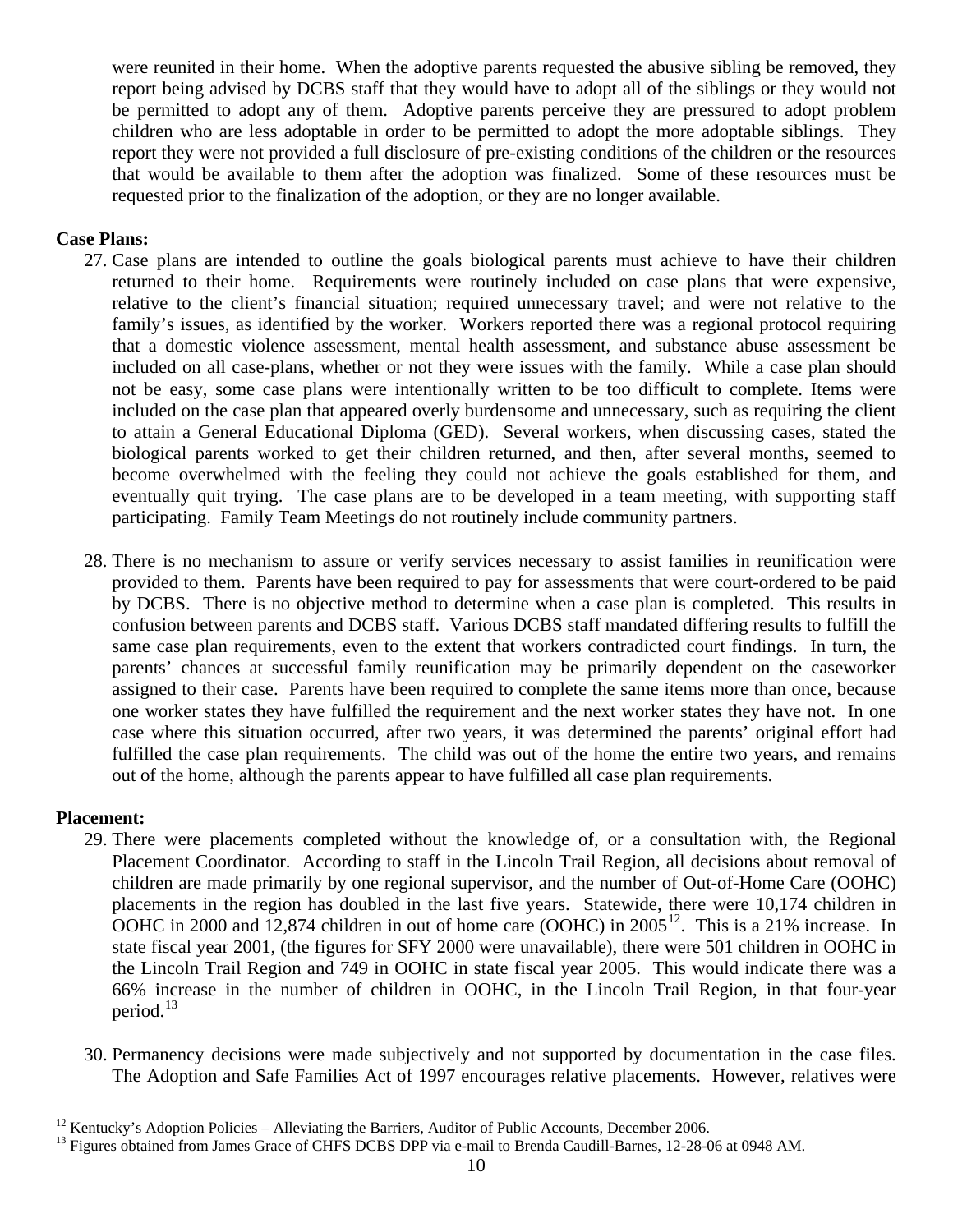<span id="page-13-0"></span>not the preferred placement option when children are removed from their parents' home, as evidenced by the 6.5%, statewide, who are placed with relatives.<sup>[14](#page-13-0)</sup> While some parents are not capable or are unwilling to properly parent their children, many have relatives who are. While workers have stated a home evaluation can be completed in an hour, some relatives' homes were never evaluated or the evaluation was delayed for months. Even when DCBS is aware of potential relative placements, some relatives are not approached about obtaining custody and a home evaluation is not completed until the relative requests it. Relatives report they are not aware the Cabinet is no longer working to return the child to the biological parents until late in the process. When they inquire about custody, then, they are asked why they waited so long. The child's attachment to foster parents is cited as the reason not to transition the child into a relative's home. During proceedings related to permanency and termination of parental rights (TPR), the courts have been advised there are no viable relatives, when relatives who have stated a desire for custody and who have received a favorable home evaluation exist. These relatives are not routinely notified of TPR proceedings, so the TPR could be granted without the relative being aware. One relative complained she was not aware of the TPR until she contacted DCBS to ask when she and the infant's siblings could visit with the infant again. She was advised she needed to obtain an attorney to find out anything about the infant. DCBS staff told OIG investigators that relatives are intentionally ignored until late in the process and, then, workers claim they were unaware of the relative.

- 31. Children were removed from the homes of non-relatives, who had maintained custody or care of children for extended periods of time, prior to DCBS involvement with the biological parents. Nonrelative placements are not considered as an alternative to foster care, even though the non-relatives may be appropriate and the children have a significant attachment to them.
- 32. According to DCBS staff, foster children have been removed from foster homes, without proper justification. Foster parents perceive this is due to personality conflicts between the parents and DCBS staff, retaliation, or DCBS staff having a negative attitude toward the foster parents. Staff has reported that placement decisions and recommendations reflect the personal bias of some DCBS staff against the biological and/or foster parents.

# **Judicial Process Issues:**

 $\overline{a}$ 

- 33. Some parents are not involved and do not work to reunite with their children, but these children have relatives interested in custody of the children and are advised by DCBS they are not an interested party, since KRS 625.060 limits the parties to the petitioner, the Cabinet, and the biological parents. These relatives are not advised of the TPR hearing. After the TPR is granted, the relatives are then told the child is no longer related to them, and they have no recourse. In a few instances, DCBS has worked with relatives, after the TPR, to have them approved as a foster home, so the child may be placed with them, in the hopes they may become adoptive parents. However, if the proper actions had occurred and the relatives had been considered in the beginning, this would not have been necessary.
- 34. Parents are not provided legal representation at the 72-hour hearing. This hearing is pivotal in determining if there is enough evidence to maintain children in out-of-home care or return them home. One court officer stated children are sometimes left in foster/adoptive homes instead of being returned to their parents, not because their parents are unable to keep them, but because the foster/adoptive homes are better.
- 35. There is an obvious lack of continuity of legal representation for many biological parents. One parent reported she had four attorneys assigned to her during the first year her children were placed out of her

<sup>&</sup>lt;sup>14</sup> Kentucky's Foster Care System is Improving but Challenges Remain, Legislative Research Commission, 2006.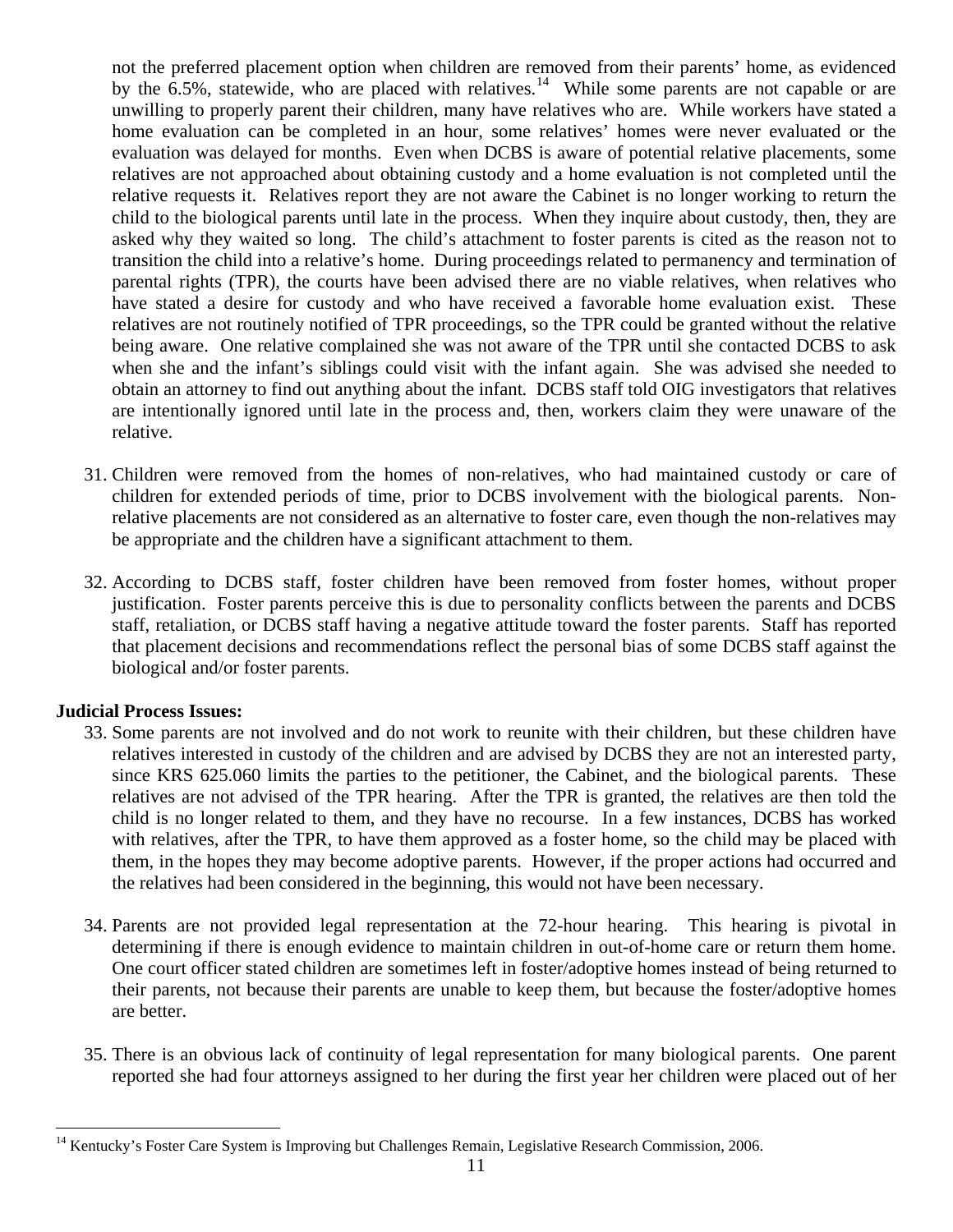home. Some appointed attorneys do not meet with parents prior to court or fail to appear in court, leaving the parent without legal representation.

36. The Guardian Ad Litems are often not held accountable for meeting professional standards. Many do not meet with the child prior to court, do not actively participate in the court proceeding and do not prepare for the case, so they are unaware of the issues involved, or they are absent from court, leaving the client without representation or recourse.

#### **Management:**

- 37. KRS 431.600 (8) states: "To the extent practicable and when in the best interest of a child alleged to have been abused, interviews with a child shall be conducted at a children's advocacy center." However, a Lincoln Trail regional supervisor instructed workers not to use the Advocacy and Support Center of Elizabethtown. This center was developed to service the Lincoln Trail Area Development District and covered only the counties in the Lincoln Trail Region. This means a valuable resource was lost to both the Cabinet and the clients, including a safe location for social service workers to conduct such interviews. According to the Advocacy Center staff, they are now utilized frequently by DCBS from outside Hardin County.
- 38. There was a noted effort by regional supervisory staff to relieve supervisors of their inherent supervisory authority. For example, regional supervisors established a regional policy (Critical Case Decision Making Protocol) which essentially removed all decision-making authority from the FSOS positions. This resulted in a regional supervisor levying decisions, based on the verbal briefing of another staff member, and without any actual case knowledge. Often the verbal briefing was once or twice removed from the actual staff member involved in the situation and the decisions were in conflict with the staff member's recommendation for the case.
- 39. There is no policy mandating the proper filing and handling of case files and there is no requirement for prior approval or the maintenance of a tracking record on destroyed documents. Documents are not filed timely and case files are not properly updated. For example, in March 2004, Lincoln Trail/Hardin County DCBS secretarial staff was given a two-year backlog of MSW consults to enter into the TWIST computer system. When investigators requested one case file, they were presented three different folders, containing various unsecured documents in no particular order, along with the official case file. Some of the documents, not filed in the official case file for years, were the original copies of court orders. Case files have remained out of the filing room for months or years. There is no requirement to return files to the file room and the case manager is permitted to maintain possession of the file while the case is open. During one visit to the Elizabethtown DCBS office, OIG investigators requested to review fourteen case files. None of these case files were located in the Times Two file room. This means the case manager must be contacted to obtain the case file so files are easily misplaced and lost. One hard copy case file, in a high profile Lincoln Trail Region case, is missing and has not been seen in excess of a year. Another case file is missing in Grayson County, even though the Judge ordered it be brought before the bench.
- 40. Prior to a complaint from the Hardin County Attorney's Office, in November 2005, workers were routinely using a "Verbal Order" of the court to remove children, during normal business hours, instead of contacting the County Attorney's office for a removal petition. The County Attorney complained after workers failed to follow-up with the submission of the required petition, or the facts in the petition filed later did not match the information relayed to the judge verbally, and would not have resulted in the issuance of an Emergency Custody Order. Without a petition, cases are not docketed for review by the court and mandated timelines are not met. Most significantly, while this was occurring, children could potentially have been removed from their biological parents' home and remained out of the home without any formal review by the court.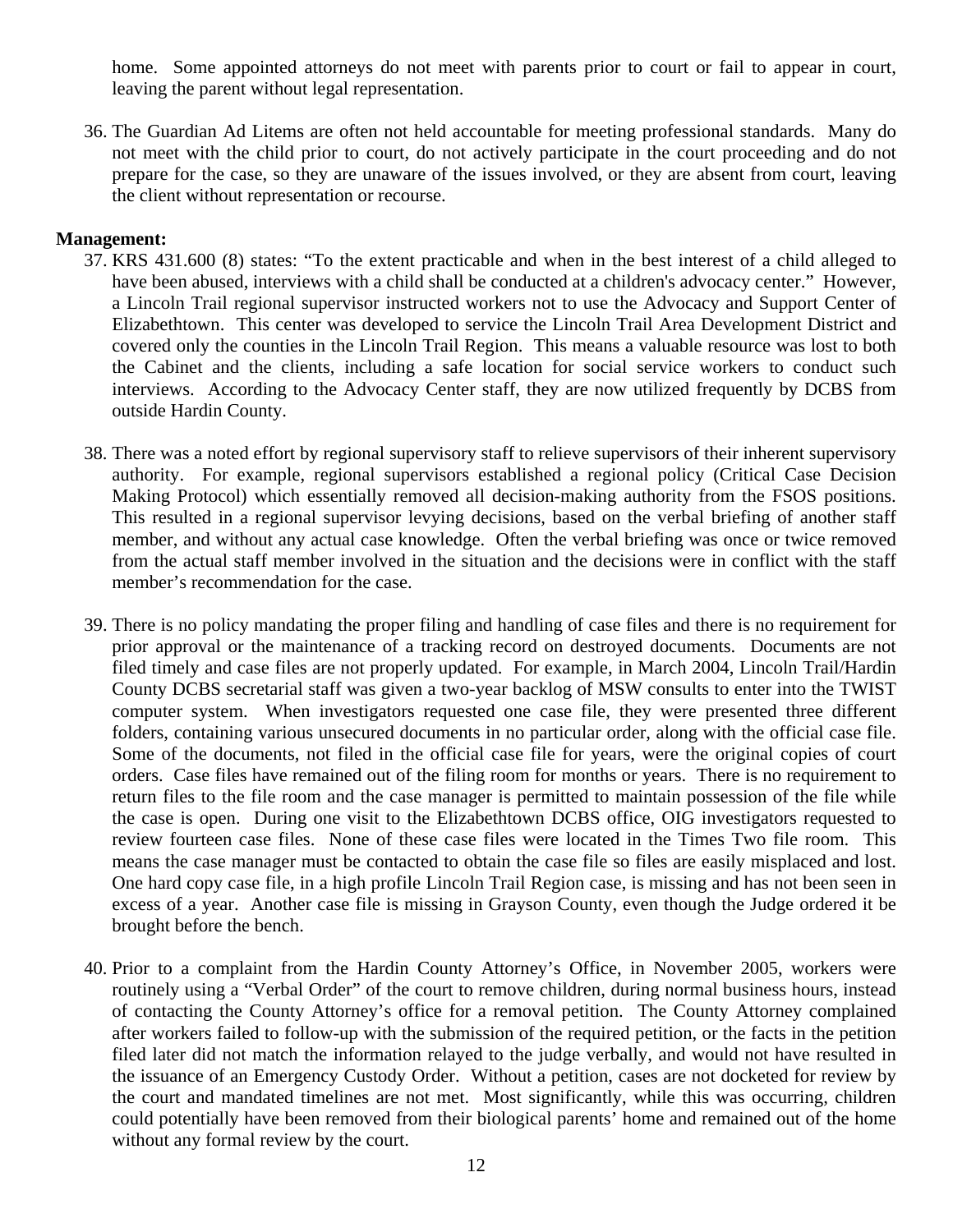- 41. Workers are overworked and are unable to complete documentation during normal work hours. Not all workers are permitted to work overtime, so they work weekends and "off the clock". One worker came to the office while she was in labor and worked for three hours, after her water broke, to complete casework because a regional supervisor told her she could not take maternity leave until her cases were up to date. Cases were not reassigned or covered when an employee was on extended leave.
- 42. Caseloads were redistributed, sometimes to vacant positions, prior to the 2001 COA review, to assure compliance with COA standards. Then, caseloads were reinstituted when COA departed. When a worker leaves, the caseload may not be reassigned for several weeks, leaving cases unattended and clients in limbo. Some clients have been instructed to call a supervisor, if they need something, before their new caseworker is assigned. Some were not advised about their worker's departure until weeks or months later, when the new worker contacted them. However, cases were reassigned when the worker did not agree with the supervisor's decision for the case. There is a lack of continuity of workers when cases are transferred to new workers. Case managers report they do no have enough time to review everything in the case file, and many cases were assigned to multiple workers in a 1 to 2-year period of time.
- 43. Regional policy was not written and changed often. Although DCBS P&P policy is posted on the CHFS Intranet, workers stated whenever they wanted to know what the policy was, they asked a supervisor. The workers stated that policy taught in training classes was not the same policy used in the Lincoln Trail Region. One employee said trainers were confused when they told them how they had been instructed to handle situations.
- 44. There is a significant lack of quality in documentation. For example, while reviewing case files, investigators noticed many entries were similar to the previous entries and appeared to have been cut and pasted into the record. Some of the recommendations to the courts were not supported by documentation in the case file. When interviewed, workers claimed to have specific information that influenced key decisions in the case; however, the information was not documented. Letters of notification of investigative findings, advising biological and foster parents whether the allegation against them was substantiated or not and of their right to appeal the findings, were not forwarded to parents. One worker admitted her lack of quality in her documentation. However, her attitude was that it was not a criminal issue, so it was not important.
- 45. Although state and federal regulations prohibit discrimination, regional supervisors confronted a foster home worker for placing a white infant in an African American foster home. He was instructed to move the infant to a white foster home. When the foster parent pointed out that African American children are placed in White and Hispanic homes, for respite, a decision was made to leave the infant in the home.

#### **Unprofessional Conduct:**

46. Although the majority of the Hardin County DCBS staff are determined and dedicated professionals, a minority demonstrated a pervasive attitude of supremacy in interactions with clients and community partners. This attitude was not limited to select members of the Hardin County DCBS staff, but was present throughout the Lincoln Trail Region and among the regional staff. Many of the complaints received from biological parents, foster parents, community partners, and even P&P staff were the result of unprofessional behavior by DCBS staff. While such unprofessionalism is not criminal in nature, it is a violation of the CHFS 2.1 Conduct policy, which states:

"The employee shall not engage in inappropriate, disrespectful, demeaning, and/or abusive behavior such as, but not limited to: loud, abusive, profane, foul, obscene, vulgar, crude, insulting or threatening language; inappropriate jokes or gestures; discriminatory slurs; or sexual comments (even if spoken in non-standard English/foreign languages).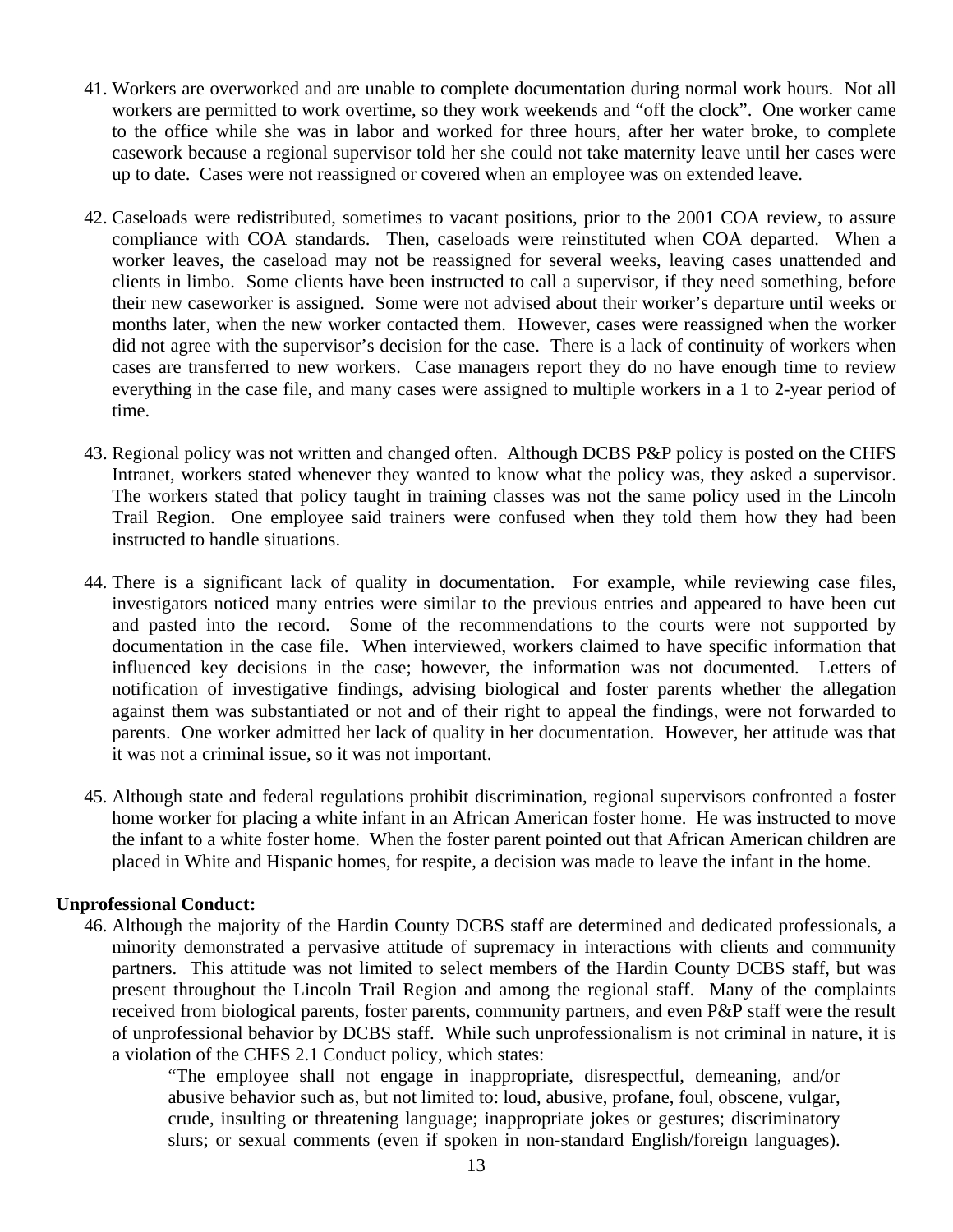The employee shall not commit, or threaten to commit, acts of violence, whether physical or non-physical."

- 47. Hardin County staff has reported that other social service workers have boasted about making it difficult for clients to work with DCBS staff. Social service workers have laughed at parents as they advised them they were removing their children and during the removal process. Social service workers have called clients indecent names in the hallway and offices of the Hardin County DCBS office. One social service worker struck and cursed a biological parent during a visit with his child. The worker then entered a detailed service recording in the client's file documenting the parent's aggressive behavior, but failing to document her own use of an obscenity toward the client or that she struck him in the chest with her hand. This incident was witnessed by other DCBS staff. The client petitioned the court to obtain a court order to have the worker removed from his case.
- 48. The actions of the supervisors may have contributed to the attitude toward clients and the unprofessionalism in the work place. For example, staff reported that regional supervisors have yelled at staff in public, in staff meetings, and in open office areas. It was reported to be routine for negative comments and disciplinary statements to be made in front of clients and other staff. Two DCBS workers were nicknamed "The Queen of Removal" and two Permanency Team workers were nicknamed "The Terminator". Additionally, a regional supervisor referred to the Permanency Team as "The TPR Team".
- 49. The Foster Care Review Board is charged with reviewing the cases of children in out-of-home care. There are several instances where a question, on the review form, from a board member resulted in a curt and unprofessional written response from the caseworker. One worker later admitted to OIG investigators that her actions were not appropriate, but she thought they were at the time.
- 50. Clients and community partners complained that DCBS staff acted unprofessionally to other professionals and clients. For example, community partners believed DCBS, on occasion, misrepresented facts and circumstances surrounding client cases. DCBS staff is not responsive to clients in the waiting room, and have ignored clients and closed the window on clients to continue a personal phone conversation. Clients and community partners complained about the lack of cleanliness of the office and visitation areas. Clients complained about the lack of comfortable facilities for visitation. An OIG investigator verified the visitation room is approximately a 12 X 12 room with hard stacking-type chairs and a small number of soiled toys. The floor is linoleum tile and it was dirty.

#### **Foster Homes:**

51. Foster parents provide a valuable service to the children of the Commonwealth. Often, foster parents wish to adopt, but not all do. Many foster parents feel they are powerless, relying on the mercy of DCBS and the whim of unreliable biological parents. A private childcare facility worker advised she has been told by four sets of foster parents that they had been instructed not to talk to OIG investigators, or they would not have children placed in their homes. Although this could not be confirmed, the fear of retaliation by certain social service workers operates as an undertone in many foster homes. The use of concurrent placements/resource homes creates a conflict for some foster parents, who wish to adopt, and discourages them from assisting the biological parents in having the family reunited. While many foster/adoptive parents maintain perspective, some ride a reverse roller coaster from the biological parents as they are placed in a conflicting role of supporting reunification or obtaining children of their own. Often, foster/adoptive parents receive adoption subsidies after the adoption is completed, so they have nothing to lose if the child is adopted and everything to lose if the child is returned home. While reviewing one case file, OIG investigators located correspondence from a foster mother reporting incidents and situations involving the biological parents, who had unsupervised weekend visits. Included in the correspondence were inappropriate comments and statements indicating her displeasure with the actions of the biological parents and reflecting that the biological parents did not meet her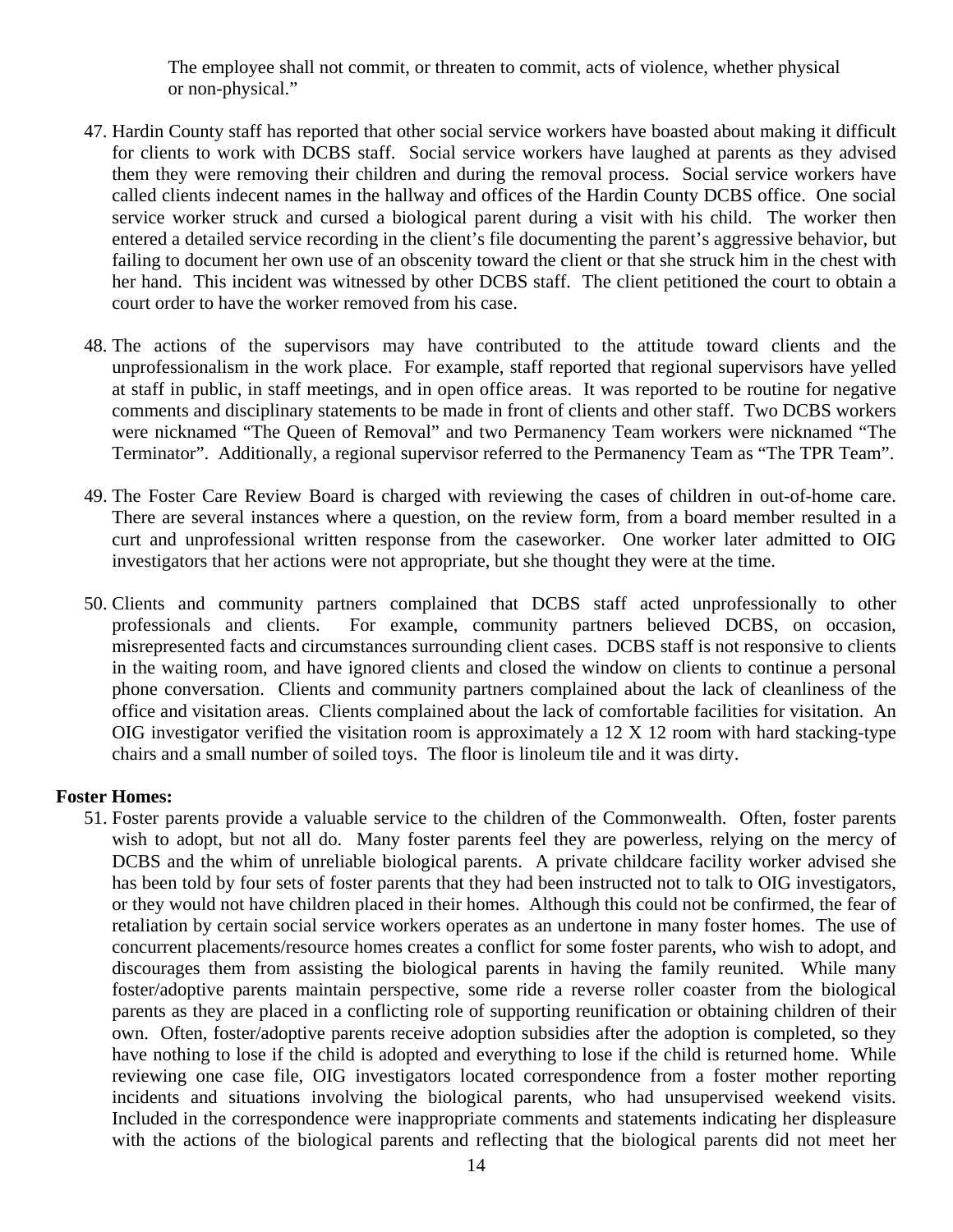standards. There was nothing located to indicate the caseworker addressed the inappropriate comments. One foster parent supported the Cabinet's efforts to terminate a parent's rights to the children in his home, even though he noticed inconsistencies in the children's stories of abuse. Not long after the TPR was completed, the children lodged similar abuse complaints on the foster parents, before they could complete the planned adoption. The foster father said he believes, now, the biological mother was telling the truth when she denied the abuse.

- 52. Even though some foster parents choose not to adopt, they still become attached to the children in their home and have expressed concern that their conflicts with DCBS are used against the children. For example, foster parents report children have been removed from their home because the parents have pointed out policy violations, corrected mistakes in documentation, or complained to the CHFS Office of the Ombudsman. DCBS staff has reported some workers and supervisors do not like certain foster parents and seize upon opportunities to remove children from their home and, then, do not place additional children in the foster home. Foster parents report they know they have to get along with DCBS or they will not have children placed in their home.
- 53. Complaints on foster homes were not consistently documented in the foster home files or addressed with the home. For example, when an investigation is conducted, they have not consistently been completed within the 30-day timeframe established in policy, and no investigative extension is documented. Foster home investigations have been delayed or prolonged, sometimes causing the home to be placed "on hold" for a year or longer. The "on hold" status means the home cannot have any children placed in it. Some foster parents complained that DCBS utilizes allegations, even unsubstantiated allegations, as the reason to remove foster children from foster homes that DCBS deems as uncooperative.

#### **Biological Parents:**

- 54. Biological parents complained they are held to a higher standard than some foster homes. For example, once children are placed in a foster home, some biological parents have experienced difficulty in assuring abuse and neglect allegations are investigated in the foster home. In one case, where the biological parent made numerous complaints about the inappropriate actions of the foster mother, cleanliness of the children and recurrences of head lice, including complaints to the Hardin County workers, the CHFS Office of the Ombudsman and the DCBS Commissioner's Office, a review of the foster home file did not indicate any problems or concerns with the foster home. Multiple visits by OIG investigators to the home revealed unsafe, unsanitary, and cluttered conditions, with an untended and trash-filled lawn, and two goats roaming freely in the front yard.
- 55. Some biological parents are not advised of, or permitted to attend, school functions or to make medical decisions for their children in out-of-home care, in spite of the fact, they are to be included, absent a court order to the contrary. One FSOS instructed, against the parent's wishes, that a male child was not to be circumcised, unless medically necessary. Another worker advised a biological mother she need not attend a medical treatment-planning meeting for her child, but the foster mother was invited and attended.
- 56. While it is obvious, the amount of time a child spends with an adult will enhance the relationship and bonding, some biological parents whose case goal is reunification report visits with their children have been reduced. The parents have been told this was due to the lack of available DCBS staff to supervise the visit. Some parents suggested alternatives to DCBS staff supervising the visits, and one parent was advised by the court that she could have visits supervised by a clergy member. When her clergy attended the case-planning meeting, he was told this was not possible and a DCBS staff member was required to supervise all visits.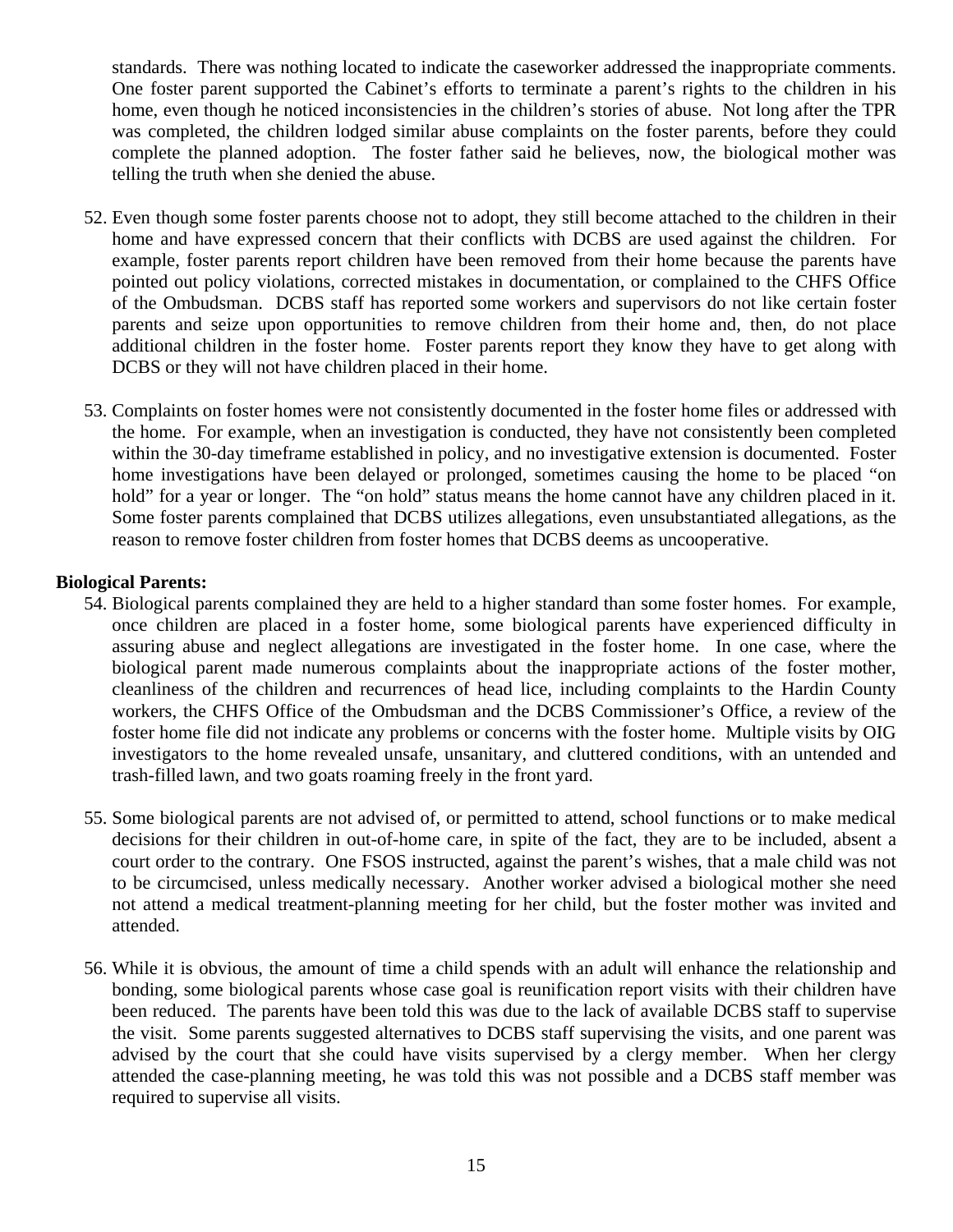- 57. Domestic violence victims have been advised by social service workers to leave their abusive spouses and go to a domestic violence shelter. Once they are living at a shelter, some victims have been told the shelter is not appropriate for children and their children will be removed if the parent does not find an alternative residence.
- 58. Children in foster care, who are parents, are not permitted to take their children with them when they leave, even though they do not have substantiated abuse/neglect allegations. The Cabinet maintains custody of the infant, as a dependent child, until the parent can complete a case plan and prove they are capable of caring for their child. This is a higher standard than other parents are required to meet, since there is no obligation for biological parents to prove they can adequately provide for their child before leaving the hospital after a child is born.

#### **Community Partners:**

59. The Hardin County DCBS office does not effectively utilize community partners. Referrals from community partners are routinely not accepted or investigated, and the reason is not provided to the community partner. Offers from community partners to provide free training and joint training opportunities are not accepted. Although DCBS staff assisted in the development of one training course, when the training was provided, workers were expressly forbidden to attend. One worker attended the training and was advised, at lunchtime, not to return for the afternoon session.

#### **Intimidation and Retaliation Against Clients, Foster Parents, and Staff:**

- 60. Employees were retaliated against, through employment, case assignments, and promotions, for opposing supervisors. One employee was advised in March 2006, that regional supervisors believed she initiated complaints which lead to the OIG investigation of the Hardin County DCBS office. Three months later, supervisors forwarded a request for major disciplinary action on the employee to Office of Human Resource Management (OHRM). Included in the request, as evidence of improper use of the state computer, were e-mails sent to OIG investigators in which the employee was providing evidence in the investigation.
- 61. Employees were selectively disciplined over past due cases. Some workers report being permitted to work overtime to get cases current and did not receive discipline. Other workers were counseled over past due cases, but not permitted to work overtime to get them up to date.
- 62. Workers were targeted when they took extended sick leave or maternity leave. One employee advised supervisors of her pregnancy, and maternity leave was requested months in advance. The employee was approved for 10-12 weeks of leave. Near the end of her pregnancy, she was advised she was only permitted 6 weeks of leave and all her cases had to be current before the leave began. She verified with OHRM that she had enough leave time to cover the requested leave and there was no prohibition to the additional weeks of leave. She was eventually permitted to take the extra leave time. Within months of returning from maternity leave, a co-worker, who began employment with DCBS the same day, held the same positions, had the same evaluations, and used the same amount of leave time, received an automatic reclassification. When the original employee questioned why she did not receive the reclassification, she was advised it was due to the amount of maternity leave she used. Again, when she contacted OHRM, she was advised this was not a valid excuse and she was reclassified a month later.
- 63. Regional supervisors have attempted to interfere with staff transfers. One supervisor at a community partner organization reported being advised she could not interview a DCBS employee, as a job applicant. A former employee's new supervisor, at another state agency, was contacted by a regional supervisor in an attempt to block the employee's transfer. Two current DCBS employees, who have transferred outside the Lincoln Trail Region, reported their new supervisors were contacted in an effort to delay their transfers.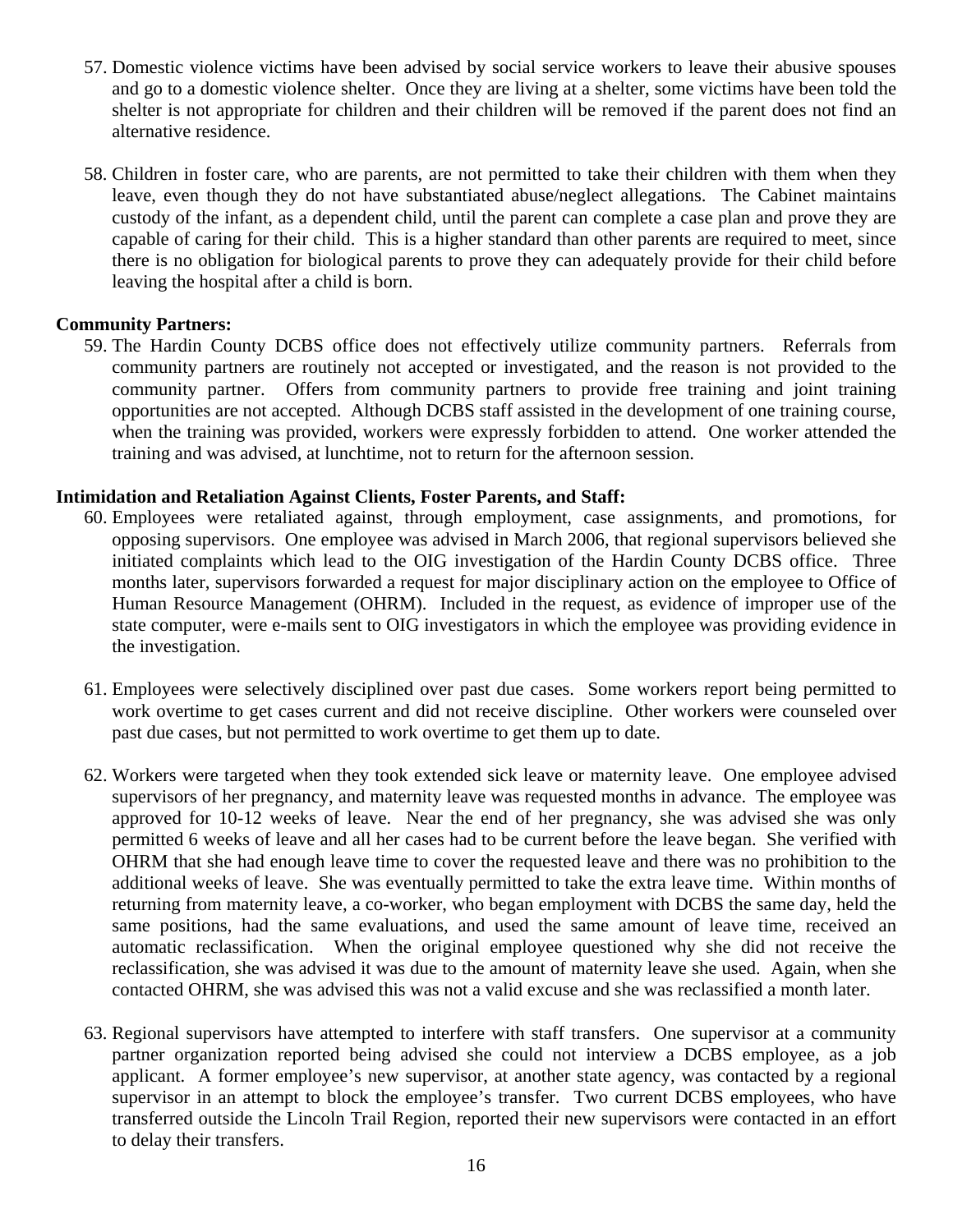#### **Promoting Adoption Over Reunification:**

64. The Lincoln Trail Region promoted termination of parental rights and adoption over family reunification. Lincoln Trail Region employees stated the number of children being placed in foster homes has doubled in the past five years. During state fiscal year 2001, there were 501 children in foster care in the Lincoln Trail Region and 308 in Hardin County. In state fiscal year 2005, there were 749 children in foster care in the Lincoln Trail Region and 370 in Hardin County. While this does not show a 100% increase in five years, it does reflect a 66% increase in four years.Most Lincoln Trail Region employees have an item on their Annual Employee Performance Evaluations related to achieving the goal for the number of adoptions completed. Therefore, at a minimum, there is the appearance that workers benefited from the removal of children from the biological parents' home and the eventual termination of the parents' rights. For the 2005 evaluation period, the employees on the Permanency Team received a score of five, the highest possible rating, in this area. The employees on other teams received a score of four in this area. There is, reportedly, no item related to the number of children returned to their parents or the number of families reunited on the Lincoln Trail Region employees' Annual Employee Performance Evaluation.

#### **Mishandling Cases:**

- 65. The regional supervisors established an unwritten regional policy that required every family to obtain a professional assessment for domestic violence, mental health, and substance abuse, even if there were no domestic violence, mental health, or substance abuse issues present in the family. This unnecessarily increased the amount of time children were out of their parents' homes, added to the stress and requirements of the parents, and caused additional expense for families that were already struggling financially.
- 66. In some situations, Lincoln Trail Region DCBS has failed to follow-up or provide services to clients. Referrals were delayed to other service agencies, such as Communicare and the CATS assessors, so parents were unable to begin working on required components of their case plan. Community partners, such as the Advocacy and Support Center of Elizabethtown, were not utilized or consulted to provide services to clients. Relatives, who requested home evaluations for the placement of children, were not evaluated. Case plans were not completed on time and copies were not provided to the parents. Cases have been assigned to the Permanency Team without being provided the services of the Treatment Team. Some workers were instructed to go to client homes during times they knew clients would be absent (i.e. during work hours) in order to establish evidence that the biological parents were uncooperative. Routinely, workers are not reviewing case files when a case is reassigned to them, so they are not familiar with the case history or the issues involving the family. The Foster Care Review Board believes cases were intentionally hidden from them to prevent their review. In January 2006, eleven cases were presented to the Hardin County Foster Care Review Board for the first time. These cases included 26 children and some cases were 18 months old. Therefore, a valuable check, via an independent process, was not performed until late in the life of the case.
- 67. Although the region has a contract for a Regional Placement Coordinator to track out-of-home care (OOHC) placements, the regional supervisors completed most of the OOHC placement decisions. Often, this resulted in the Regional Placement Coordinator not being aware of children in the system or being notified when children were moved.
- 68. There is a lack of consistency in documentation. Some workers include detailed contacts in the TWIST system and others appeared to 'cut and paste' the same entries at each entry date, with very little new information. There is an obvious lack of documentation in the case files and in the TWIST computer system to support workers' statements and recommendations. Caseworkers were required, by their supervisors, to make recommendations to the court that they do not necessarily agree with and workers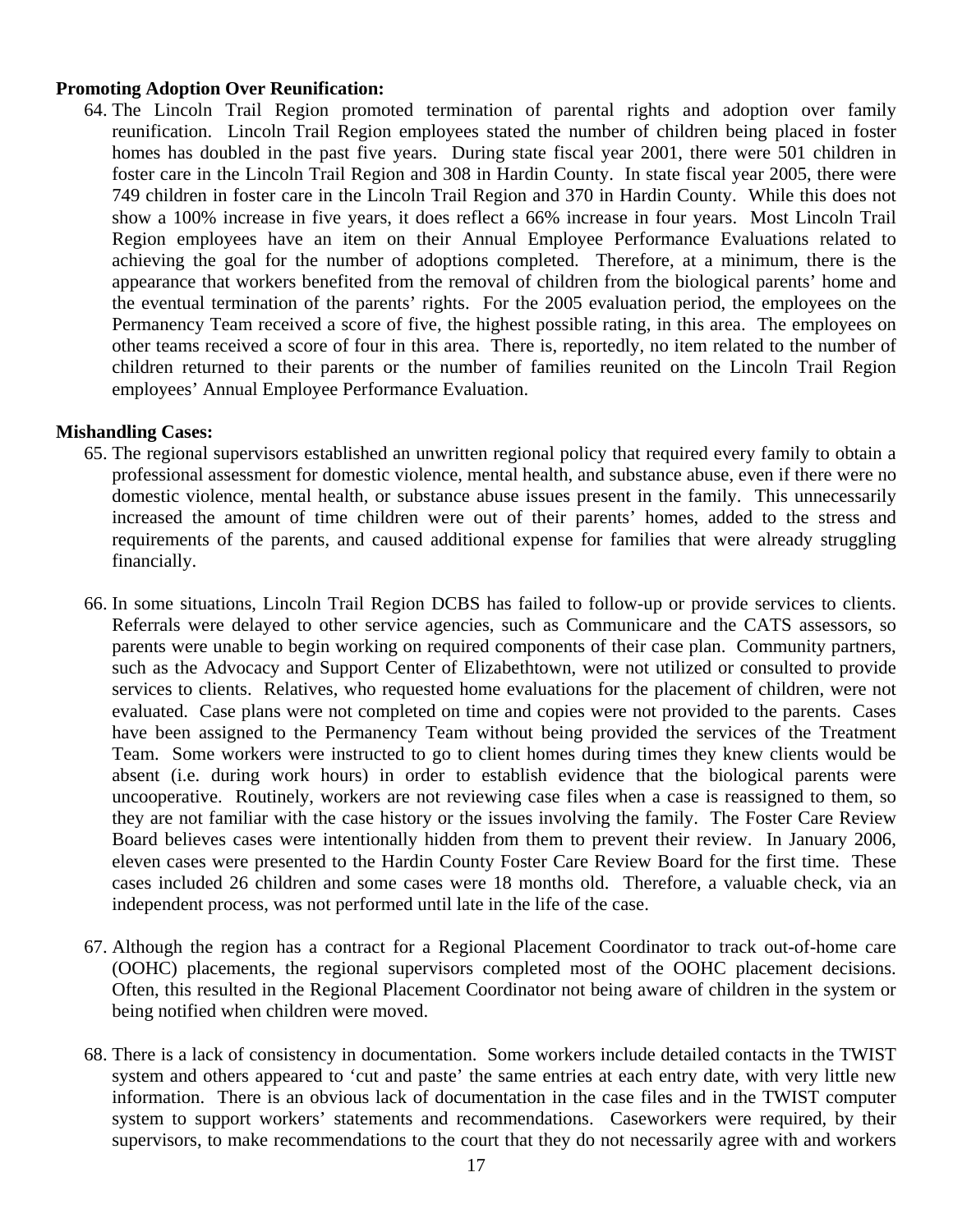are unable to justify these recommendations, when challenged in court. When DCBS completed investigations in some cases, the letters of findings (Substantiated/Not Substantiated) were not sent to clients at the end of their investigations. This meant the 30-day period established to permit parents to appeal the finding before they are included in the Child Abuse and Neglect (CAN) database elapsed without the parents even knowing about the findings. Once parents realized they had been included in the database, often when they were denied employment, they were required to prove they did not receive the notice before they were permitted to appeal the finding. In one case, this caused a biological parent to lose employment as a teacher for an entire school year.

69. Parental visitations were changed or cancelled without proper notice to the parents or foster parents. One father was ten minutes late to his scheduled visit and was told he was not permitted to visit with his child. As the father was walking across the parking lot, to enter his car to leave, his child rode by him in another vehicle. The worker had cancelled the visit, because the father was tardy even though both the father and child were present in the DCBS building. In some cases, children or parents appeared for visits and then were told the visit has been cancelled. In other cases, the visits were reduced, in length and frequency, and the biological parents were advised such changes were based on the fact that DCBS did not have enough staff to supervise the visits. Although DCBS SOP 7E states family members, significant to the child, should be included in visitations, relative visits with children in out-of-home care were delayed or not permitted, without cause.

#### **Breach of Confidentiality:**

70. Although several clients complained that relatives contacted DCBS and requested information, or that community partners were provided information on their case, no evidence of a Breach of Confidentiality was located. Investigators determined that DCBS employees were extremely hesitant to release any information, even to other professionals, as permitted by KRS. This was apparently due to a lack of understanding of the federal Health Information Privacy Protection Act (HIPPA) and KRS. Employees were unable to differentiate between HIPPA protected information and confidential client information. One caseworker even used HIPPA as an excuse not to leave a message for a client to return her call, at a place of business.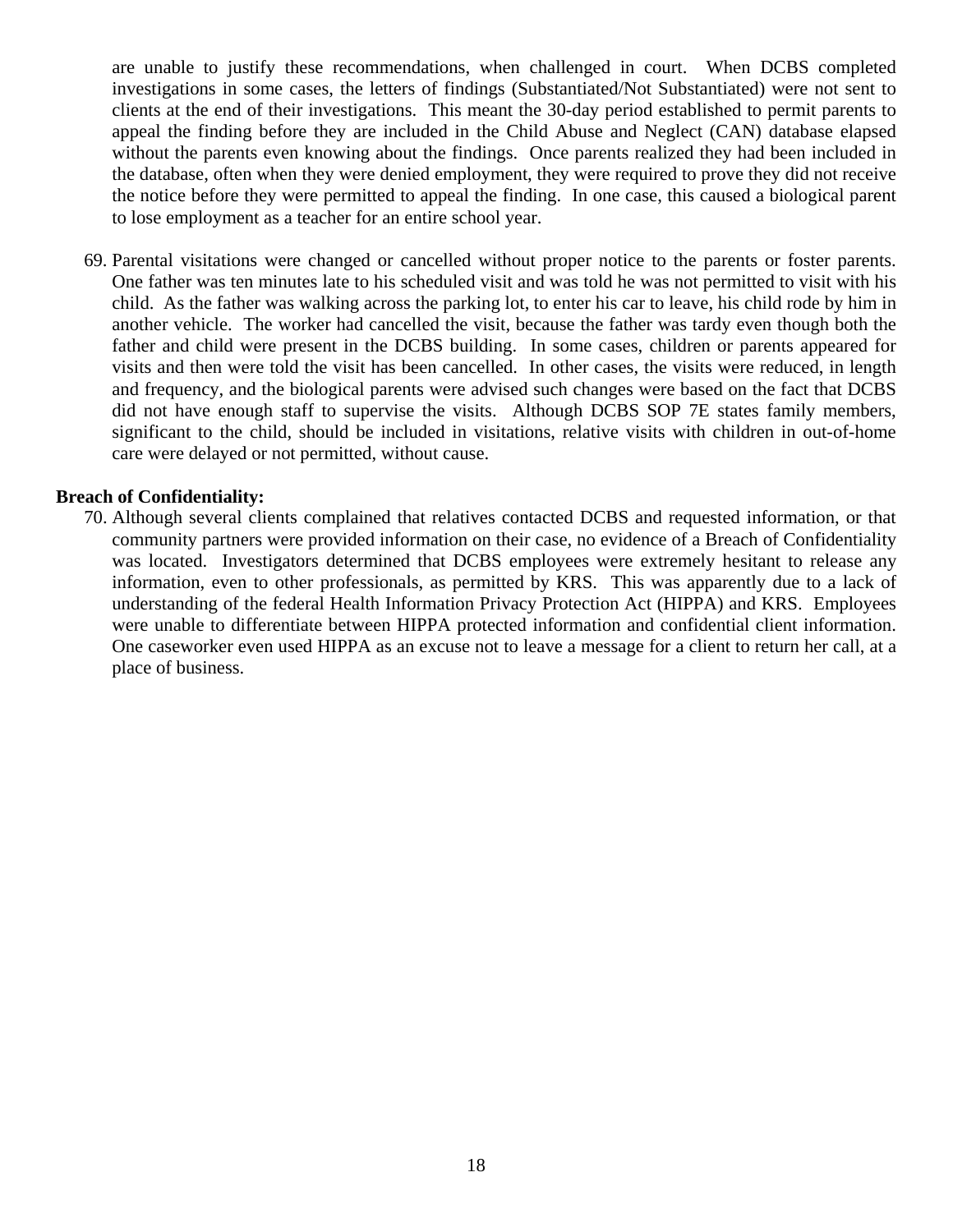#### **SPECIFIC INVESTIGATIVE CASES**

As a result of this investigation, the Special Investigations Division of the OIG opened a master case (Case # 2006-030-047) and seventeen individual cases:

| <b>Case Number</b> | Allegation                                                                             | Type of Issues                                                                                                                                                                                                                                                                                                                                                                                                                                                                                                 | Findings        | <b>Actions</b>                                                                                                                  |
|--------------------|----------------------------------------------------------------------------------------|----------------------------------------------------------------------------------------------------------------------------------------------------------------------------------------------------------------------------------------------------------------------------------------------------------------------------------------------------------------------------------------------------------------------------------------------------------------------------------------------------------------|-----------------|---------------------------------------------------------------------------------------------------------------------------------|
| 2006-021-047       | <b>Falsification of Records</b><br>and Retaliation Against<br>Employees                | Employee claimed a false official work station, claimed<br>expenses for days not worked, instructed another<br>employee to commit forgery, instructed another<br>employee to falsify public records, violated DCBS policy<br>in the placement of children into out-of-home care,<br>retaliated against subordinate staff members, falsified<br>adoption documents, instructed staff to violate CHFS<br>policy in completing client case plans, and assigned staff<br>to conduct investigations on other staff. | Substantiated   | Referral to the Hardin<br>County Commonwealth's<br>Attorney and the CHFS<br>Office<br>of<br>Human<br><b>Resource Management</b> |
| 2006-022-047       | Unprofessional<br>Conduct and<br>Interference with an<br><b>Administrative Hearing</b> | Supervisor cursed a subordinate employee in public,<br>instructed a subordinate employee not to attend an<br>administrative hearing.                                                                                                                                                                                                                                                                                                                                                                           | Unsubstantiated | No action required                                                                                                              |
| 2006-023-047       | <b>Falsification of Records</b>                                                        | Intentionally falsified case<br>documentation<br>by not<br>including information into the case file, falsely reported<br>information to community partners.                                                                                                                                                                                                                                                                                                                                                    | Substantiated   | Referral to the Hardin<br>County Commonwealth's<br>Attorney and the CHFS<br>Office<br>Human<br>of<br><b>Resource Management</b> |
| 2006-024-047       | Divulging a Computer<br>Password                                                       | Provided computer password to a subordinate.                                                                                                                                                                                                                                                                                                                                                                                                                                                                   | Unsubstantiated | No action required                                                                                                              |
| 2006-025-047       | Divulging a Computer<br>Password                                                       | Provided computer password to a subordinate.                                                                                                                                                                                                                                                                                                                                                                                                                                                                   | Unsubstantiated | No action required                                                                                                              |
| 2006-026-047       | <b>Falsification of Records</b>                                                        | Provided<br>falsified<br>false<br>testimony<br>in<br>court.<br>documentation in case files, falsely advised parent on<br>condition of a child, changed client's SSN to an incorrect<br>number, and falsely reported to FCRB that documents<br>were in file that were not present.                                                                                                                                                                                                                              | Substantiated   | Referral to the Hardin<br>County Commonwealth's<br>Attorney and the CHFS<br>Office<br>of<br>Human<br><b>Resource Management</b> |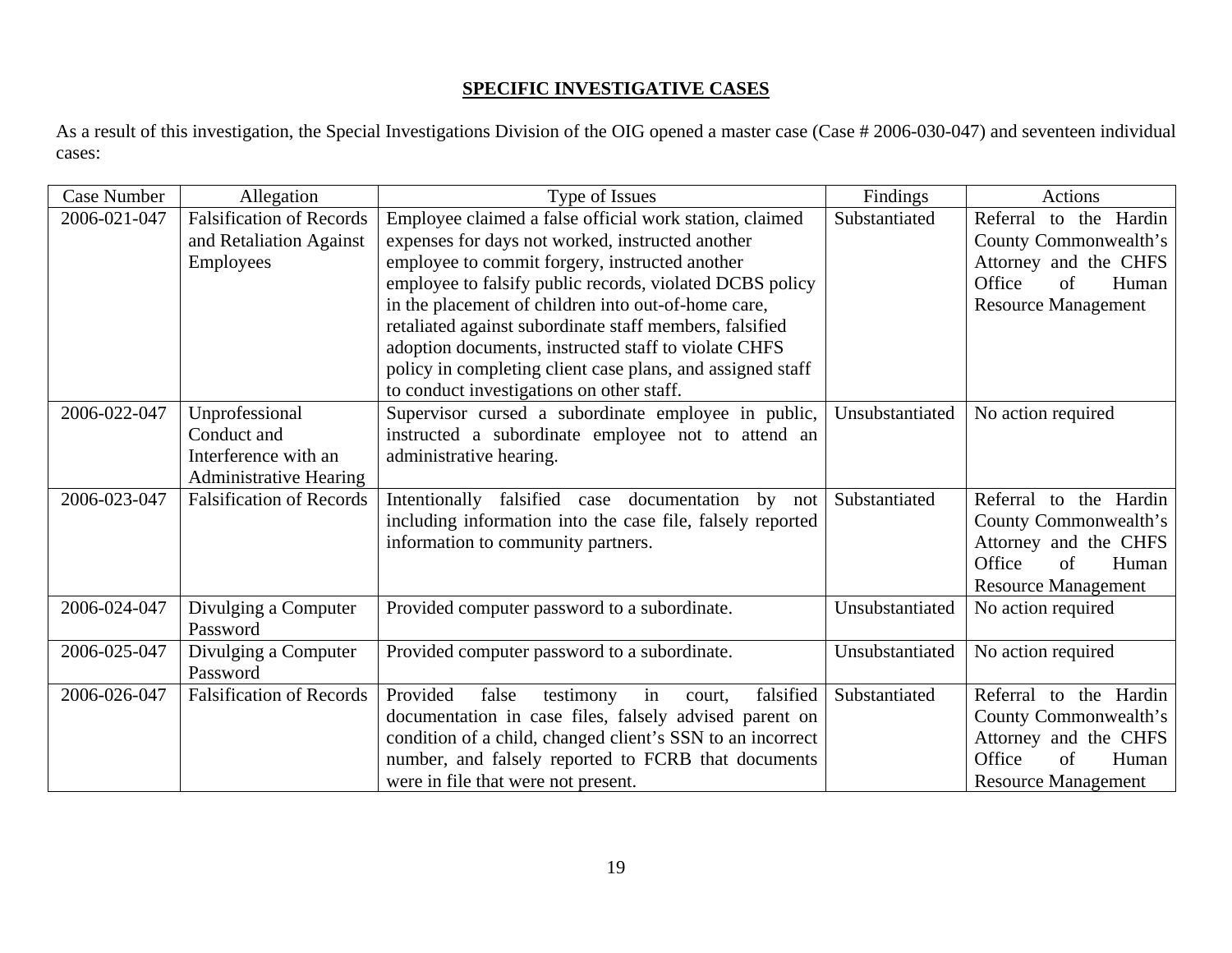| <b>Case Number</b> | Allegation                                                                                                 | Type of Issues                                                                                                                                                                                                                                                                                                                                                                                                                     | Findings        | Actions                                                                                                                         |
|--------------------|------------------------------------------------------------------------------------------------------------|------------------------------------------------------------------------------------------------------------------------------------------------------------------------------------------------------------------------------------------------------------------------------------------------------------------------------------------------------------------------------------------------------------------------------------|-----------------|---------------------------------------------------------------------------------------------------------------------------------|
| 2006-027-047       | <b>Falsification of Records</b><br>and Dishonesty                                                          | Falsely accused client of threatening her, entered false<br>documentation into a client's file, falsified testimony in<br>court.                                                                                                                                                                                                                                                                                                   | Substantiated   | Referral to the Hardin<br>County Commonwealth's<br>Attorney and the CHFS<br>Office<br>of<br>Human<br><b>Resource Management</b> |
| 2006-028-047       | <b>Falsification of Records</b><br>and Unprofessional<br>Conduct                                           | Did not report all facts to the court, cursed and struck<br>client, rude to clients, threatened clients, falsely reported<br>information to the court, falsely signed a document as<br>another employee.                                                                                                                                                                                                                           | Substantiated   | Referral to the Hardin<br>County Commonwealth's<br>Attorney and the CHFS<br>Office<br>of<br>Human<br><b>Resource Management</b> |
| 2006-029-047       | <b>Falsification of Records</b>                                                                            | Falsely reported home visits and contacts with clients.                                                                                                                                                                                                                                                                                                                                                                            | Substantiated   | Referral to the Hardin<br>County Commonwealth's<br>Attorney and the CHFS<br>Office of Human<br><b>Resource Management</b>       |
| 2006-041-047       | Breach of<br>Confidentiality                                                                               | Divulged information to a person not permitted access to<br>information.                                                                                                                                                                                                                                                                                                                                                           | Unsubstantiated | No action required                                                                                                              |
| 2006-118-047       | <b>Falsification of Records</b>                                                                            | Completed official reports with false documentation.                                                                                                                                                                                                                                                                                                                                                                               | Substantiated   | Referral to the Hardin<br>County Commonwealth's<br>Attorney and the CHFS<br>Office<br>Human<br>of<br><b>Resource Management</b> |
| 2006-119-047       | <b>Falsification of</b><br>Records, Divulged<br>Computer Password,<br>and Retaliation Against<br>Employees | Authorized administrative staff to sign as a supervisor,<br>provided computer password to subordinates, instructed<br>subordinates to remove documentation from the case file,<br>aware of intentional lack of documentation in file and did<br>not instruct subordinate to complete documentation,<br>recommended disciplinary action against a subordinate<br>she had previously blamed for initiating the OIG<br>investigation. | Substantiated   | Referral to the Hardin<br>County Commonwealth's<br>Attorney and the CHFS<br>Human<br>Office<br>of<br><b>Resource Management</b> |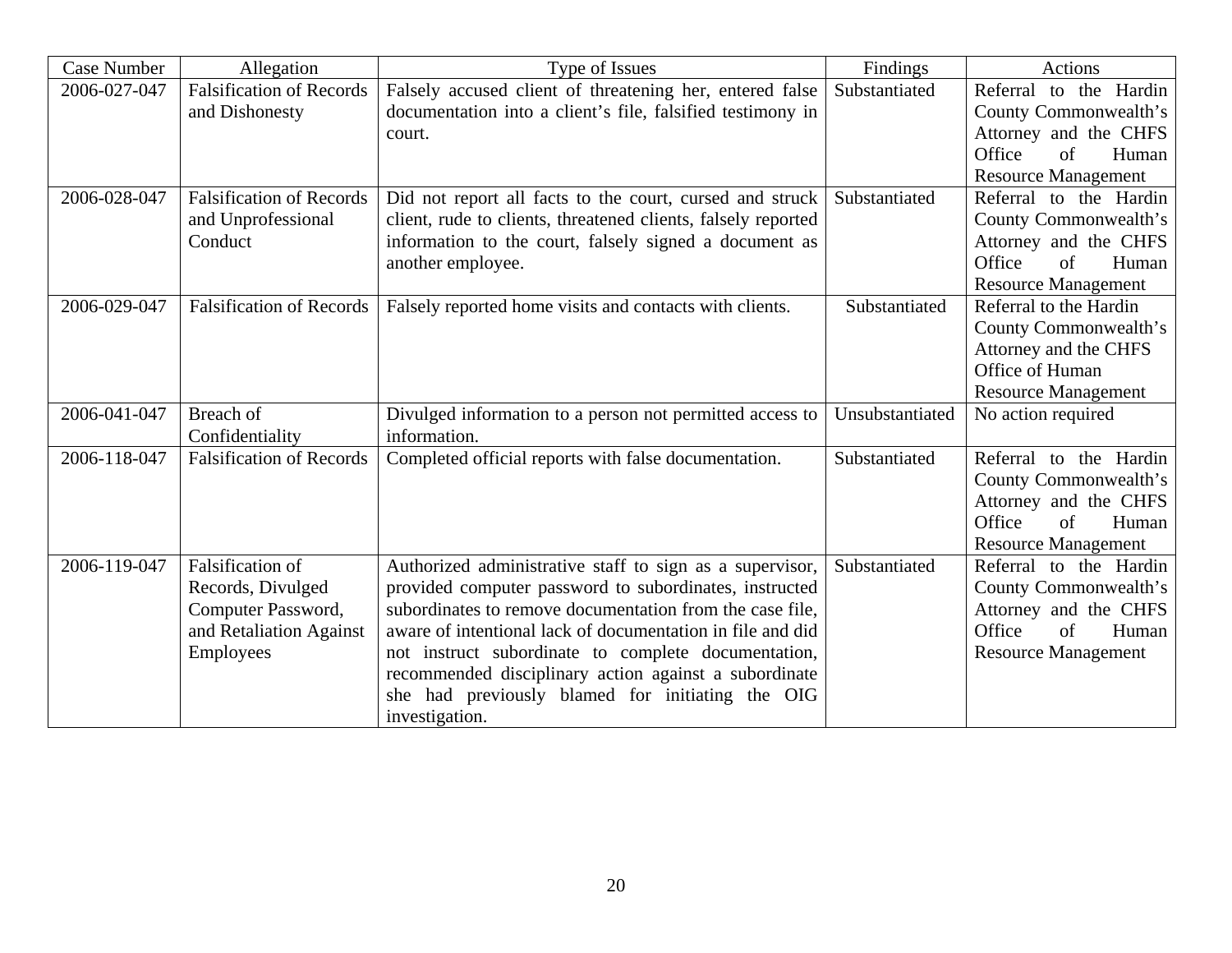| <b>Case Number</b> | Allegation                      | Type of Issues                                             | Findings      | Actions                    |
|--------------------|---------------------------------|------------------------------------------------------------|---------------|----------------------------|
| 2006-120-047       | <b>Falsification of</b>         | Yelled at subordinates, instructed subordinate to delete a | Substantiated | Referral to the Hardin     |
|                    | Records.                        | contact in TWIST, solicited complaints on a subordinate,   |               | County Commonwealth's      |
|                    | Unprofessional                  | from other employees, she had previously blamed for        |               | Attorney and the CHFS      |
|                    | Conduct, and                    | initiating the OIG investigation.                          |               | Office<br>Human<br>of      |
|                    | <b>Retaliation Against</b>      |                                                            |               | <b>Resource Management</b> |
|                    | <b>Employees</b>                |                                                            |               |                            |
| 2006-147-047       | <b>Falsification of Records</b> | Falsely documented information in case files and reports.  | Substantiated | Referral to the Hardin     |
|                    |                                 |                                                            |               | County Commonwealth's      |
|                    |                                 |                                                            |               | Attorney and the CHFS      |
|                    |                                 |                                                            |               | Office<br>of<br>Human      |
|                    |                                 |                                                            |               | <b>Resource Management</b> |
| 2006-148-047       | <b>Falsification of Records</b> | Falsely signed other employees' names to official          | Substantiated | Referral to the Hardin     |
|                    |                                 | documents.                                                 |               | County Commonwealth's      |
|                    |                                 |                                                            |               | Attorney and the CHFS      |
|                    |                                 |                                                            |               | Office<br>of<br>Human      |
|                    |                                 |                                                            |               | <b>Resource Management</b> |
| 2006-149-047       | <b>Falsification of Records</b> | Instructed a subordinate to include false documentation    | Substantiated | Referral to the Hardin     |
|                    |                                 | in case files.                                             |               | County Commonwealth's      |
|                    |                                 |                                                            |               | Attorney and the CHFS      |
|                    |                                 |                                                            |               | Office<br>of<br>Human      |
|                    |                                 |                                                            |               | <b>Resource Management</b> |
| 2006-150-047       | <b>Falsification of Records</b> | Falsely signed a supervisor's name to an official          | Substantiated | Referral to the Hardin     |
|                    |                                 | document.                                                  |               | County Commonwealth's      |
|                    |                                 |                                                            |               | Attorney and the CHFS      |
|                    |                                 |                                                            |               | Office<br>Human<br>of      |
|                    |                                 |                                                            |               | <b>Resource Management</b> |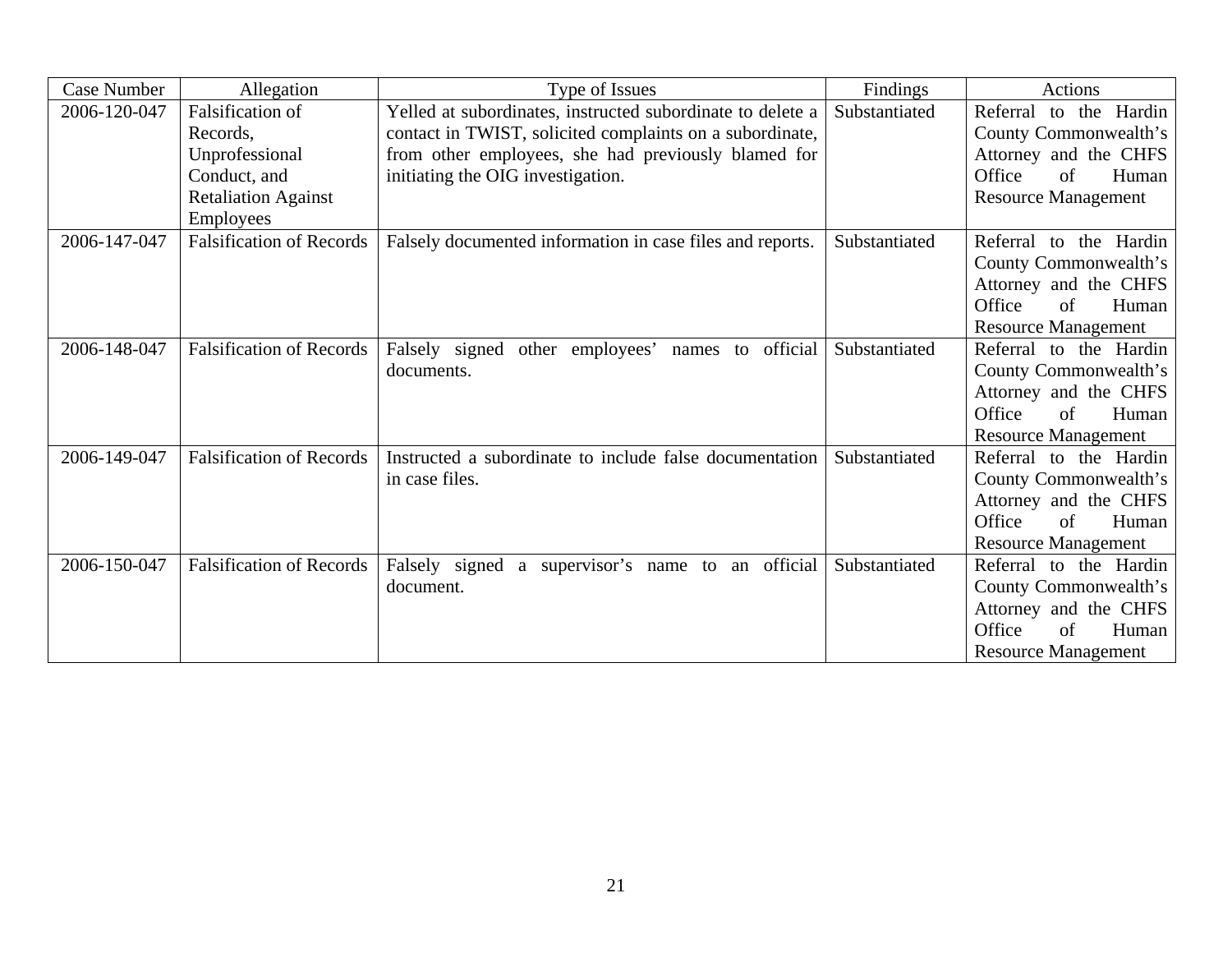#### **CASE SYNOPSES**

As examples of the cases reviewed and the type of evidence gathered during the course of this investigation, attached to this report are thirteen (13) synopses of client cases. These brief descriptions are not intended to provide all the content of the original case; only the more significant events/issues involved in the case which lead investigators to the findings. For purposes of this report, individual identifiable information has been removed.

#### **Client Case #1**

The infant is the third child born to the biological mother. The first two children were in the custody of their 62 year old maternal great grandmother, at the time of the infant's premature birth, in February 2004. The biological mother tested positive for cocaine after the infant was born, but the infant tested negative. DCBS obtained custody of the infant in March 2004. The infant was released from the hospital in May 2004 and was immediately placed in a medically fragile foster home. She remained in this home until June 2005.

The initial caseworker, SW #1, wanted to place the infant with her siblings in the home of the maternal great grandmother, but the SRCA said the maternal great grandmother "did not need her." She said some DCBS staff did not like the maternal great grandmother because she was "head-strong." The SRCA did not want the paternal grandparents to get the infant because she thought they would give her to the parents. SW #1 said she thought the maternal great grandmother should have the infant and was taken off the case because she was "too close" to the maternal great grandmother and the case was then assigned to the Permanency Team. SW #1 said she was told to stay out of it. The maternal great grandmother and the paternal grandmother state they were never told the child would not be placed with them or why. According to a contact in TWIST, dated 09-01-04 and entered by SW #1, the SRCA advised that the infant would not be placed with the maternal great grandmother, but an affidavit should be filed to grant the maternal great grandmother permanent custody of the infant's two siblings, as soon as possible. The maternal great grandmother received permanent custody of the infant's two siblings on 12-15-04.

SW #2 was assigned as the caseworker and she said she was told to try to find a home for the infant. She said the maternal great grandmother already had custody of the child's two siblings (ages three and four at the time of placement) and wanted custody of the infant. SW #2 said the FSOS and the SRCA disagreed on whether to place the infant with the maternal great grandmother, due to her age and the demands of the other children in her home. SW #2 said the paternal grandparents also offered to take custody of the infant, but SW #2 was told they did not go to the hospital enough to bond with the infant, like the Cabinet wanted them to, and she was told they did not complete the required training in a timely manner. [OIG investigators located copies of the parents' and paternal grandparents' CPR certification, completed on 08-10-04, in the case file that were faxed to DCBS on 08-17-04.] The paternal grandfather was transferred to another state with the Army in November 2004. Prior to the transfer, the paternal grandparents maintained visitation with the infant. The paternal grandmother stated DCBS was advised of this move and a home evaluation was completed on their home, including a home visit, interviews, background checks, and letters of recommendation. [OIG investigators did not locate a home evaluation for the paternal grandparents in the case file. Additionally, no documentation referring to completion of this home evaluation was located in the TWIST contacts.] The biological parents lived with the paternal grandparents and moved to the other state with the paternal grandparents. Once they were settled, the paternal grandmother said she contacted DCBS with their new contact information and the contact information on the other state's Child Protective Services (CPS), so DCBS could request their assistance in the interstate compact. The paternal grandmother said she was then advised she would need to obtain an attorney before DCBS could provide her any further information. OIG investigators did not locate any documentation to indicate CPS in the other state was ever contacted by DCBS, or any action was taken to initiate approval of an interstate placement.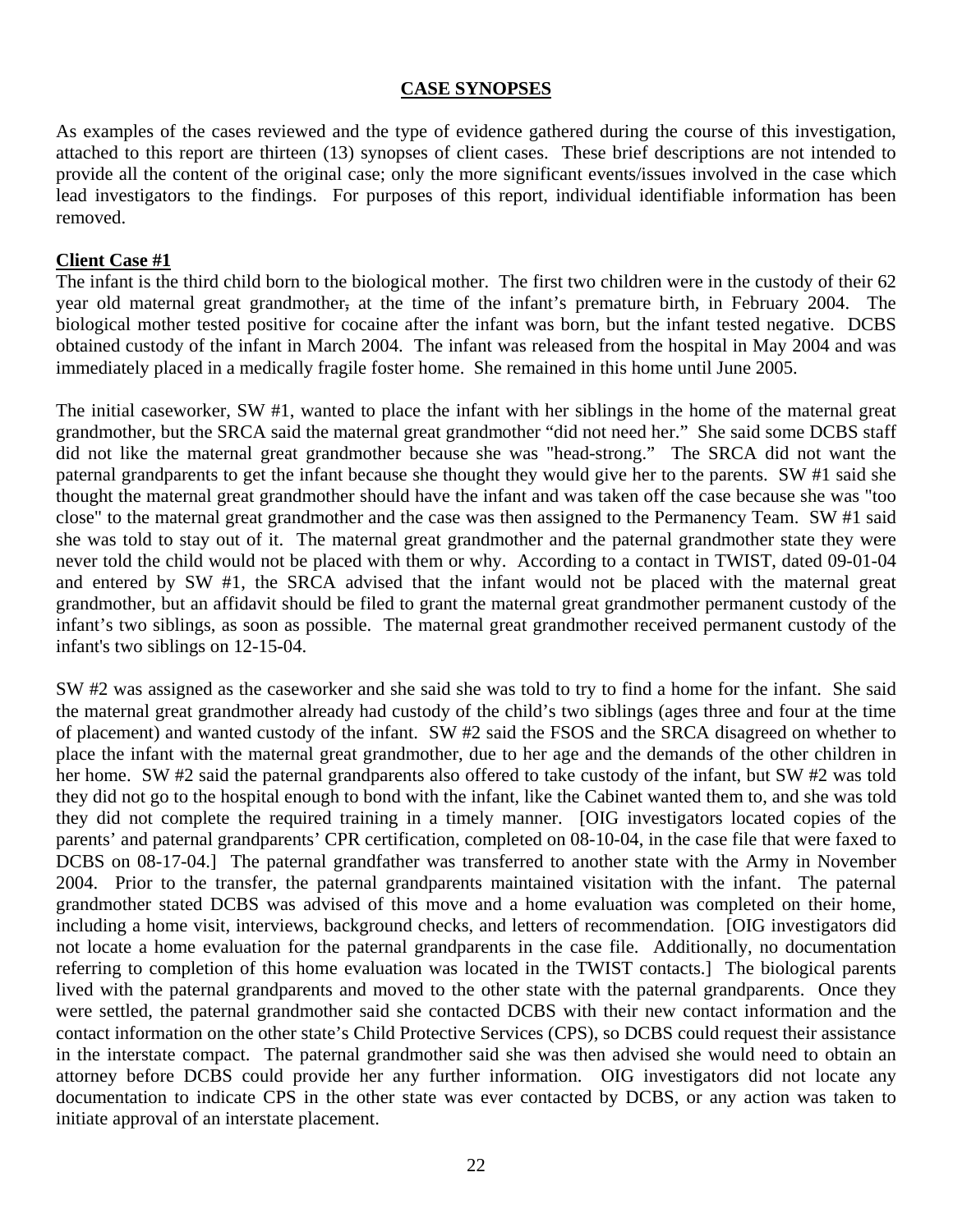SW #2 said she discussed the relatives with the SRCA, but she was unbending and refused to put the child with any of the relatives. SW #2 said there was no meeting with them to tell them they were not going to get the child. SW #2 believed the infant should have been placed with the maternal great grandmother because she was family and already had custody of the two other siblings. SW #2 was not aware that a great aunt was also seeking custody of the infant. SW #2 said she believes personal issues of DCBS staff were taken out on the family. She said relatives should be permitted to visit with the children, to improve bonding between them and to give the foster parents a break. SW #2 said this is in the best interest of the child and she talked to the SRCA about this, but the SRCA did not like the idea.

SW #3 was assigned to the case and she stated the SRCA did not want the maternal great grandmother to have the infant because of the maternal great grandmother's illness (high blood pressure), that another child may be too much for the maternal great grandmother. The maternal great grandmother obtained a doctor's statement verifying she was healthy enough to take care of three children. SW #3 said the SRCA also commented on the maternal great grandmother's criminal record (no liability insurance on her car). SW #3 said the SRCA did not want the maternal great grandmother to have visits and, at one year of age, the infant had only visited with her twice. SW #3 initiated the visits and the infant did not know her family and cried. She said other DCBS staff members commented that something was wrong, so SW#3 began conducting the visits in the maternal great grandmother's home.

The maternal great grandmother contacted the CHFS Office of the Ombudsman in March 2005, to complain that she was not being considered for placement of the infant. However, after the maternal great grandmother contacted the Ombudsman, and they contacted the Lincoln Trail Region, the SRCA instructed SW #3 to contact the private childcare agency the maternal great grandmother had previously contracted with, as a foster home, to obtain a letter advising that the maternal great grandmother was no longer a certified foster home for them. The maternal great grandmother had previously asked to no longer be a foster home for the private childcare agency. The SRCA used the letter as evidence the maternal great grandmother was an unfit home for placement of the infant. The maternal great grandmother's complaint was justified by the Office of the Ombudsman. There is no documentation in the case file to indicate any action was taken to correct the issued identified by the Ombudsman's review.

Once it was apparent that the maternal great grandmother would not be permitted to have the infant placed in her home, the maternal great aunt contacted DCBS and requested to have the infant placed with her. She was in the process of obtaining a divorce and lived by herself in a two-bedroom trailer, near the maternal great grandmother. The maternal great aunt was advised she would need to obtain a larger residence, so she contacted a realtor to sell her home and locate an acceptable home. [OIG investigators did not locate a home evaluation for the maternal great aunt or any documentation reflecting she was being considered for placement in the case file.]

SW #4 was the last caseworker assigned to the case and she said the FSOS told her all relatives had been exhausted and all she had to do was complete the termination of parental rights (TPR). SW #4 stated she followed up with the maternal great aunt prior to the TPR and determined she had not obtained a larger home. The maternal great aunt denies that anyone ever followed-up with her and she could not understand why her 2 bedroom home had been large enough for DCBS to place the infant's two siblings with her, prior to placing them with the maternal great grandmother, but not large enough for just the infant. SW #4 said she thought the TPR was correct in this case, but could not state why she thought this. She said all decisions had been made before she was assigned the case. SW #4 stated she contacted the maternal great grandmother and advised her of the TPR date. The maternal great grandmother adamantly denies being advised of the TPR date. She said she was not aware anything was happening with the case until she called the DCBS office to find out when the next visit was scheduled and was advised she would need to get a lawyer to find out anything about the case.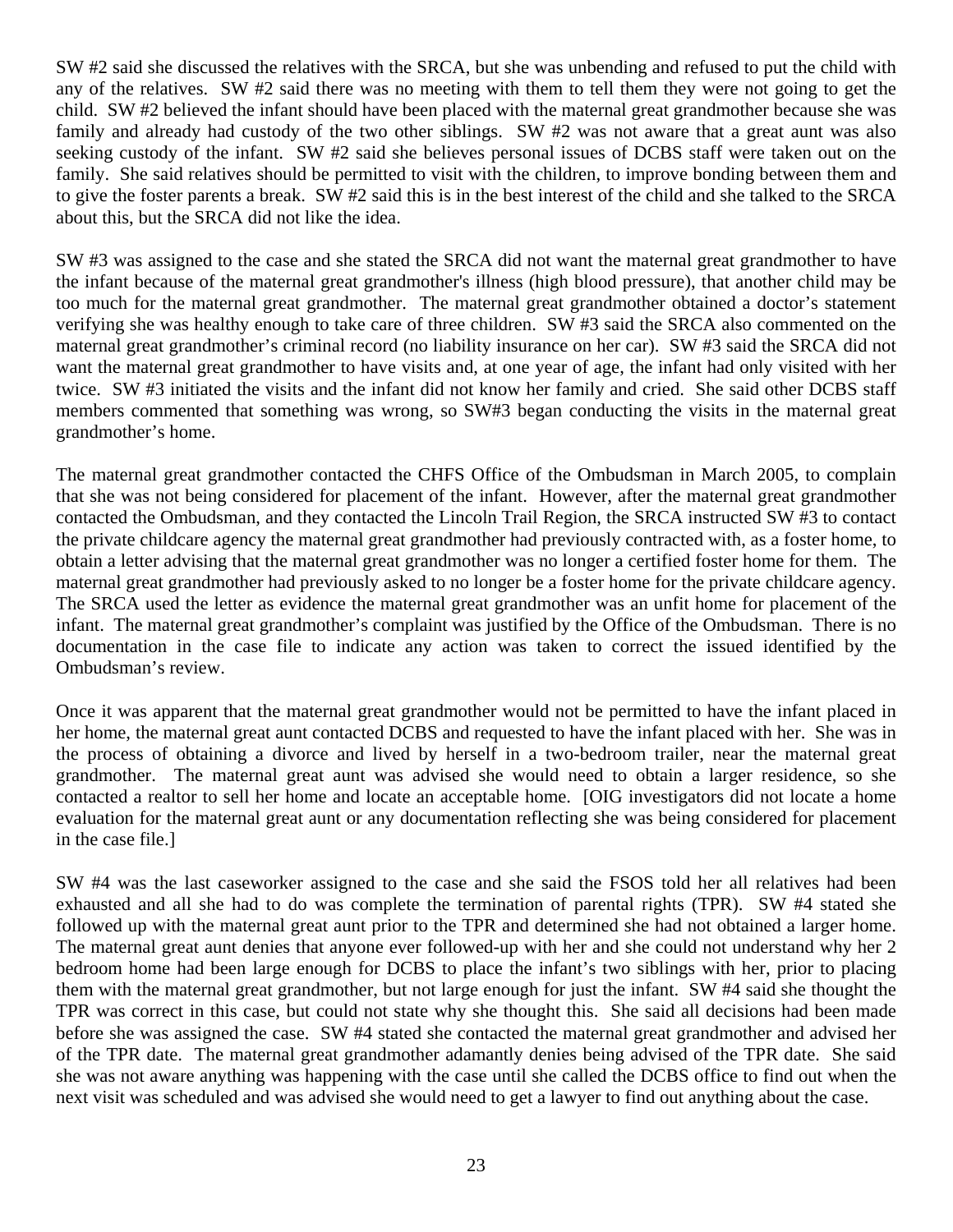The biological parents' rights were terminated on 06-14-05 in Hardin County and the child was moved to a basic foster/adoptive home on 06-27-05. This would indicate the infant was no longer "medically fragile", although there is nothing in the case file to indicate when the infant was no longer considered "medically fragile". SW #5, the foster home caseworker, thinks the infant was no longer "medically fragile" six months prior to TPR. SW #3 said she tried to get the baby released from the "medically fragile" status at one year of age, but the doctor wanted to monitor her a little longer due to her lungs and "just to be safe." SW #2 said DCBS should have reconsidered the relatives when the child was no longer "medically fragile", but that was not done. A transition schedule reflects the prospective adoptive parents began to visit with the infant on 05-01-05 and the adoption was final on 08-17-05, six weeks after the child was placed in the home.

An FSOS said his involvement began when the SRCA told him to find an adoptive home for the infant, after the parents' rights had been terminated. He said his involvement was limited to producing a "short list" of three prospective adoptive homes and providing it to the SRCA. He said the SRCA made the decision where the infant was to be placed/adopted.

On a 07-28-05 report to the court, a DCBS employee reported there was no information available on the biological parents or either set of grandparents, that the child had tested positive for cocaine at birth and was in the hospital from birth (February 2004) until May 2005. The DCBS employee stated there was no information available on these family members and you "don't make it up." She said she had talked to the caseworker (SW #4) and looked at TWIST screens to assist her in completing this report. When the DCBS employee was told both sets of grandparents, and even a great-grandmother, had attempted to gain custody of the infant, the biological father was presumed to be the husband of the biological mother, there were two siblings placed with the great-grandmother by DCBS, and that several workers had told the investigators at least three family members wanted to adopt the infant and the case file mentions all of these relatives, the DCBS employee said she was never made aware that any home studies were completed, and she just wrote the report from the information she had been given. She said she did remember something about the biological parents being in another state, but she had no other information. She continued to maintain that at the time she completed the report, there was no information on either set of the grandparents. However, she could not explain why she did not see the information on the relatives when she reviewed the case file. She said she knew the mother had cocaine in her system at the time of the infant's birth, but no other information was given to her.

The adoption presentation summary was completed by a DCBS contract employee in September 2005. Although the case file includes information on the maternal grandmother, the paternal grandparents, and the biological parents, the presentation summary reflects there is no information available on the biological father or either set of grandparents. It also indicates the child tested negative for cocaine at birth, the child has no siblings, but lists two half-siblings, and includes information on the biological mother.

SW #4 advised OIG investigators there was no information available on the biological father or either set of grandparents. She appeared surprised to learn the father was married to the biological mother and the maternal grandmother, paternal grandparents, and other family members had sought custody and reported they had home evaluations completed on their homes. SW #4 said the presentation summary was completed by a contract employee (adoptive/ foster parent and contract employee) and a former DCBS employee. SW #4 said during some of the time she was assigned this case she was on maternity leave and another social worker was assigned the case. [OIG investigators determined SW #4 was on maternity leave from late June 2005 until late August 2005.] SW #4 said no one is responsible for assuring the adoption report is completed correctly and accurately.

Although three relatives thought they were approved for permanent custody, none received the infant. Additionally, although the child's status of "medically fragile" was used as the reason to deny the relatives' placement of the child, they were not reconsidered once the child was no longer "medically fragile." Then, although there was no documentation of a reason to split the siblings, the child was not placed with the siblings.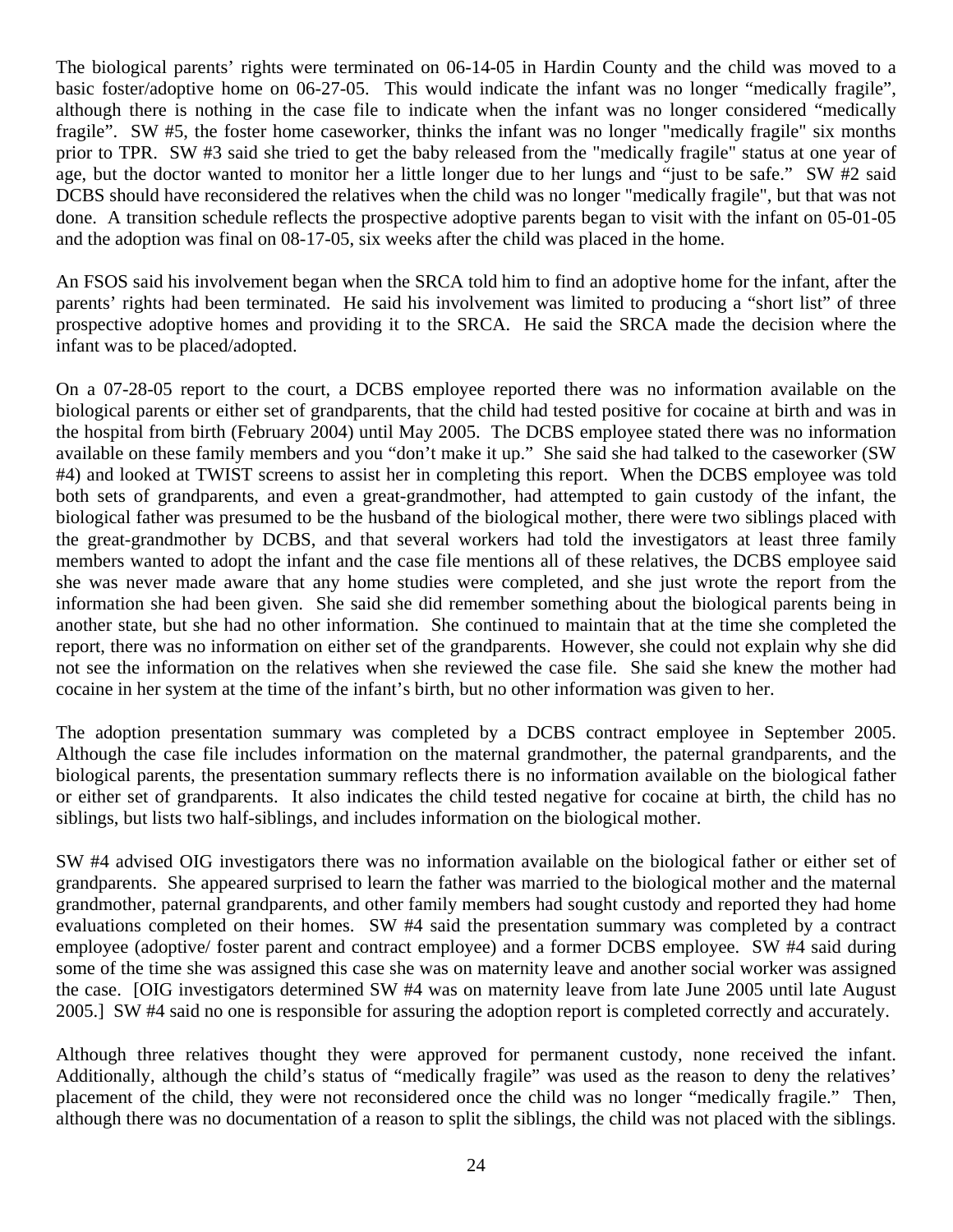The child was removed from the home she had been in since release from the hospital after her birth and placed with a non-relative in a new foster/adoptive home, and the adoption was finalized six weeks later.

# **Client Case #2**

In April 2005, a referral was received that a child was observed walking along a busy highway. It was reported that a person took the child home and found the biological mother asleep. The referral source said this was a frequent problem and the biological mother was moving into a tent with her children, her mother, and her mother's ex-boyfriend. There is documentation in TWIST that indicates a prior history of domestic violence between the biological parents, with the biological father as the aggressor. One incident, reported by the biological father's relatives, stated he had thrown the biological mother and the children out of the home, which was located on his relative's property. At the time of the referral, the biological mother resided with her husband, the biological father of their three children, and the children.

SW #1 investigated. According to the CQA, SW #1 went to the home in June 2005 and found there was no running water and the children's teeth were rotten. SW #1 removed the children and placed them with the biological father. SW #1 followed the biological father to his home where a prevention plan was signed. Temporary custody was granted to the biological father. SW #1 documented in the CQA that the biological mother was offered services but failed to utilize them or provide the proper information for preventative assistance.

In August 2006, the biological mother was contacted at her residence. She stated her children were removed approximately one year ago based on a false allegation regarding drug usage initiated by her ex-husband. She said she had taken drug-tests, as requested by DCBS, and the results were negative. She stated no one from DCBS has attempted to contact her for the past year. The biological mother said, at first, she had supervised visits with her children at a McDonalds in Radcliff. She said she was sick and could not attend one scheduled visit. After that, her visits were suspended and no DCBS staff attempted to work with her or contact her. A review of the case file indicated, on 09-27-05, SW #2 documented that the biological mother's visitation was suspended due to not showing up for her scheduled visits with the children.

The biological mother said she went to the DCBS office about 6 months ago inquiring about her case and why she had not been allowed to see her children. She stated a woman at the front desk informed her that her case was closed and there was nothing that could be done. The biological mother said she just left the building.

According to the service recordings placed in the biological mother's case file, SW #2 documented three faceto-face home visits with her. When questioned, the biological mother said she has never spoken with or seen a male social service worker and has never heard of SW #2. She said she has lived at the same address for the past year, with her father, and no one from DCBS has been to see her. She said her ex-husband has custody of her children and she is not permitted to visit them. The biological mother said neither she, nor her parents, were allowed to see the children last Christmas. She said her father delivered presents to her ex-husbands house, but was not allowed to see the children.

In December 2006, SW #2 admitted he had never seen or spoken to the biological mother. SW #2 said the home visits with the biological mother, documented in the service recordings, were a mistake. He said those visits were home visits with the biological father, and not the biological mother. SW #2 said the 12-28-05 home visit which stated the children were looking forward to Christmas was a mistake. He said all three documented home visits with the biological mother were a mistake. SW #2 said he has never intentionally falsified a DCBS document, although the service recordings regarding the biological mother may not be entirely correct. SW #2 agreed it was his responsibility to work with the biological mother so she could be reunified with her children, but said he thinks the biological mother could have taken more initiative and been more persistent regarding her case.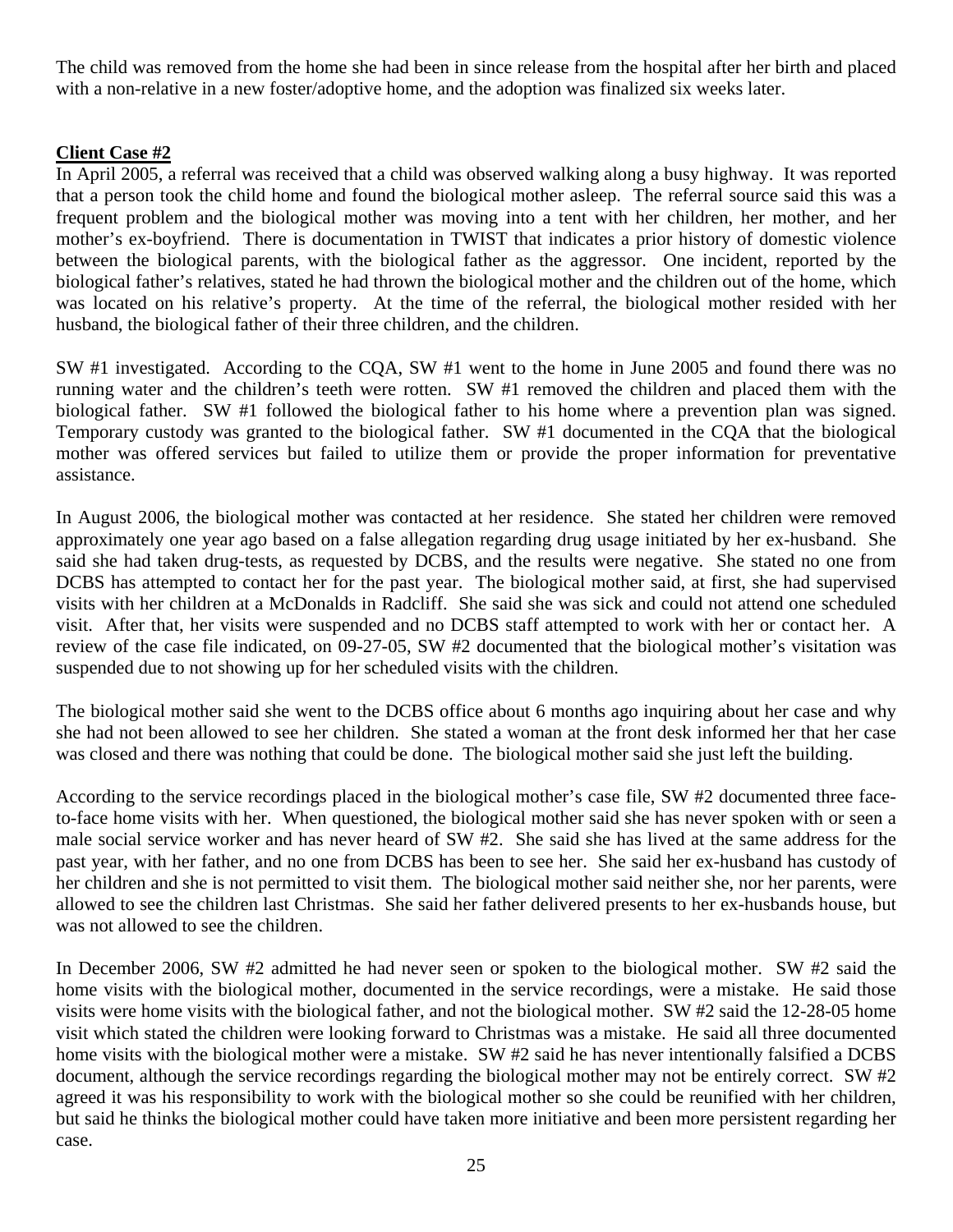No documentation was located in the biological mother's file to indicate SW #2 attempted to work with her in any way. SW #2 did not contact her or develop a case/prevention plan. An OIG investigator spoke with the biological father, who stated he has only seen a caseworker one time and that was when the children were about to start school. The biological father said he did not remember the worker's name, but remembered the worker was a female. SW #2 disagreed with this and said he had been to the biological father home, more than once.

#### **Client Case #3**

In May 2005, the biological mother argued with her paramour and decided to leave the home they shared together, taking her two children with her, for the evening. The biological mother was pregnant with her third child. She went to the nearby home of her cousin and his girlfriend. They had a male visitor present in the home. While the children were in bed, the mother left the residence to visit a friend a few houses away from her cousin's home. According to the DCBS report (Inv-7), the two men were playing video games in one bedroom and the female was on the computer in the living room. The 11-month-old male child awakened and began crying for his mother. The males put him on the bed with them, but he crawled off the bed and fell asleep in the hallway. The biological mother returned to the residence, around midnight, and put the child in the same bedroom with his five-year-old sister, before leaving the residence again. Later, the two adult males decided to take a break and discovered the male child in a bathtub, where clothes were soaking in several inches of water and detergent. He was taken to the local hospital and then flown to a Louisville area hospital. The child died later that evening. SW #1 contacted a Family Court Judge and obtained a verbal removal order to remove the 5-year-old. The child was placed in a foster home. SW #1 and the SRCA consulted and decided DCBS would substantiate neglect on the biological mother for "choosing inappropriate caregivers" and not taking the 5-year-old to the doctor for an infected splinter in the child's foot. Additionally, they substantiated physical abuse due to bruising located on the 5-year-old's bottom and back and statements by the child that her biological mother had spanked her earlier in the week. The biological mother told OIG investigators that she was told at the case planning meeting that DCBS was substantiating neglect and asked to sign the case plan. She understood she admitted neglect when she signed the case plan and that she, then, had to plead guilty to the charge in Family Court. DCBS also substantiated neglect on the paramour due to the 5-year-old reporting she had witnessed domestic violence between the couple.

DCBS determined there was a history of domestic violence, due to previous referrals where the biological mother was the victim. The mother's paramour had a history of alcohol abuse. The biological mother had a prior history with DCBS both as a child and as an adult. After the child's death, DCBS opened Inv-8 due to an allegation the paramour's biological children had observed domestic violence and substance abuse while in the couples' home. This allegation was unsubstantiated. The next investigation (Inv-9) was opened due to an infant's birth in January 2006, after the death of the 11-month old. This was an allegation of neglect, and was substantiated by SW #2. In Ong-5, from March 2006, SW #2 stated this substantiation was "due to the history of the parents and their lack of progress on their case plan and continued denial of any issues within the family system needing work." In this same report, SW #2 stated the biological mother denied any responsibility for the child's death or for the 5-year-old child's neglect. She stated the biological mother has continued to reside with her paramour, although she has been told he is not cooperating with DCBS as they would like and this is a barrier to her having her children returned to her custody. SW #2 reported the paramour did not take two drug screens when she requested them, although he has taken one for DCBS and several for his probation officer and all of them have been negative. The paramour is self-employed and owns the home the couple resides in.

In January 2006, the foster mother confronted the biological mother over a disposable camera provided by DCBS for the biological mother to take photos during her infant's first bath. The foster mother insisted that specific camera be returned. Since the photos had already been developed, the biological mother offered to provide a copy of the photos, but the foster mother continued to insist the biological mother had stolen the camera. At a later visit, the oldest child told her biological mother that the foster mother said she was a "thief".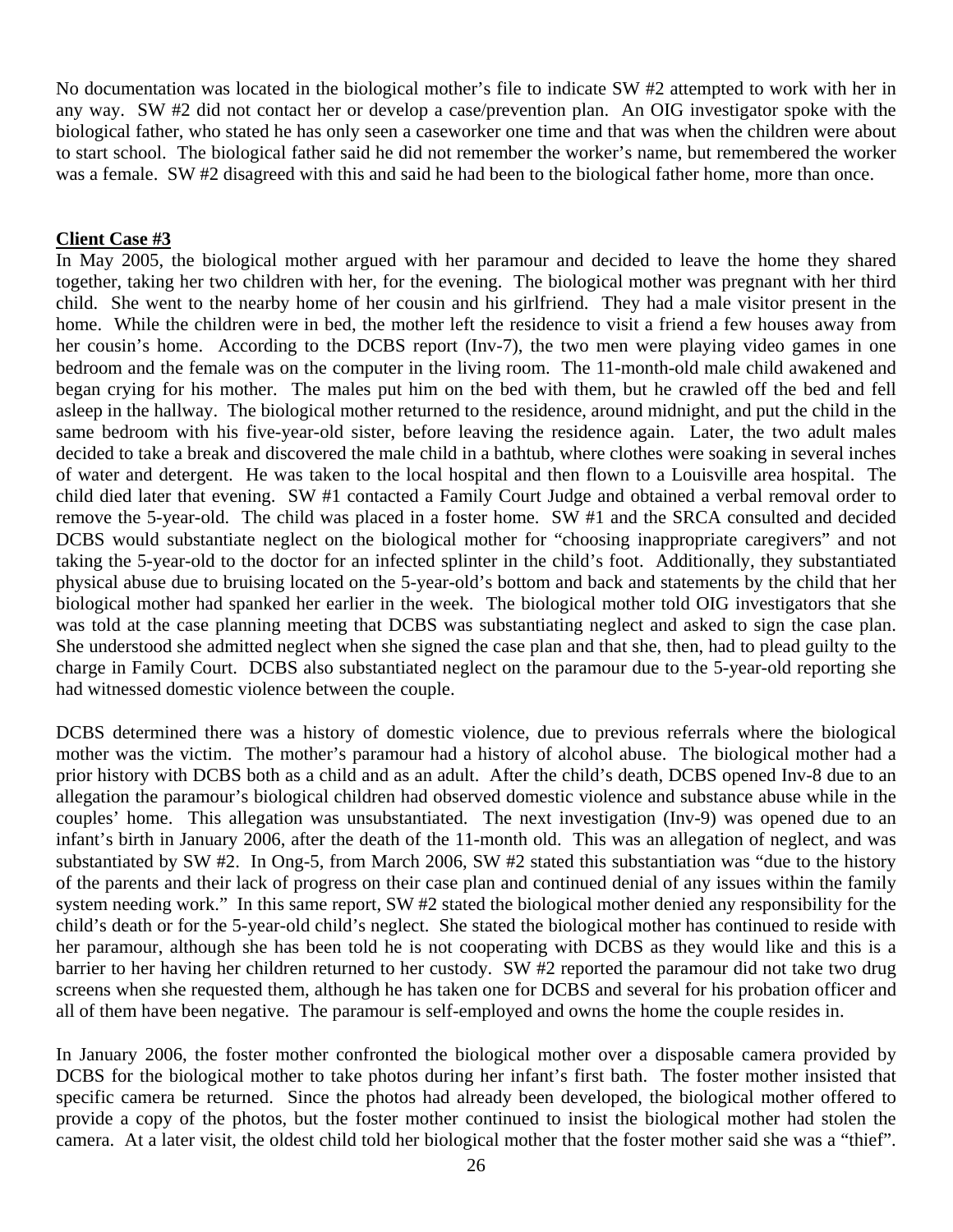The child advised her biological mother that the foster mother told her that her biological mother's home had rats and made other inappropriate comments. The biological mother complained about the condition of her children when they appeared for visitations. The SSA supervising the visits documented, in March 2006, the infant had dried milk on her face, matted hair, had an unwashed smell, and wore the same outfit to every visit. The SSA stated the infant had dried feces on her bottom and it took nearly an entire box of wipes to get it off. An FSOS also witnessed the condition of the children and complained to other DCBS staff. During the CATS assessment in January 2006, the biological mother noticed the foster mother picking nits from the older child's hair. There were reportedly four different instances where this child had head lice while in the foster home. The biological mother complained that she was purchasing clothing for the children, but they presented at visitations in the same old and ill-fitting clothing. The biological mother said the oldest child appeared at one visit with the whole back open on her dress because of missing buttons. She said the children were not wearing underwear or socks in the month of January. She complained and completed a DSS 154 (complaint form), but was advised by the FSOS this did not meet criteria for an investigation. A review of the foster home file did not locate any documentation that these issues had been addressed with the foster parents. The biological mother continued to complain to Central Office and the Governor's Office. SW #2 came to her residence and instructed the biological mother to write down all her complaints. The biological mother refused and said she had already advised SW #2 of her complaints and no action was taken so she saw no reason to be redundant with her. The SSA was subpoenaed into court to advise the court of her observations during visits. The SSA advised OIG investigators that she was openly confronted by other DCBS staff and accused of taking the "other" side. In March 2006, the SSA was advised she was no longer permitted to supervise this family's visits.

On 08-01-06, and OIG investigator visited the foster home. The children's clothing appeared clean. The home was extremely cluttered with rows of boxes and clothes and the foster mother had to move stacks of clothing to permit seating on the couch. The carpeting was dirty and matted. The kitchen countertops were stacked with a variety of items, mostly paper, and there was no open counter space available. There was dried food on the dining table. A large puddle of water was present on the kitchen floor and the foster mother stepped across it, but did not take action to mop it up. The foster mother appeared embarrassed by the condition of the home and remarked that social service workers contact her in advance of coming to the home. The foster mother's biological son asked for several items of food and when she opened the refrigerator door, only a large jar of pickles was observable. She obtained a slice of salami for him and remarked that she did not have any bread, bologna, carrots, apples, celery, or bananas, as the child asked for them. At the front door of the home, the outside light hung by wires and a wooden step was broken. There were two goats loose in the front yard and trash was strewn around the front yard. The side yard had two pens. One pen held a large dog and the other was empty. A puppy ran loose in the yard. A small portion of the backyard was fenced with a 2-3 foot tall inflatable pool and several toys. There were large buckets containing standing water which, in addition to the pool, created a drowning hazard. On 09-15-06, three OIG investigators visited the same foster home. The two goats were standing at the end of the driveway, near the edge of the road. The foster mother refused to let investigators in her home, but stacks of clothing could be seen inside, and a dirty odor came from the home, as the foster mother stood in the doorway. A large dog, with a foul odor, was loose at the residence. The grass in the yard was overgrown and trash was omnipresent in the front yard. The outside light was still loose on the front of the home and the step was still broken. The two children in this case had been moved from this home, at the foster mother's request, about two weeks earlier. The foster mother contacted DCBS on 09-16-06 and advised she no longer wanted to be a foster home. When OIG investigators contacted DCBS to report their concerns, they were advised the foster mother had already contacted them.

SW #2 informed the biological mother that the plan for her children was adoption. The biological mother told investigators she could not understand the reasoning for this because she had completed all of the tasks in her case plan. Every time she completed the case plan, SW #2 added other tasks to be completed. The biological mother said SW #2 told her she should never get her children back because she has not realized what she lost. The biological mother said she does not understand, if her children need to be removed for safety reasons, why DCBS has never limited their access or visitation with her paramour's other children. When she asked about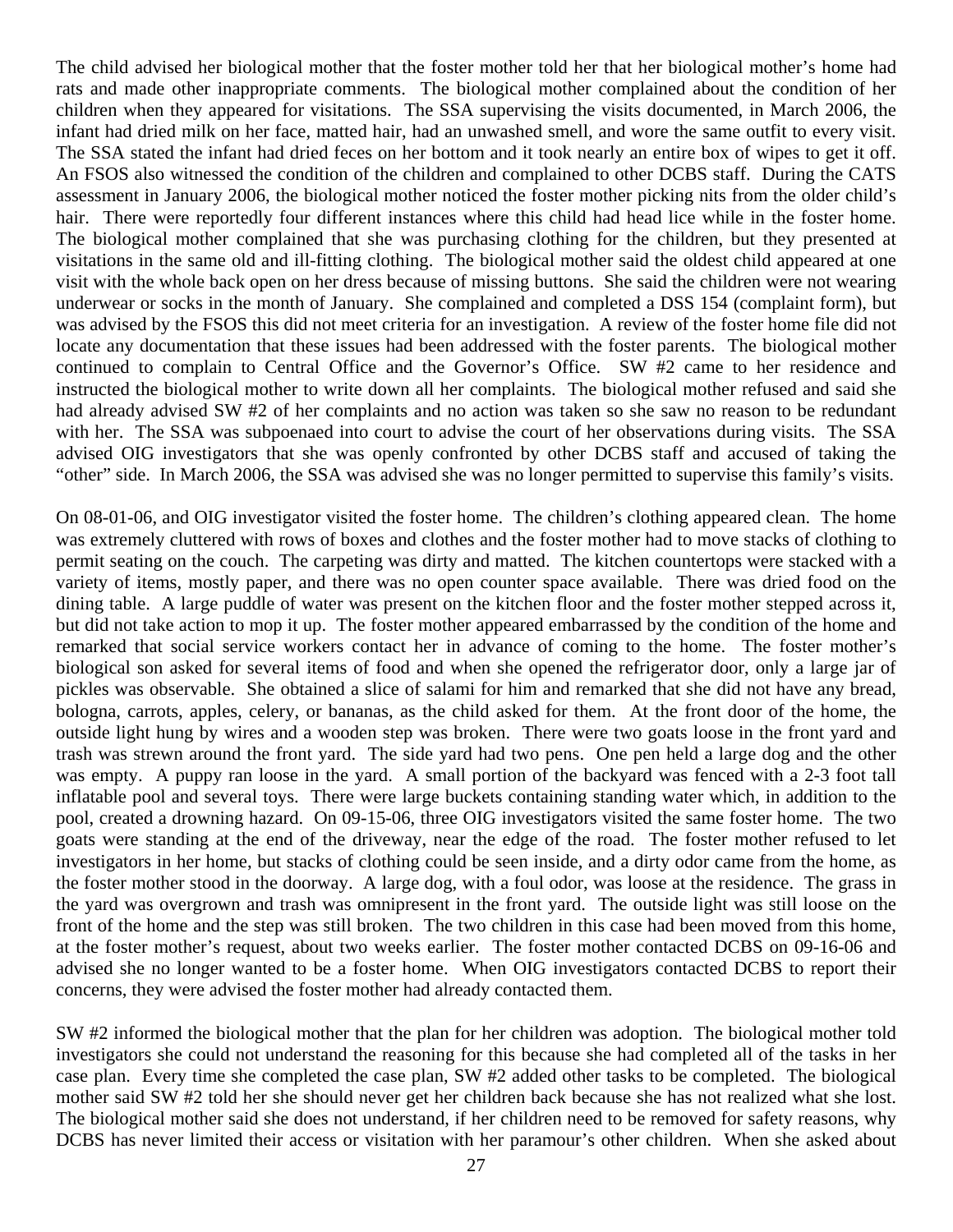this, SW #2 said she was going to recommend their access to those children be limited to supervised visitation, also, but no action has been taken on this issue. The biological mother said DCBS is aware of their unlimited access to these children and the children have even accompanied them to visitation with her biological children. A January 2006 TWIST entry states the paramour has been unable to begin anger management classes due to the expense (\$65 registration and a fee for each of the eight weekly sessions). The biological mother was seeing a grief counselor and attending domestic violence counseling at the domestic violence shelter. She was scheduled to begin counseling through a community mental health agency in the next month. SW #2 documented, on 02-15-06, that the Family Court Judge advised the parents if they continued to make as much progress as they had in the previous month, she saw no reason why the children could not be returned to them.

A CATS assessment was completed on the family in January 2006 and the report was received in April 2006. It recommended the children remain in foster care for six months to permit the parents time to work on the families' issues. The biological mother advised OIG investigators, after this, her visitations were reduced and she was told this was because DCBS did not have enough staff to supervise the visits. Since the Family Court Judge had advised the family could have weekend visits if they had someone who would be present to supervise, the biological mother requested church members assist and her Pastor and his spouse came to the next Family Team Meeting. The Pastor advised an OIG investigator that he was shocked at the unprofessional manner in which the social services staff treated the biological mother: interrupting her sentences and being rude. DCBS staff advised that although the Judge had said it was permissible for others to provide supervision, DCBS would only accept DCBS staff to supervise the visits.

While OIG investigators were reviewing files in the Hardin County DCBS office, original copies of documents from this file were located in another client's case file.

The biological mother advised an OIG investigator, in September 2006, the paramour's mother had been requesting custody of the children for over a year. After she contacted the Governor's Office and the foster mother asked for the children to be removed from her home in August 2006, DCBS began to consider the paramour's mother as a placement for the children.

#### **Client Case #4**

The biological mother of a 19-month-old male child asked her sister to care for her child until the biological mother's landlord got the heat fixed in her trailer. The child's aunt lived in another state, five hours away, and took the child home with her in November 2000. In February 2001, the biological mother obtained a warrant for her sister, for custodial interference, because she would not return the child. It was determined the aunt had permitted her employer's daughter and the daughter's spouse to provide primary care for the child almost immediately upon arriving in the other state. Upon the child's return to Kentucky, the court denied a DCBS petition for neglect, determined the child was dependent, and placed the child in the custody of the Cabinet. The child was placed in a foster home, and the out-of-state couple was permitted to have visitation with the child. DCBS employees advised OIG investigators it was not policy to maintain contact with non-relatives, especially when the child had known them less than three months. In July 2001, the couple became approved as foster parents in their state. On 07-17-01, the case manager documented she consulted with a regional supervisor who advised "DCBS recommends custody/placement" with the out-of-state couple "as was originally scheduled."

No visits between the biological mother and child are documented from 07-17-01 until 06-24-02. The biological mother reported in November 2001 that she had \$1,000 saved toward the purchase of a vehicle, so she could go visit her son. In January 2002, the biological mother expressed frustration that she had no transportation and requested the out-of-state foster parents meet her halfway. In February 2002, the case is "pre-permed" and the DCBS attorney advised against petitioning for termination of the mother's parental rights because of the lack of documentation of services offered to the mother. In March 2002, the biological mother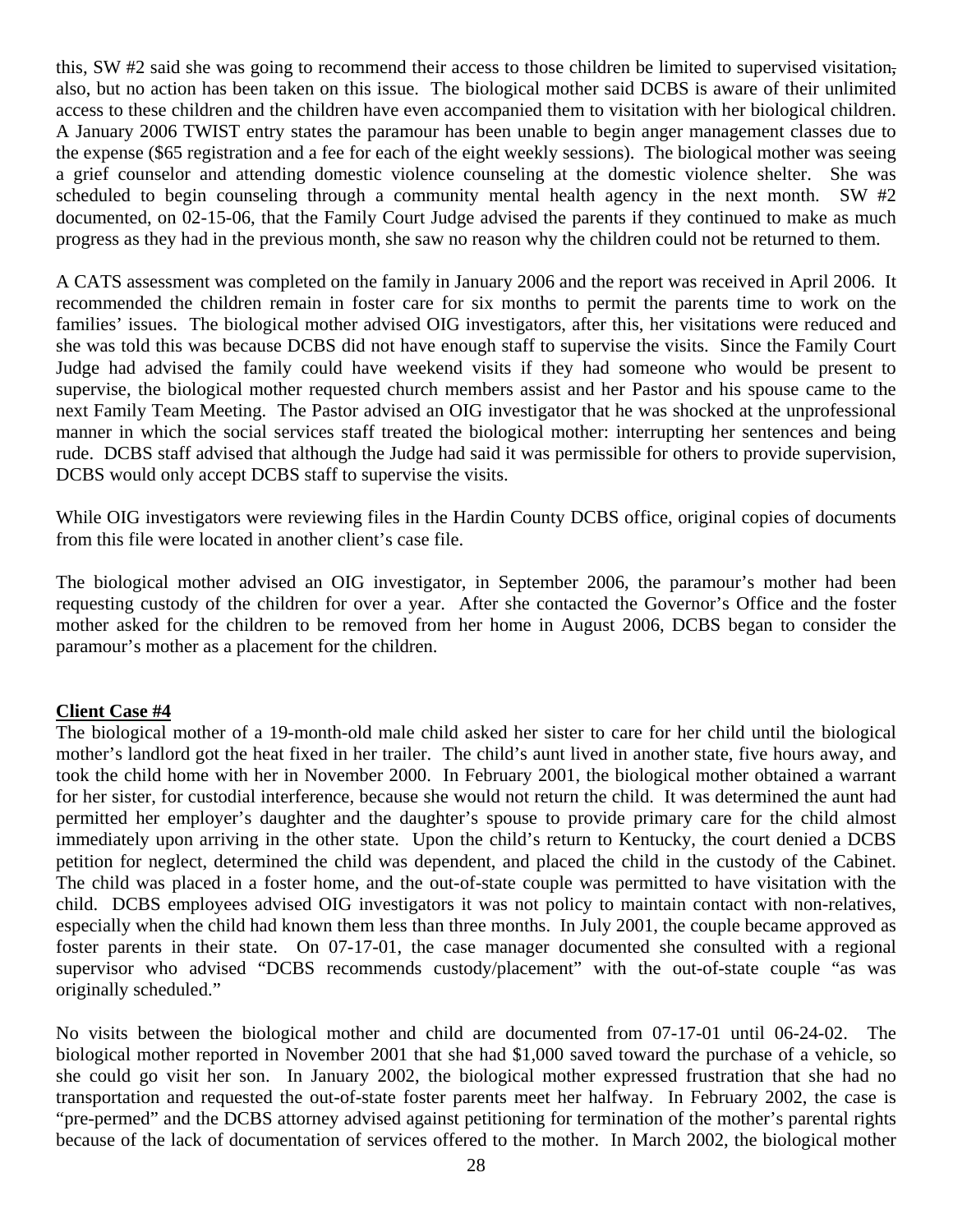was upset that the out-of-state foster parents wanted all visits to occur in their state. The out-of-state foster parents advised an OIG investigator they were not approached about visitations between the child and his biological mother until June 2002. They stated they were advised the biological mother did not want to have anything to do with the child. The biological mother and child met halfway between the two residences for visits from June 2002 until September 2002. In August 2002, the out-of-state foster mother complained the child was upset and acted out after visits and requested the court stop the visits. The judge refused and the foster parents cancelled the next visit.

In September 2002, the judge ordered the child be returned to Kentucky to give him easier access to his biological mother for the goal of reunification. He was placed in a Kentucky foster home. After a visit six days after his return to Kentucky, the new foster mother reported the child was obviously attached to his biological mother and cried after leaving her. It was documented in October 2002 that the child goes to visit the out-ofstate foster parents every other weekend. In November 2002, the biological mother refused to attend counseling so the Judge removed her two younger children (born February 2001 and October 2002) and they were placed in the same home with the older child. In December 2002, the caseworker noted the child had no problem separating from the out-of-state foster parents and was happy to see his sister. The out-of-state foster parents have maintained regular visitation since the child's return to Kentucky. The child has been with them, out-ofstate, anywhere from eleven to fourteen days a month. At a meeting between the out-of-state foster parents and five DCBS employees, on 04-23-03, the Intent to Adopt form was completed. In August 2003, the parental rights were terminated of the biological father of the oldest child. From September 2003-February 2004, a paternal relative was considered for custody of the children and provided supervision for the parents' visitation. From the TWIST contacts, it appears the biological mother became upset that the relative may obtain custody and requested the visits be conducted elsewhere. In July 2004, the biological mother was given unsupervised visitation from Friday until Sunday.

Documentation in the TWIST computer system and correspondence located by OIG investigators reflects this significantly reduced the visitations with the out-of-state foster parents, until April 2005. Several DCBS employees advised OIG investigators that, in late 2004, a regional supervisor instructed staff not to document contacts with the out-of-state foster parents, or the judge would not grant the TPR. Between September 2003 and September 2004, the out-of-state foster parents are mentioned, by name, in nineteen TWIST contacts. Between September 2004 and the TPR in September 2005, the out-of-state foster parents are mentioned by name in only five TWIST contacts. However, OIG investigators have obtained nine letters that were written to the out-of-state foster parents during the year prior to the TPR. None of these letters were located in the hard case file. The out-of-state foster parents advised an OIG investigator that during 2004/2005 there was contact between them and DCBS 3-4 times a month. They said this was via e-mail and phone calls.

The biological mother's parental rights were terminated on 09-12-05. This was reportedly the third attempt by DCBS to obtain a TPR in this case. OIG investigators were unable to confirm this, because the first volume of this case file is missing.

After the TPR was completed, the Kentucky foster home was permitted to adopt the child's two youngest siblings in December 2005. Both the Kentucky foster home and the out-of-state foster home desire to adopt this child. A 09-13-05 TWIST contact documented the child's therapist was not willing to recommend separation of the siblings, based on the child's attachment to the out-of-state foster parents.

A Comprehensive Assessment and Training Services Project (CATS) assessment was completed in June 2004. This is a sixty-two page evaluation of the child, and their recommendation for placement of the child. One social service worker said he was told, by the SRCA, the SRAA, and a Specialist, in a meeting, that the CATS assessment recommended the child be adopted by the out-of-state foster home. Although the report was a year old, this worker had not been permitted to see the report. When he obtained a copy, he observed, on page sixtytwo of the report, paragraph one, it reads: (*Although the Kentucky foster home (sic) were not formally*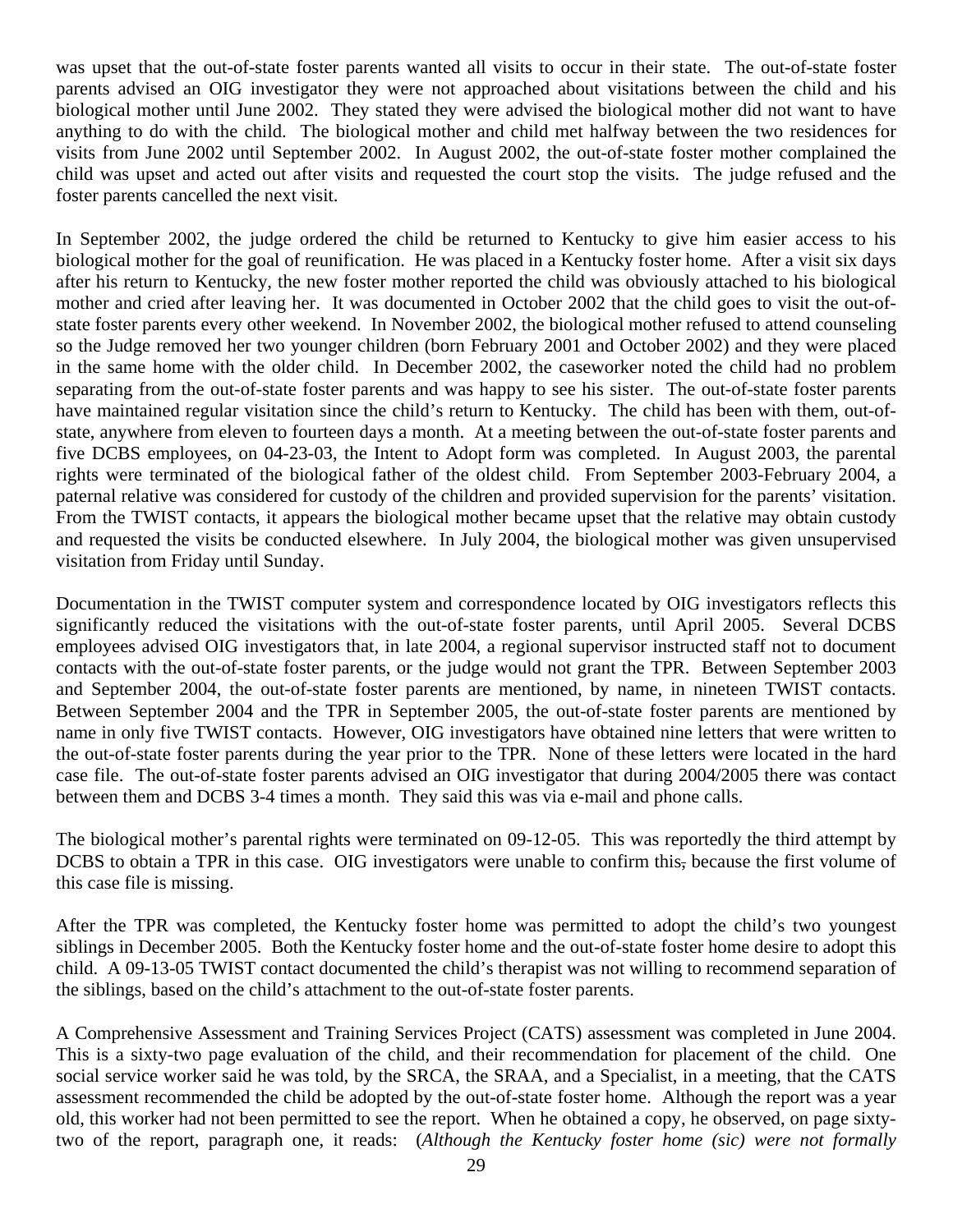*evaluated, the child (sic) appears to be doing well in this home. Should the Kentucky foster home (sic) be deemed appropriate, the current recommendation would be that the child (sic) could stay with the Kentucky foster home (sic) and his siblings, attend intensive therapy, and continue to visit with the out-of-state foster parents (sic).*)

In November 2005, there was a meeting among this worker, the SRA, the SRCA, the FSOS, the Specialist, and another social service worker. He said there was no justification to separate the siblings and he believes the Kentucky foster family is being discriminated against because they are Mennonites. The worker said there have been comments about how affluent the out-of-state foster parents are. He said the specialist has stated three times that the out-of-state foster parents are going to sue if they do not get to adopt the child, and that he will likely be included in the lawsuit. The specialist stated she was instructed by a regional supervisor not to include information on the out-of-state foster parents. The lack of documentation of the child's and DCBS's contact with the out-of-state foster parents was discussed and the SRA stated the specialist was behind in her documentation, but it would be added to the case file. The SRA told the worker he includes too much detail in his contacts. The worker understood this to mean the SRA wants information omitted from the case file so they can manipulate the case more to their liking. Since then, the FSOS was instructed to tell the worker to generalize the documentation of all of his cases, and be less detailed in his reporting. According to the worker, this goes against all of the training he has received.

It was decided to have another assessment completed. The regional supervisors determined the assessment would not be completed by CATS, and selected a licensed clinical psychologist. She produced an eight-page evaluation, completed on February 9, 2006, recommending the child be adopted by the out-of-state foster family. The psychologist stated both homes were good and the decision could have gone either way, but she leaned toward the out-of-state foster parents because the Kentucky foster parents would be sending the child to a Mennonite school and he may not receive the educational assistance he might later require. Further, she thought the child might not get the ongoing extensive mental therapy he may need in the Mennonite home.

The worker said the Cabinet's goal is to keep siblings together, at all times, unless it would constitute a danger to the children. The SRA asked him why he cared so much about this case, and if it was because, as a child, he was in the system. He thinks it is important to keep siblings together, if possible. The worker told OIG investigators the SRA told him he has no ethical obligation to his clients.

When OIG investigators began to review this case, a decision had been made to permit the out-of-state foster parents to adopt the child. A review was then completed by DCBS Central Office and it was determined, since there was no reason to split the siblings, the child should be adopted by the Kentucky foster home. The report states any other placement would be in violation of the federal MEPA law and a violation of state policy. It states the Cabinet should always begin with the concept of placing the child with the siblings, and then determine if there are any specific and compelling reasons not to have the child in the home with the siblings.

A review of the TWIST contacts from mid 2001 until November 2005 indicated twelve different DCBS employees entered contacts in this case and five others were referenced.

#### **Client Case #5**

In June of 2004, the biological father of the child reported to a Detective, of a Police Department in Hardin County, that his two-year-old daughter had possibly been sexually abused. He stated she was acting out sexually and requested an investigation. The biological father admitted to the Detective there had been a history of disputes between the biological mother and himself. At the time of this complaint, there was an active emergency protective order (EPO) on the biological father, with the biological mother as the complainant. Three months earlier, the biological mother had the biological father arrested for violation of the EPO.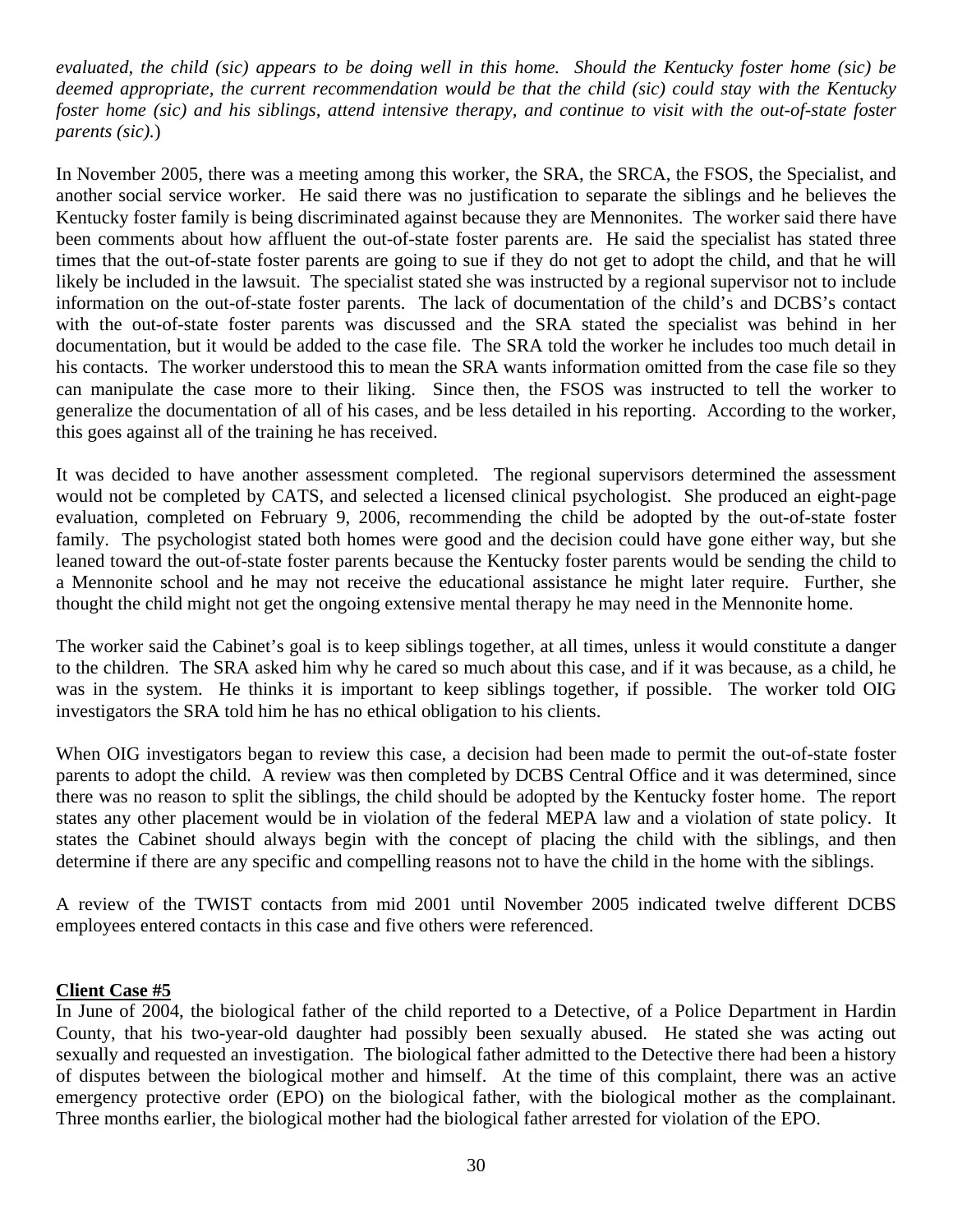The Detective confirmed, through written documentation provided by the biological father's wife, that the biological mother had a prior history with social services. Although there were 29 allegations, only 4 were substantiated. The substantiated allegations were for abuse and neglect. These allegations were primarily due to the manner in which the biological mother's paramour disciplined the children (forced to do push-ups and wearing underwear on their head for incontinence). The biological father's wife also had an inactive CPS case with 21 referrals. It was noted that the biological father was babysitting while his wife was at work and her five-year-old daughter began to act out sexually, after he moved into the home in 2000. Some of the referrals in the biological father's wife's case included allegations of sexual abuse by her child's biological father.

The child was examined at a children's advocacy center in June 2004 and the physical exam showed no signs of sexual abuse. However, it was noted the child was 'acting out'. The Detective reports she researched and found that the biological mother has another daughter who was reported to have been abused by one of the biological mother's ex-boyfriends. Two days after the child's examination at the advocacy center, the Detective briefed a representative of the Hardin County Attorney's Office of the findings. The Assistant County Attorney agreed that the child should be removed from the home until such a time that she would be safe. The caseworker did not want to remove the child from the home because an abuser had not been named. The caseworker advised her supervisor, and the FSOS agreed with her. After this phone call, the Detective contacted the County Attorney's office and was advised to start the paperwork for an emergency removal and take it to the judge. A Hardin County Family Court Judge signed the paperwork to have the child removed. At the time that the child was removed from her biological mother's home, there were three other underage children residing in the home. There is no documentation in the file to explain why the home was unsafe for one child, but safe for the other children.

The child was temporarily placed in a foster home in June 2004. In August 2004, during a hearing, both biological parents agreed the child had either been exposed to sexual acts or had been a victim of sexual abuse. Neither parent admitted to the abuse, but said they thought it had occurred. Over the next few months, the child reportedly named several people as potential abusers, including her older sister and her stepbrother.

In September 2004, the Detective met with the maternal grandmother. She was reportedly angry with the biological mother because she had advised police that her mother she was running a "meth" lab at her home. The maternal grandmother reported to the Detective that the biological mother had been involved in sexual relations with her biological grandfather and stepfather. She provided seven photographs showing the biological mother engaging in sexual intercourse with her Uncle. It was determined the biological mother was a juvenile at the time the photos were taken. The maternal grandmother said her daughter's oldest child was placed with her prior to the younger child's birth. The older child told the maternal grandmother that she had been present at the biological father's home on one occasion when he was intoxicated and threatened to run down the biological mother and her children with his car.

The Detective made a recommendation to the court and DCBS that the biological father should receive custody, as long as he and his wife completed training and counseling before the child was placed in their home. The Hardin County Family Court Judge ruled that the child be placed in the custody of the biological father. The child was placed into his home in January 2005 and in April 2005, she was removed and returned to foster care due to physical abuse by the biological father's wife.

The case file includes five copies of the biological father's Administrative Office of the Courts (AOC) Courtnet report. All five copies were printed prior to the child being placed in his home. The biological father has been charged with a long list of misdemeanor and felony charges, which include two charges of Sexual Abuse  $2<sup>nd</sup>$ degree (rubbed his penis against the vagina of a 12-year-old female). He pled guilty, through a plea bargain agreement, to the charges of Unlawful Transaction with a Minor. He has spent time in prison on unrelated charges. His criminal history includes drug charges, DUI, theft, assault, and burglary charges.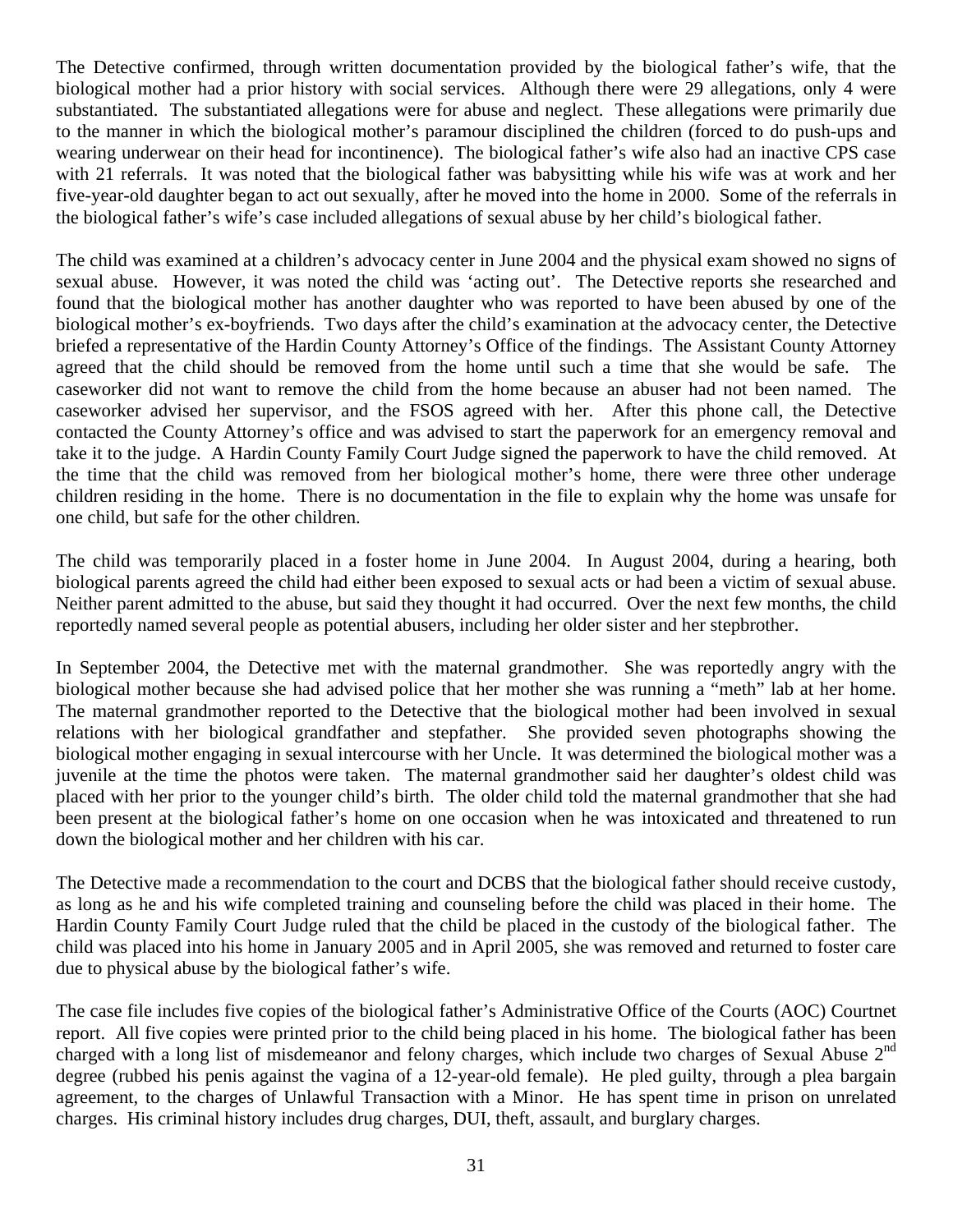On 09-14-05, SW #1 (ONG report) wrote: "The parents have completed Family Preservation, Sign of the Dove, and Anger Management. They have cooperated with DCBS in case planning and making changes in the home at the request of DCBS and the Family Court Social Worker. They are actively addressing mental, physical, vision and nutritional needs of the children. The children have been observed on a weekly basis by worker and have not appeared dirty, smelly or inadequately kept." After SW #1 transferred to another DCBS region in September 2005, the case was assigned to SW #2 and then to SW #3 in October 2005.

According to SW #3, although the child was removed from her mother's home in June 2004, then, removed from her father's home in April 2005 and placed in foster care, the out-of-home case plan was not established until November 2005.

On 11-07-05, SW #3 and SW #4 conducted a case planning meeting with the family. On the case plan, the address listed was their current address. On 12-01-05, SW #3 entered a contact in the TWIST computer system stating, "This worker and coworker SW #4 (sic) attempted a home visit with the biological mother (sic) and her family. Worker went to the wrong address for the biological mother (sic). She had moved out of this residence in November. Someone else was living there now." The biological mother, her paramour, and the family have lived at the same address since May 1, 2005. SW #1 had documented, on several occasions, that she had completed home visits at the correct address. The correct address was entered in the TWIST computer system in July 2005. It was also correctly listed in the case file and the KAMES computer system. When OIG investigators asked SW #3 what actions she had taken to determine the families current address and then to complete the required monthly home visit, she said she looked up the biological mother's telephone number and attempted another home visit on 01-03-06, but the biological mother was not home.

In January 2006, the biological mother and the biological mother's paramour contacted the CHFS Office of the Ombudsman and complained no home visits had been completed since August 2005. According to the TWIST computer system, no home visits were made until 01-03-06 and the biological mother was not home at the time. SW #3 returned for another visit along with SW #4 on 01-20-06. SW #3 documented that the biological mother's paramour refused to allow them entry on that date. The CHFS Office of the Ombudsman justified the complaint.

According to the Ongoing report completed 03-23-06 by a temporary worker, the biological mother had been participating in the domestic violence program, as a victim. She had completed approximately 6 drug screens, all with negative results. She was participating in a wellness program to prepare for counseling at a mental health agency and the mental health agency fees will be waived. The biological mother has no criminal history. The biological mother's paramour is disabled, has no criminal history, is supportive of the biological mother and her children, takes care of their home, and has no history of mental illness.

On 03-29-06, SW #3 forwarded a letter to the biological mother indicating the referrals were completed for a parenting class and a sexual offender assessment. [Since that time, the board that certifies the sexual offender assessor determined he has inappropriately completed sexual offender assessments on people who have not been convicted of a sexual crime, and he utilized psychological instruments to make "diagnostic impressions" when he was not qualified to do so. He was chastised not to do this again and the Hardin County Family Court was issued letters advising the court not to consider his findings/report.]

A 05-04-06 letter to the court, written by SW #4, stated SW #3 referred the biological mother and her paramour to parenting classes and a sexual offender program, which the Cabinet had agreed to pay for. According to this letter, the biological mother and her paramour were referred to a sexual offender assessment/treatment program that provides "non-offending parent counseling." The Cabinet agreed to pay for this and, reportedly, the biological mother agreed to attend. Further, in this letter SW #4 reported that SW #3 had stated, "The biological mother (sic) has attended and completed several parenting programs prior to the child's removal from her custody; however, the programs do not appear successful as evidenced by her child's removal and the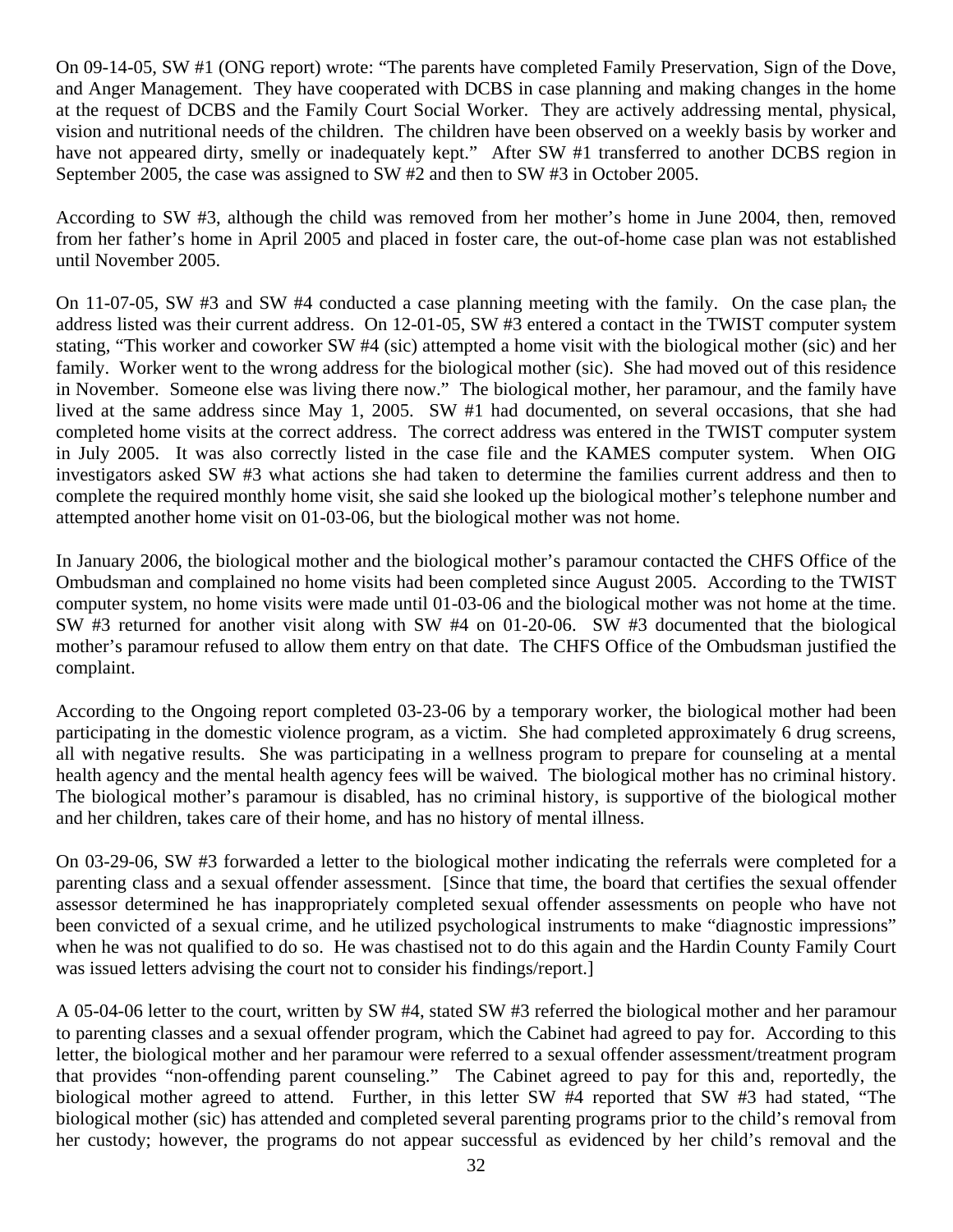subsequent referral concerning her other three children living in the home." Obviously, this is a biased and incorrect statement since the child was not removed due to the biological mother's actions, or even the actions of the Cabinet. Additionally, the referral reference was unsubstantiated, so it is illogical to use either as the justification for why the biological mother needed to complete another parenting program.

On 11-27-06, a case planning meeting was conducted and the biological mother states the new case plan is five pages long and she and her paramour are now required to pay for the treatment contained in the case plan. She said SW #5 told her there would be a charge no matter where they were referred. The biological mother and her paramour have complained that SW #4 told them they will never get the child back no matter what they do. The biological mother's paramour has stated he believes DCBS is trying to wear them down to get them to give up on reuniting with the child. The biological mother's paramour is no longer allowed visitation with the child. The biological father and his wife separated in early 2006 and the biological father has a new paramour. He is no longer visiting with the child or participating in her case.

During a meeting, on 12-04-06 between a representative of the DCBS Commissioner's Office, two representatives of the CHFS Office of the Ombudsman, and an OIG investigator, the representative of the DCBS Commissioner's Office advised a paternal aunt is now being considered as a placement for the child. He stated that DCBS "continues" to believe the biological mother's paramour was the sexual abuser of the child. The representative of the DCBS Commissioner's Office was advised there is no documentation in TWIST, the hard copy case file, or in the Detective's report to indicate the biological mother's paramour was the abuser. The only child in the home of the biological mother and her paramour to act out, sexually, was the child removed from their home. She was also the only child to have contact with the biological father. However, the biological father's criminal history, the increase in the sexual acting out behavior noted by the child's foster mother after her visits with the biological father, and the biological father's wife's reports of her biological daughter's sexual acting out after he moved into her home, would indicate the biological father is the most likely sexual abuser.

#### **Client Case #6**

On June 9, 2004, Lincoln Trail Region DCBS received a referral regarding a newborn bi-racial girl. The biological mother tested positive for cocaine at the time of the child's birth. A petition for removal was obtained, and the infant was placed in a foster home, in Larue County, although the child's family was from a different county. It was documented that a thorough search of the infant's home county was negative for placement due to her need for a concurrent home. SW #1 documented in TWIST that the biological mother entered treatment at a mental health agency after being discharged from the hospital. A 5-day case planning conference was held in the DCBS office on 06-16-04, with the biological mother participating by phone. The biological mother's attorney requested, at the 06-22-05 case-planning meeting, that the relative of a boyfriend (who was later determined to be the paternal great aunt) receive custody of the infant; however, it is not documented in the record. The biological mother did not know who the child's father was and three other potential fathers were DNA-tested prior to the biological mother naming the paternal great aunt's nephew as the father in July 2005. By this time, the biological father was deceased. The paternal great aunt had raised the biological father and his brother, after their mother suffered a debilitating stroke. There is no record of the determination of paternity until an 11-21-05 TWIST contact entered by the SSCL. He noted the foster mother was upset because she had just been told by SW #2 that the paternal great aunt was seeking custody. On 12-14- 05, a review of this case was held in District Court and both the foster parents and the paternal great aunt were present. The paternal great aunt advised the Family Court Judge she had been informed recently that her nephew was the father of the infant and she wanted custody of the child. The Family Court Judge advised the paternal great aunt to seek an attorney and for the Cabinet to notify her when a court date had been set for the TPR in Circuit Court. It was documented that the biological mother was lodged in the County Detention Center at the time of the hearing. On 12-20-05, a face-to-face visit was completed with the biological mother (in the Detention Center) to discuss the case plan. A case planning conference was held with the worker, FSOS, and the foster parents (the mother's attorney and the paternal great aunt were not present and the record does not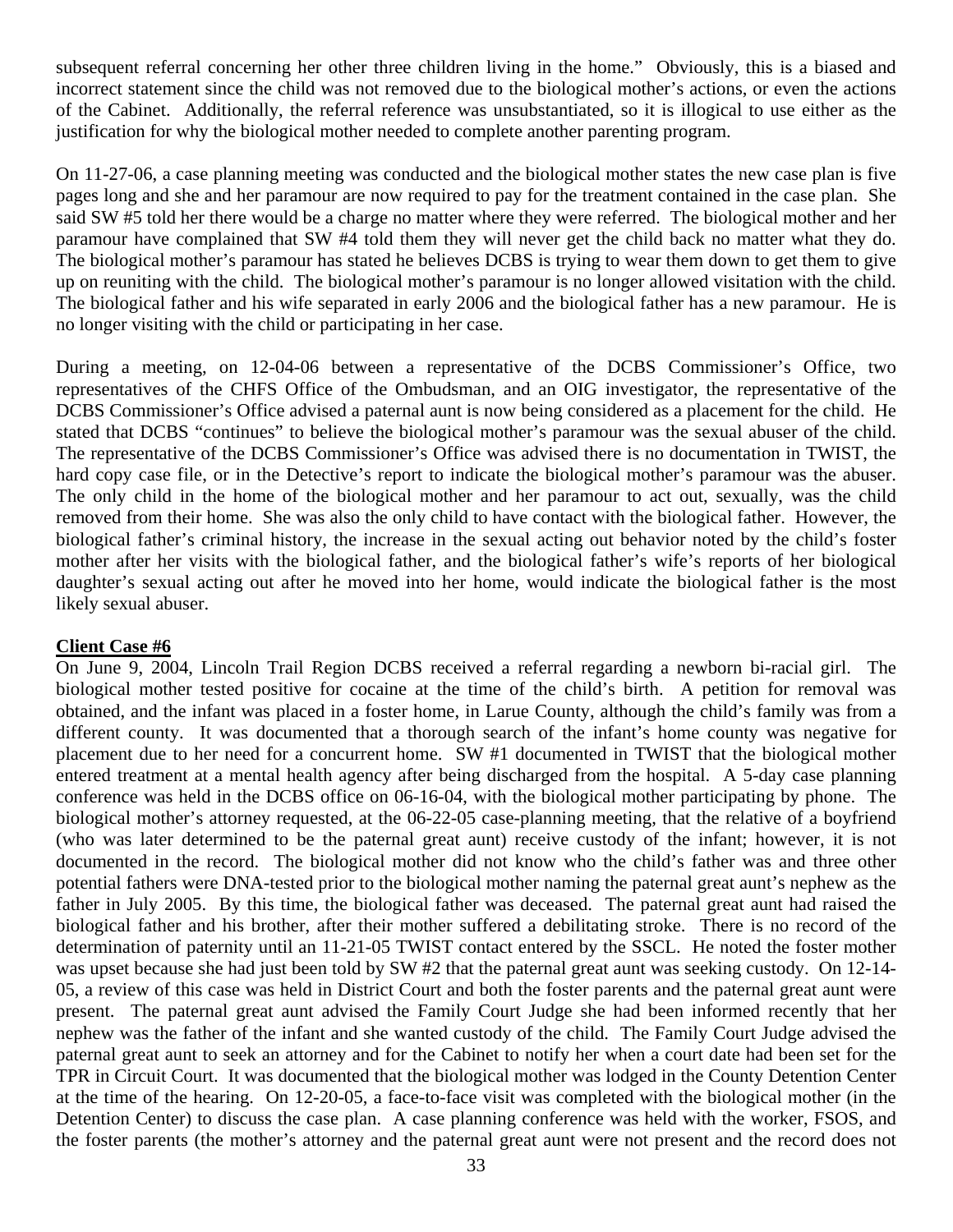state whether they were notified). Then, an MSW Consultation was held with only the SRCA and CHFS attorney present. According to the 02-17-06 TWIST report, the child was placed in foster care on 06-11-04 and the agency goal was changed to adoption on 12-29-05. The goal changed to adoption, in court, on 01-11-06. Although the paternal great aunt's desire for custody was documented in November 2005, the record does not reflect completion of a home evaluation on the paternal great aunt until five months later, on 03-17-06. The SSCL noted on 03-20-06 that the FSOS had advised the home study was favorable. SW #2 documented she had spoken with the FSOS and the SRCA in regards to placement of the child with the paternal great aunt. However, no visitations were set to begin until 05-12-06. SW #2 said she got the impression from the SRCA and the CHFS attorney that the paternal great aunt wanting custody was interfering with their plans to TPR.

The TWIST record indicates the biological mother either refused treatment or did not attend drug treatment. Neglect was substantiated based on the positive cocaine drug screen of the mother. The biological mother has not consistently (or for any amount of time) visited with the child, worked to be drug-free, or complied with any DCBS requirements. It is apparent, from the record and interviews with the SWs, she is not working to reunify with the child.

In March 2006, SW #2 was interviewed by OIG investigators and she expressed her concerns regarding children being adopted when there is a suitable relative available for placement. SW #2 said the Cabinet recommended the infant remain in a white foster home over being placed with her great-aunt, a 50-year-old African American woman. SW #2 said the Cabinet cited the length of time the infant was in foster care as the reason to not place her with the paternal great aunt. SW #2 stated she saw no reason why the infant should not be placed with her great aunt.

In June 2006, the paternal great aunt was interviewed by an OIG investigator and she stated she did not find out the infant was her niece until November 2005, after obtaining the DNA results for her nephew. The paternal great aunt said she had been attempting to obtain custody of the infant since then. She said she contacted several attorneys and learned their fee was \$3,000-\$4,000. She found an attorney for \$1,000 and she borrowed the money from her landlord to pay the fee.

The paternal great aunt is disabled but works part time at a local ice cream shop. She is currently taking care of 2-3 other young children and appears to be doing an adequate job. Her home was observed to be clean, neat, and free of any odors. The paternal great aunt feels it is not her fault she did not find out about the infant until she was almost 2 years old. The paternal great aunt said she had one visit, was told it went "Great", and that her future visits would be on Sundays and would unsupervised. The next Friday, at 3:00 p.m., she received a call advising her visitation had been stopped and no reason was given. She believes the lack of visitation was intentionally done to separate her from the child. She said she has been advised the foster parents will be permitted to adopt the child. She said the mother's rights have not been terminated, yet. The paternal great aunt said when she appeared at a court hearing, on 01-11-06, she was told she had nothing to do with the case and was not permitted to let the court know she wanted the child (during this hearing, the permanency goal was changed to adoption). The paternal great aunt stated she believes either the foster parents are using "pull" to prevent her from obtaining custody, or the Cabinet has delayed action on her request for custody because this child was pre-determined to be adopted.

A review of the TWIST contacts revealed the FSOS entered five records, as SW #3 (a former employee) in March 2006, for negative home visits that reportedly occurred during the months of June, July, August, September, and October 2005. Additionally, the CHFS Office of the Ombudsman has a justified complaint in this case because the child was not placed with the relative, per policy. SW #2 admitted to the CHFS Office of the Ombudsman that there are several records she has not entered and does not feel comfortable entering yet, for fear of retaliation. The FSOS has stated, now that the SRCA is gone, she is "trying to do the right thing." The FSOS stated during a conference call, on 06-16-06, she believed the paternal great aunt should have visitation and the child should be transitioned into her home. The SRA and three Legal Office staff argued for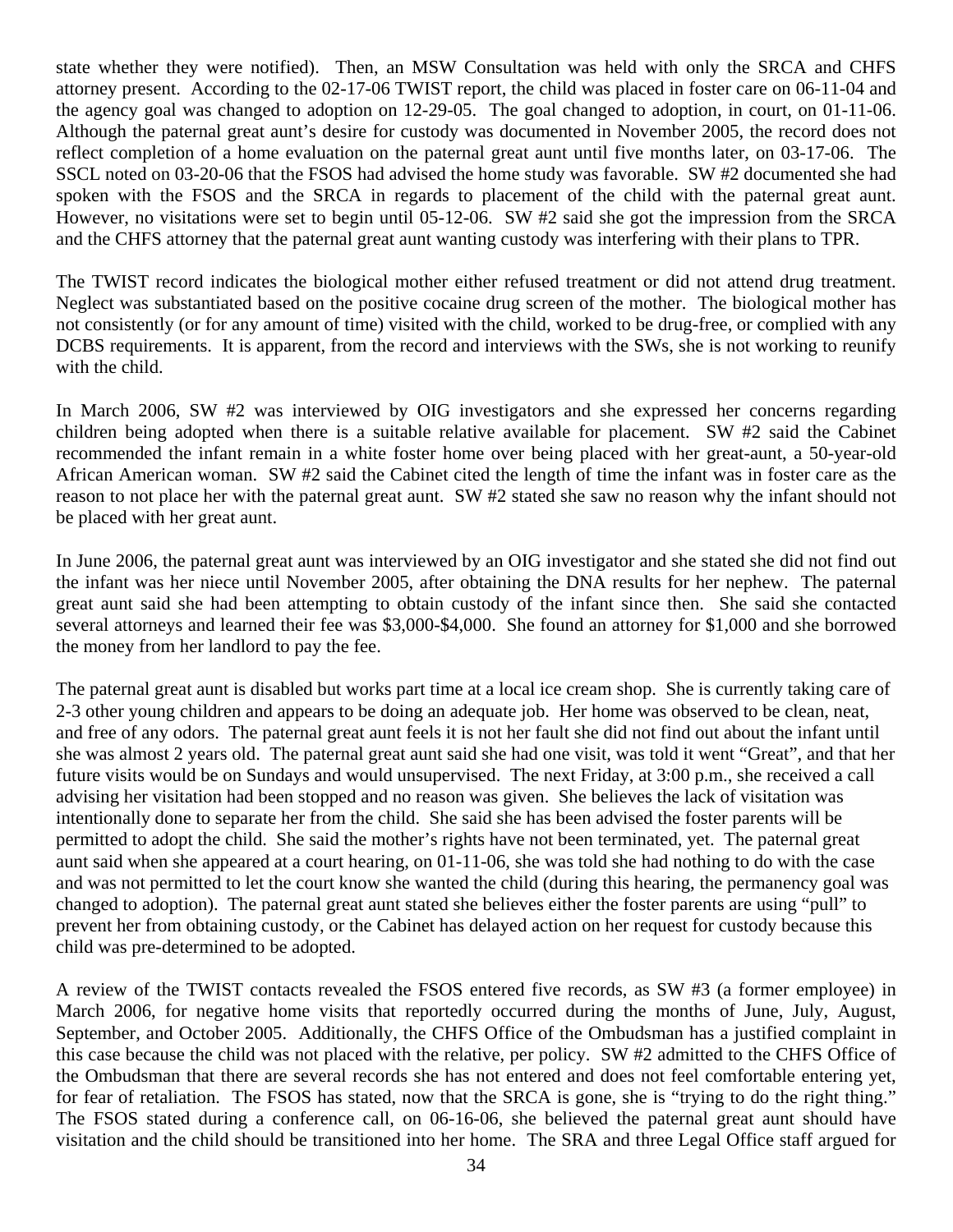adoption, and the conclusion of the meeting was that the child will be adopted by the foster parents because the child has been in the foster home since birth and is bonded to the foster parents.

During a review of hard copy case files, in the Hardin County DCBS Office, OIG investigators located original documents from this case in another client's case file.

#### **Client Case #7**

Three children were removed by DCBS after a three-year-old child was observed walking down a sidewalk unattended on a Monday morning at the end of April 2004. The biological mother had a previous history with DCBS, as a child and as a parent.

At the time of this incident, the family consisted of the biological mother, her oldest son (5), her daughter (3), and an infant (2 months). The biological mother married her long-time boyfriend, and father of the two oldest children, in November 2005.

#### Interview with SW #1:

SW #1 was notified by SW #2 that a Hardin County Police Department had been called to the home after the child wandered down the street to the Fire Department, wearing a short sleeved shirt, sweat pants, no underwear or diaper, and untied shoes. After an initial investigation by the police, it was determined which house she came from and she was returned to her home. The police found the biological mother's brother sleeping in a back bedroom. He was staying with his sister because he was home on leave from the military. According to SW #1, when awakened he denied he was watching the children. SW #2 located the infant in an upstairs bedroom awake in his crib. He reported to SW #1 that the house was in a state of disarray and smelled strongly of cats.

SW #1 reports, in the CQA (Continuous Quality Assessment), when she arrived at the home she found the biological mother, present, with her mother, brother, and the two youngest children. When SW #1 asked the biological mother what happened and how the child came to be left home, unattended, the biological mother assured her she had left the children under the care of her eighteen-year-old brother. SW #1 said she spoke with the biological mother's brother and he denied his sister had asked him to watch the children. SW #1 informed the biological mother that she was substantiating neglect, due to the two youngest children being left unattended. As SW #1 was preparing to leave, she reported the biological mother became very upset and began raising her voice. After the biological mother raised her voice, SW #1 said she was going to re-enter the house as soon as the police could return.

Upon the return of the police, SW #1 entered the house and walked through it, to observe the condition of the household. SW #1 said she found it to be unclean and cluttered, as well as having a strong odor of cat urine. SW #1 reported the room where the children slept smelled of cat feces and urine and was cluttered with large piles of clothing. Upon looking into the infant's crib, SW #1 reported she observed the crib to be full of numerous items, including clothes, a lunch box, bottles, and diapers. SW #1 discussed this with the police officers on the scene and with the biological mother, who, SW #1 stated, refused to take responsibility for the condition of the home. SW #1 reports she had concerns about the safety and overall supervision of the children.

According to SW #1, she called the FSOS and was instructed to contact the judge, directly, to obtain an emergency removal order, by telephone. Around 9:00 or 10:00 on this Monday morning, SW #1 spoke with a Hardin County Family Court Judge and was granted a "verbal order" to remove the children, including the oldest child, who was with his father at the time of this incident. SW #1 denied taking these actions because the biological mother had angered her by "talking back" to her and stated said she thought the children were in imminent danger, and an emergency removal was necessary. The CQA reports that the biological father had a substantiated abuse complaint from 2003 for slapping the daughter and, therefore, would not be a proper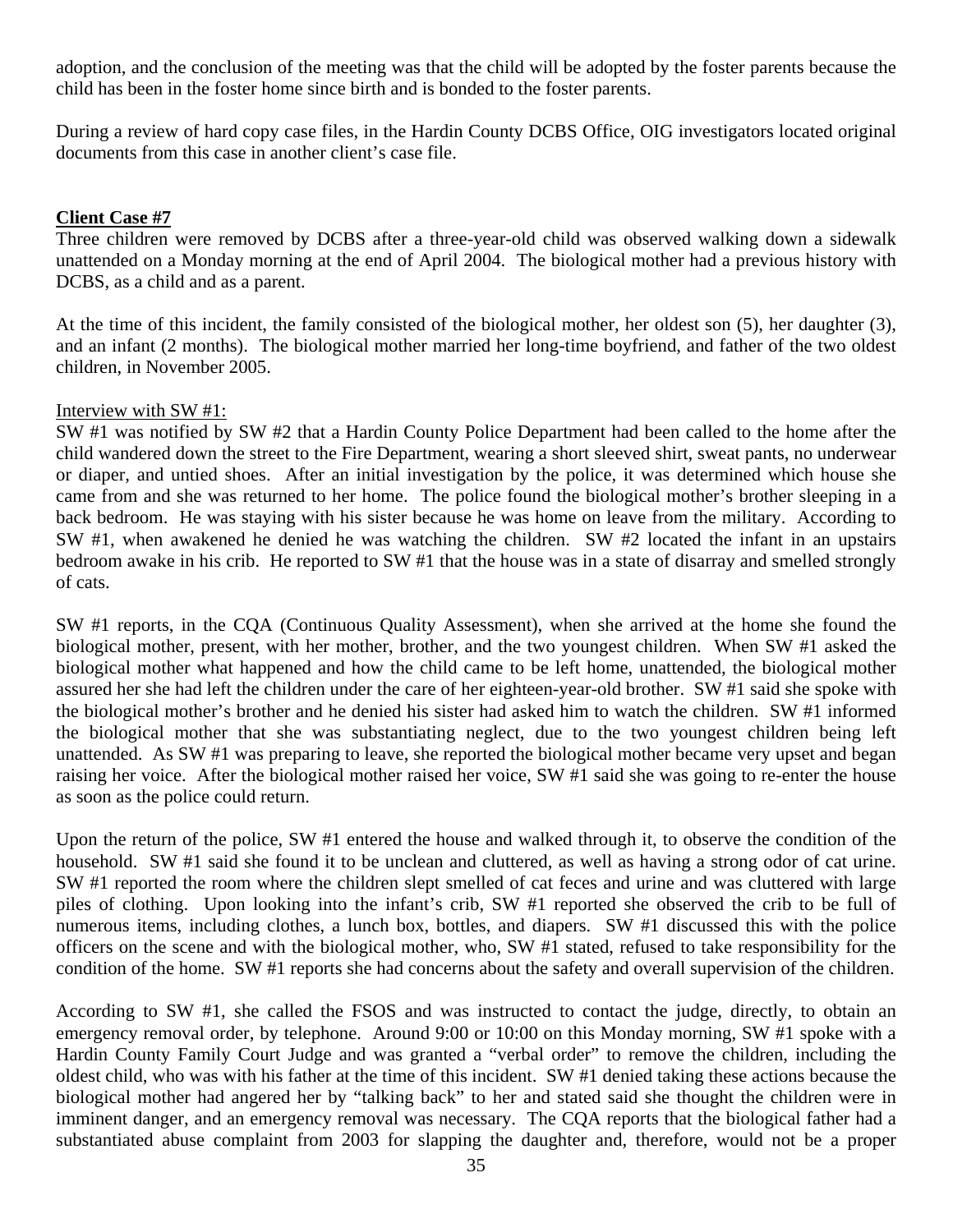caregiver. No other appropriate family members were identified, so the children were taken into foster care and placed in the foster/adoptive home, where they still reside today.

After the children were removed, the goal was changed from family reunification to adoption. SW #1 said the biological mother has not worked on her case plan. The biological mother was offered services through a mental health agency and given a case plan that included being able to provide financially for the children. She was to attend domestic violence classes, due to several reports of domestic violence reported between her and her boyfriend. SW #1 later stated this requirement was for a domestic violence assessment, instead of classes. A Hardin County Family Court Judge ordered the family into a family preservation program in June 2004 and the biological mother has not completed this yet. SW #1 admitted she has yet to make this referral, because the family preservation program is not involved with the family until 30 days prior to the return of the children. Since the case goal is now adoption, the referral will not be completed. SW #1 said this is still a fair item to list as uncompleted by the parents because it is not the caseworker's fault and she cannot do anything until 30 days before the children are to be returned.

#### Interview with the biological mother and the biological father:

The biological mother said she has no problems with her current caseworker, SW #3. She believes the previous caseworker, SW #1, removed her children solely because she angered SW #1.

The biological mother said she had left the house that morning to attend an appointment at the DCBS office to complete forms requesting 4-Cs childcare assistance. Her two youngest children were still asleep when she left. The other child was with the biological father at the grocery store. The biological mother said her brother was home on leave from the Marine Corps and she awakened him and told him she was going out for a while and he needed to watch the children. She said they argued because he wanted to go back to sleep, but she made sure he was awake before she left. While she was gone, the daughter awakened, dressed herself, unlocked the deadbolt, then wandered out and down the street to the Fire Department on the corner. The Fire Department contacted DCBS and SW #1 came to her house when the child was returned. According to the biological mother, SW #1 became defensive when she "got smart" with her and asked why DCBS was never there to help when needed. This angered SW #1, who then called the judge and the police to have all three of the children removed from the home. The biological mother said although it was early on a weekday morning, she was not provided any court documentation and was told SW #1 had a 'verbal order' from the judge to remove her children.

The biological mother said SW #1 advised the court the house was a "mess," with dirty clothes on the floor and groceries on the counter-top. She said there was a hole in one wall. She said a Family Court Judge stated that the children could go home when the hole was fixed. The biological mother was given a case plan and, according to her, she completed everything but fixing the hole in the wall, and she was told the landlord would repair it. She said the case plan included domestic violence assessment and classes, mental health assessment and counseling, and a CATS assessment, court-ordered on 12-28-04. When she finished the case plan, the biological mother was given more tasks to complete. Included in one case plan was the requirement to work with a family preservation program, but no one would give her a referral. The biological mother said SW #1 told her father, from the onset, that DCBS' plan was to have her parental rights terminated and change the goal to adoption. She said SW #1 talked to her father in full detail, prior to her signing a release in the late spring/early summer of 2005. The biological mother said, after 16 months, the CATS assessment still has not been scheduled, although SW #1 claimed she requested it in February 2005. She said now that SW #3 is her caseworker, SW #3 has told her she does not know what to do to have the assessment completed. The biological mother said SW #1 required her to attend parenting classes in another area knowing she did not have transportation to the class. The biological mother said SW #1 stated she could not use a community transportation agency or her medical card to obtain the transportation, and DCBS could not provide transportation to parenting classes. Since SW #3 has assumed the case, the classes have been scheduled in her town. The biological mother provided DCBS with a report advising she had completed a domestic violence assessment and was determined not to need domestic violence services. The biological mother completed a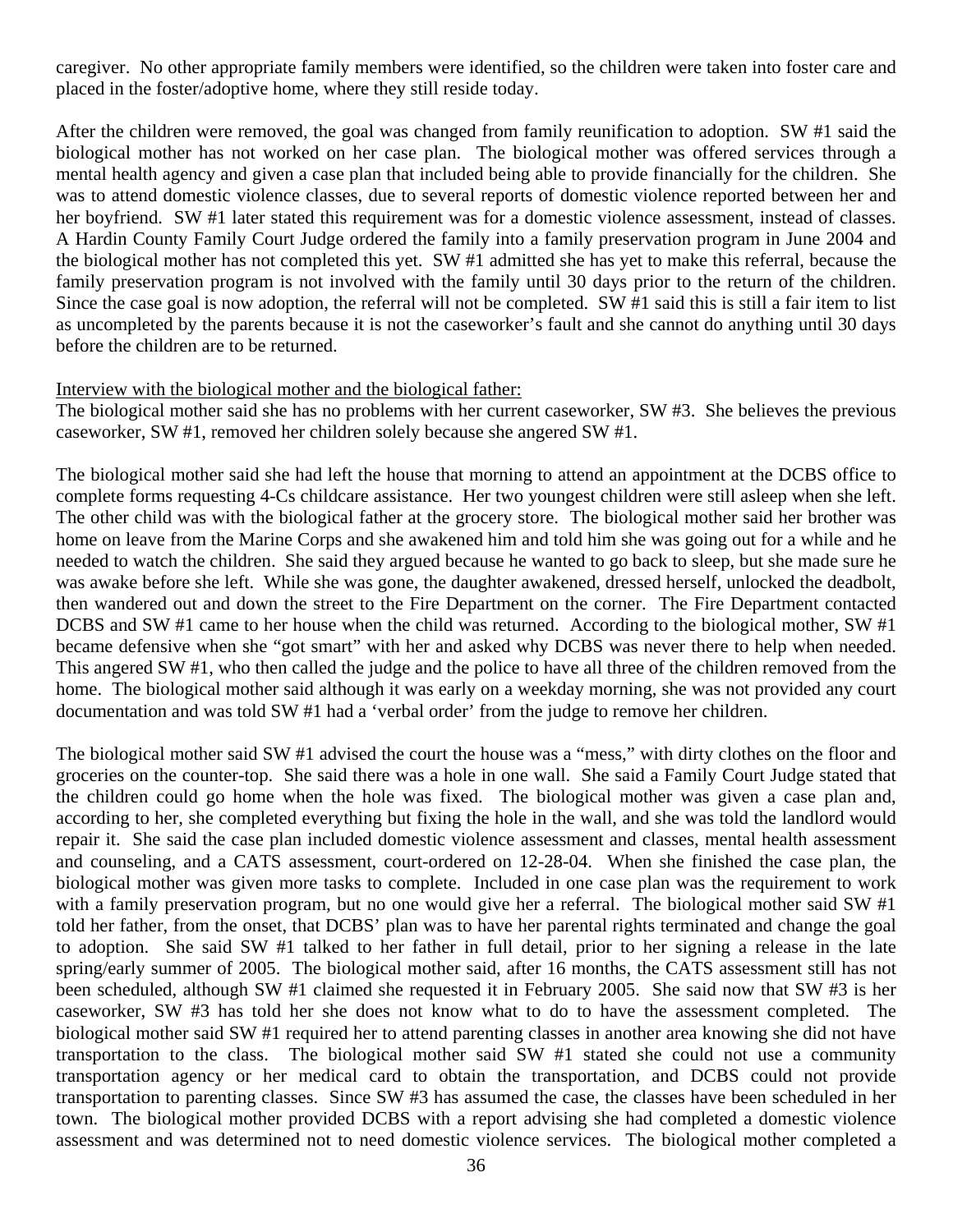mental health assessment, but SW #1 wanted her to do more. She said a family preservation program had been working with her, but they have been pulled out because DCBS changed the goal to adoption.

The biological mother said SW #1 lied to the court. SW #1 kept changing the visitations, and changed the location of the visitations to the park in the summer months. The biological mother complained to SW #1 because the daughter is allergic to pollen and the heat was sometimes overbearing. The biological mother had water bottle fights with the children to help cool them off. When the biological mother needed to take one of the children to the restroom, she would ask SW #1 to keep an eye on the other children while she was away. The next time they were in family court, SW #1 told the court that the biological mother left the children in the park unattended. SW #1 told the court that the biological mother and her children were emotionally unattached, which the biological mother strongly disagrees with. The biological mother's son had a surgery scheduled but it was cancelled due to his illness. The biological mother was also sick that day. SW #1 then advised the court that she was not present for the surgery. The biological mother advised the court this was not true, the surgery was cancelled, due to the child's illness.

The biological mother said SW #1 was unreliable. SW #1 would make an appointment for a home visit and she would take off work to be home. Then, SW #1 would not show up. SW #1 would not respond to a phone call or an e-mail, unless she also sent it to someone else. The biological mother gave the children's birth certificates and social security cards to SW #1, to give to the foster mother, so the children could be enrolled in school. SW #1 neglected to give the cards to the foster mother, so the biological mother had to provide another set. SW  $#1$ refused to allow the biological mother to breastfeed the infant, which the biological mother said is permitted by DCBS and recommended by doctors.

The biological mother said the daughter has a habit of running away from caretakers and she took off from the biological mother during a visit at a restaurant. SW #1 told the biological mother it was her fault, but the biological mother said the foster mother complains about the child doing the same thing to her.

A former DCBS employee made a home visit one morning at approximately 11:00 am. The biological mother worked third shift, got off work at 06:00 am, and told DCBS they needed to come later in the day, after she had time to get some rest. The former DCBS employee left without entering the home, but later testified that during this home visit, she had entered the house and it was filthy.

The biological mother said the maternal grandmother is a former 4-Cs certified childcare operator, who offered to take the children, but SW #1 did not contact her. The biological mother's father lives in another state and he also offered to take the children. A home evaluation was never completed on either parent. The biological mother's boss, who owns a restaurant, offered to take the children, but DCBS refused to consider him for placement of the children because he was not a relative.

The last court appearance was April 16, 2006, but the court-appointed attorney arrived too late. The case was continued. The biological parents' visits have been cut from once a week to once every two weeks because the Cabinet tells her there are not enough workers to supervise the visits. The biological mother is grateful to the foster parents, but she has missed many of her children's "firsts" and the children get angry because they want to come home. The biological mother said she has recently begun to attend church again.

#### **Client Case #8**

The biological mother lived with her paramour and her two children. Her youngest child is the child of her paramour, but the oldest son is not. In April 2004, an investigation was initiated after pictures were developed by a local business showing the youngest child smoking marijuana. Both children were removed from the biological mother's home and placed in the custody of DCBS. The biological mother's paramour was questioned by the police and subsequently arrested after admitting to allowing the child to smoke the marijuana.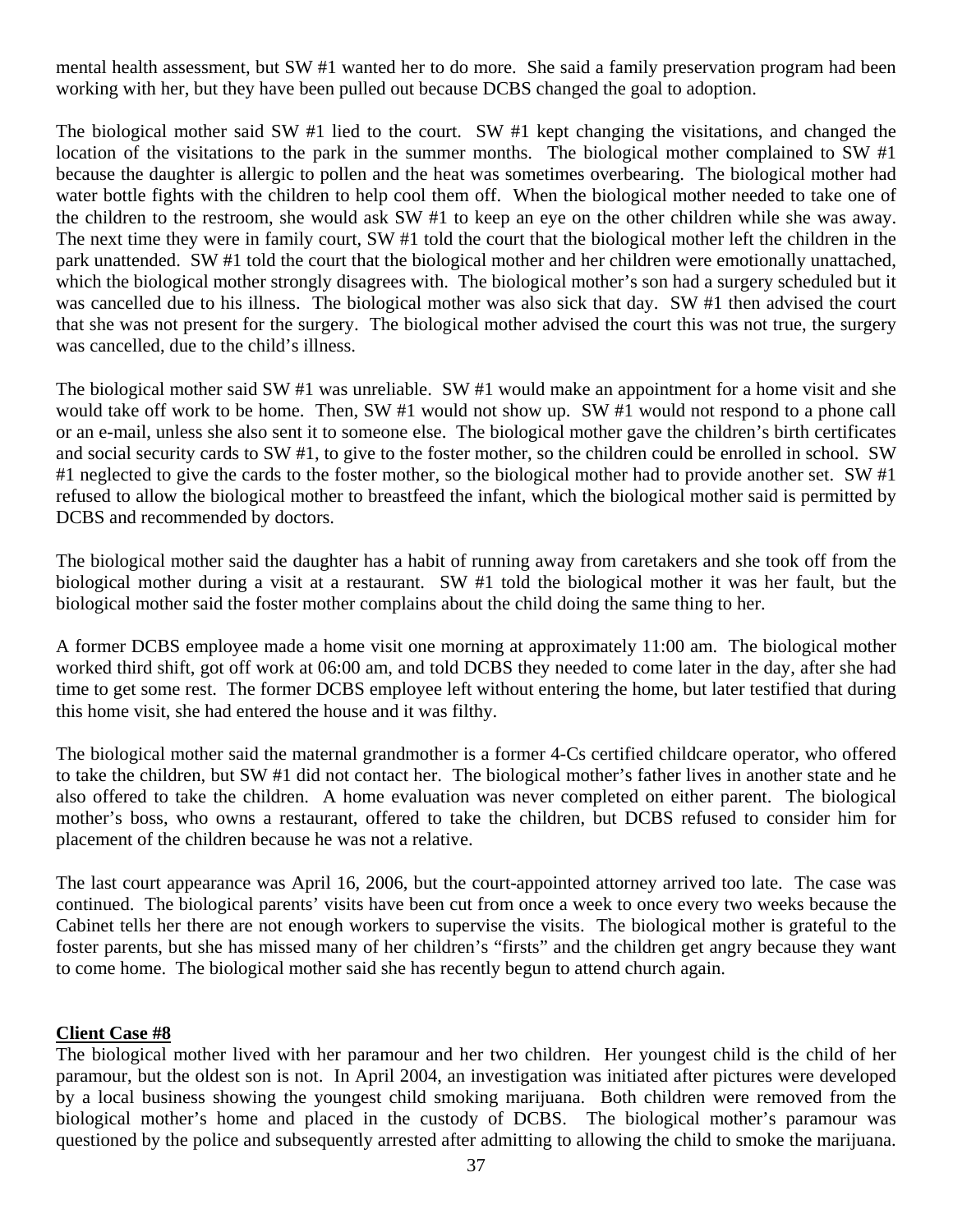The biological mother admitted to participating and taking most of the pictures. There was also an allegation of obscenities involving the youngest child. The paramour was indicted for Use of a Minor in a Sexual Performance (2 counts) and Unlawful Transaction With a Minor (2 counts). The biological mother was indicted on 2 counts of Use of a Minor in a Sexual Performance and Unlawful Transaction with a Minor in the 3<sup>rd</sup> degree. Both were incarcerated for the crimes.

The paternal grandfather of the oldest child started visiting his grandson in August 2004, shortly after he learned the child was in foster care. He advised DCBS that he was interested in adopting his grandson. According to a CQA, in August 2004, the paternal grandfather and his wife attended visitations with the child. The paternal grandfather and his wife were observed at the visitation and both were reported to have appropriate interaction with the child. In October 2004, the biological father of the oldest child stated he wanted to voluntarily terminate his parental rights to his son. A favorable home evaluation was completed on the paternal grandfather and his wife's home and they inquired about visiting the child in their home.

The CHFS Office of the Ombudsman reviewed the case in January 2006, after a complaint was initiated by the biological grandfather of the oldest child. The TWIST file reflected the paternal grandfather had his first visit with the child in August 2004, four months after he went into foster care. In early October 2004, the Cabinet approved a home evaluation on the biological grandfather and his wife. A contact in the file by SW #1, on 11- 18-04, stated: "The child will be transitioned into his paternal grandfather's home soon. He is doing well with the visitation with his grandfather." The representative of the Office of the Ombudsman reviewing the case stated, after this contact, it was very vague in TWIST why the child was not transitioned into his grandfather's home. The representative of the Office of the Ombudsman stated once the biological grandfather of the oldest child became aware the child was in foster care, he became involved, was approved and was waiting for his grandson to be placed in his home. The representative of the Office of the Ombudsman noted there was no documentation in the case file of the visits between the paternal grandfather and his grandson, or of any bonding between the two. The representative of the Office of the Ombudsman also discovered there was nothing documented in TWIST, as of January 11, 2006, regarding whether the social service worker had considered all the factors surrounding the attachment of the siblings to each other, to the foster parents and to the paternal grandfather. This was later documented in TWIST, on January 25, 2006, after the representative of the Office of the Ombudsman had spoken with the FSOS and had justified the paternal grandfather's complaint.

The Ombudsman's report resulted in responses from two different FSOS', SW #2, and the SRCA, each requesting the CHFS Office of the Ombudsman revise their finding to unjustified. In the SRCA's response, she stated the biological grandfather of the oldest child waited "9 months before making a decision regarding placement." The TWIST file reflects the paternal grandfather had his first visit with the child four months after the child went into foster care and the home evaluation was completed 6 months after the child entered foster care.

In March 2006, the biological grandfather of the oldest child was interviewed and he stated he wanted to adopt his grandson, but DCBS wanted the foster parents to adopt the child. He said the Cabinet did not want to separate the siblings. The paternal grandfather feels the Cabinet is standing in his way of the adoption because they want him to adopt both siblings and feels he should not have to adopt his grandson's half-sibling. The paternal grandfather has obtained an attorney to assist him with the adoption procedure. The termination of parental rights (TPR) process is pending and the paternal grandfather understands he will not have any rights if the TPR is finalized. The paternal grandfather said he was initially permitted to visit the child once a week, but the visitation has now been reduced to every other weekend. The paternal grandfather said SW #2 told him the FSOS had instructed her to change the visitation. The paternal grandfather said he realized there is now a bond between the child and his half-brother and has agreed to continue visits between the two siblings if he is permitted to adopt his grandson, to maintain the sibling bond.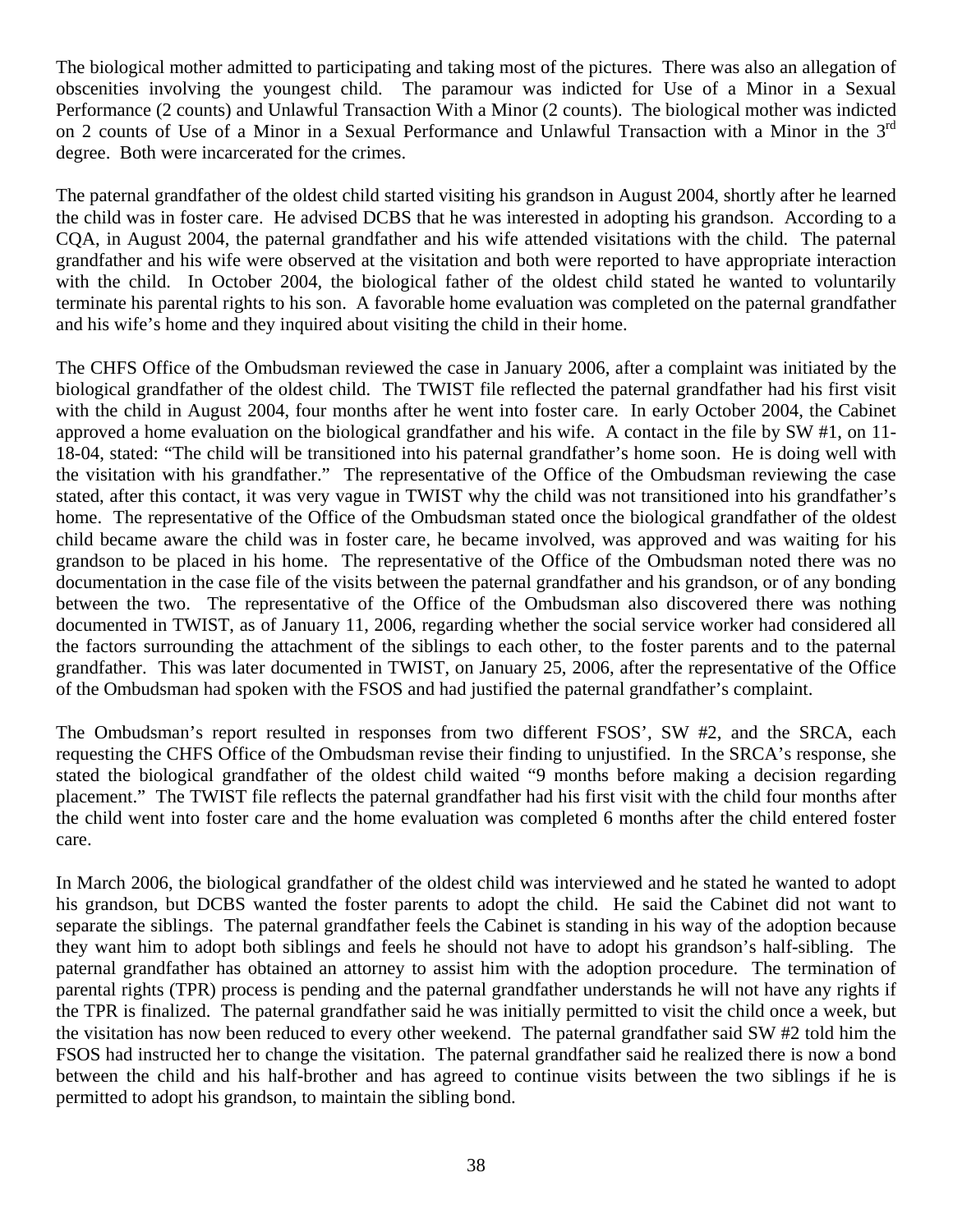In March 2006, SW #2 said this case was discussed several times with other workers and supervisors. She said the SRCA asked if the paternal grandfather's wife was a 'mail order bride" and if she was 'legal'. SW #2 said the SRCA was willing to permit the paternal grandfather to adopt his grandson and his grandson's half-sibling, but not just his grandson. SW #2 said the paternal grandfather did not want to adopt both children. SW #2 said the paternal grandfather had to hire an attorney to fight for custody of his grandson. She felt he should have been given custody of the child, from the start. She stated there was a definite bond between the biological grandfather and the child. She said at the time the paternal grandfather's home was initially approved, the bond between the siblings was not significant. SW #2 said she even mentioned the visitations between the paternal grandfather and the child on the home evaluation so their bond would be obvious. SW #2 said she felt the child was being used as a "bargaining tool" to coerce the paternal grandfather into also adopting the child's halfbrother.

The TPR regarding this case is still pending. The paternal grandfather is continuing to fight for custody of the child. According to SW #1, SW #2, and SW #3, the paternal grandfather is a suitable relative placement for the child, although the Cabinet decision is to permit the foster parents to adopt both children. DCBS has established a goal of adoption for the children and both children currently reside in the same foster home

#### **Client Case #9**

In November 2004, five male siblings were removed from the home of their paternal aunt after she contacted DCBS and advised that her doctor told her she needed to set limits and she was no longer able to care for her nephews. She said she requested to be permitted to say good-bye to the children, but DCBS refused and removed the children from daycare. The paternal aunt said she did not know until appearing in court, two days later, that she was accused of neglect due to an allegation she was attempting to have the nephews adopted by daycare staff. The paternal aunt had just received permanent custody of the children one week earlier. The paternal aunt questioned why, if she was neglectful, did DCBS not also remove her two biological children. The paternal aunt claimed the children were treated the same and if she was neglecting one, she was neglecting all of them. One FSOS advised OIG investigators that during the investigation into this allegation, statements were obtained from three workers at the daycare indicating they were planning to adopt three of the nephews. Reportedly, one of the daycare workers was even referred to as "mommy" by one of the children. OIG investigators did not locate copies of these statements in the hard case file. A review of Inv-4 indicates statements that the initial allegation was received on 11-15-04 and the conclusion of this report is dated 02-28- 05. The allegation that the paternal aunt intended to "sell" her nephews cannot be proven. The FSOS believed the paternal aunt intended to place two of her nephews with daycare staff. During the course of the investigation, it was determined her former caseworker had advised the paternal aunt that when she obtained permanent custody, she had the right to seek out others to adopt the children. The paternal aunt produced a tape recording of the social service worker's statements. He had also advised her that an adoption would cost about \$1,500 for each child. Although the Inv-4 was dated 02-28-05, it included information on events occurring over two weeks later. It stated the paternal aunt admitted to dependency at the adjudication hearing on 03-16-05 and that the biological parents signed the voluntary termination of parental rights forms on 03-10-05.

The paternal aunt had a previous DCBS case for dependency, in 1999, after the birth of her first child. She was living with her mother and her mother was given temporary custody until she could establish her own residence. That case was successfully closed in 2001. The case file indicates both the paternal aunt and the biological father suffer from mental illness.

The paternal aunt stated that she and several relatives, including a teacher, minister, and a social service worker, traveled to Frankfort to meet with the DCBS Commissioner on 02-18-05. An OIG investigator obtained the sign-in sheets for the CHFS complex for 02-18-05 and determined seven relatives signed into the building around 10:00 am that date. The paternal aunt stated she had contacted the CHFS Office of the Ombudsman and they justified her complaint, but the Commissioner still failed to take action. The paternal aunt said the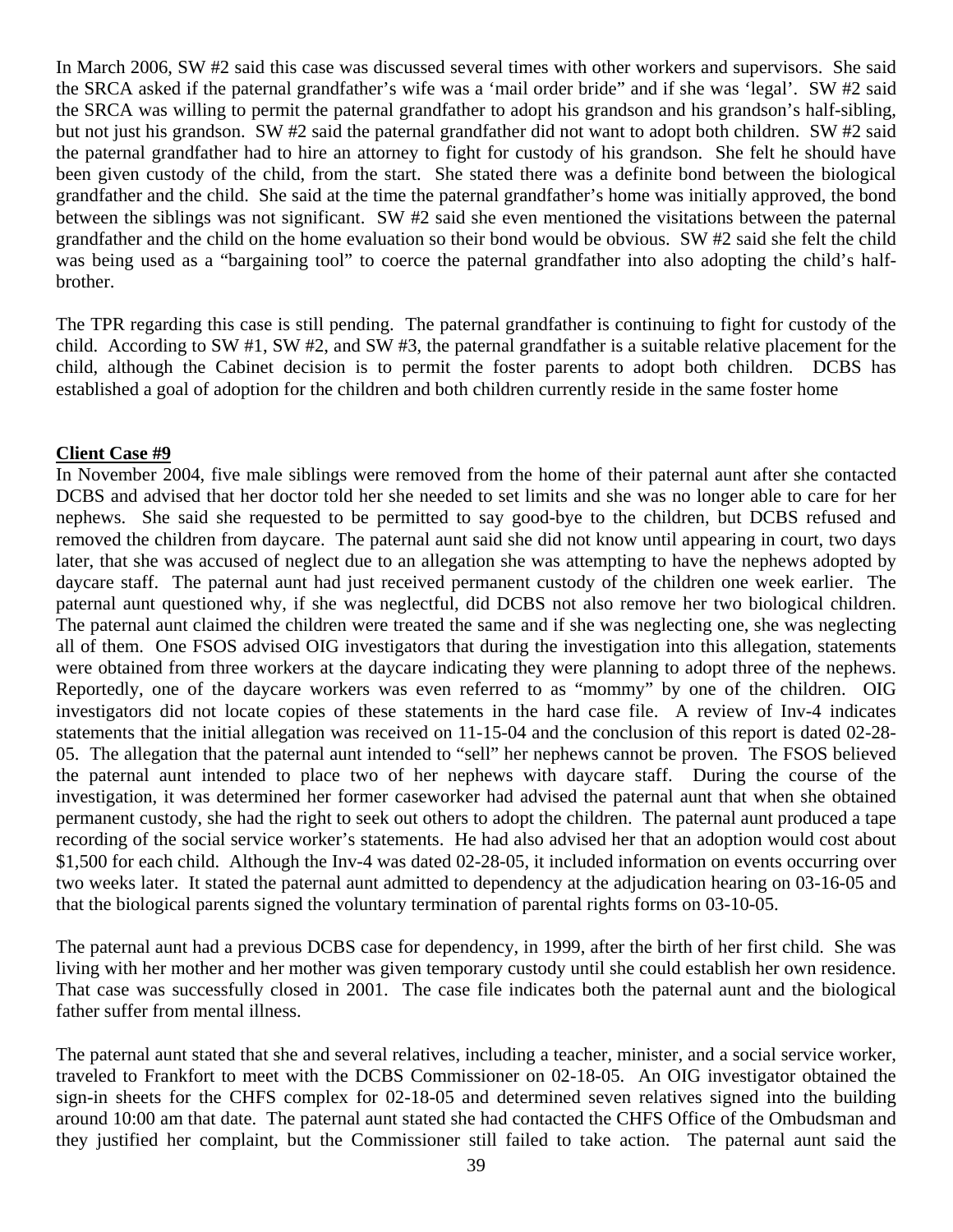Commissioner refused to meet with them and referred them to an official in his office. This official refused to meet with anyone but the paternal aunt. She said she provided the official with a copy of the audio tape of the former social services worker advising her on the possible adoption of her nephews. [The official advised OIG investigators that the paternal aunt played the tape for him, but did not provide a copy. A TWIST entry, dated 03-15-05, confirmed the tape included statements by the former social service worker advising the paternal aunt that she could locate homes for the children.] The paternal aunt said she later received a letter, signed by the Commissioner, apologizing for the misinformation provided to her about her being able to locate alternative homes for the children and for the conduct of the former worker. An OIG investigator requested a copy of the letter several times, but did not receive a copy.

The paternal aunt claims one of the relatives requesting the children is a cousin who is a social service worker in Indiana. She said the Commissioner's Office sent someone downstairs to obtain the names and addresses of all the relatives and they were advised home evaluations would be completed on all of them. To date, the paternal aunt reports none of them has been recontacted. The social service worker cousin reportedly wanted all the children, but the paperwork requesting a home study was never sent to Indiana. The cousin contacted the Lincoln Trail Region SRCA to determine the status of her home evaluation, and the SRCA told her that she must not be close to the family or she would have come forward earlier. Then, the cousin was advised the FSOS would send the paperwork to Indiana. OIG investigators did not locate any documentation to indicate the interstate home evaluation was ever requested.

The paternal aunt reported that after DCBS removed the five nephews from her home, they went to the biological parents' home and they agreed to sign the children over to the Cabinet because they could not pay the state child support for the children to be in foster care. The paternal aunt said the biological father told her that DCBS was going to make him pay child support and he could not afford it, so he had to sign away his parental rights.

The termination of parental rights hearing was set for 04-04-06. On 03-27-06, an OIG investigator contacted the biological father. He stated he was upset that his wife's 2005 tax refund was taken for the back child support and that DCBS are "the most dishonest people in the world." He said he has every intention of signing the boys over to the Cabinet because he is living in a hotel and may be going to jail for 2 years. He said he could not provide for the boys, cannot pay child support, and wants family members to have the boys or all the boys be adopted by the same home.

A review of the hard copy case file indicated at the time of the TPR, there were eight siblings: the five children removed from their paternal aunt, and three infants born after the others were placed in foster care. The biological parents were asked several times to sign a voluntary TPR and they refused until being told the Cabinet was going to request child support. The older children had previously been in foster care, in the paternal grandmother's care, and were returned home in December 2003. In April or May 2004, the biological parents placed the children with the paternal aunt. The Cabinet filed a non-removal petition, which included recommendations by the SRA, SRAA, and the caseworker. The paternal aunt was advised that if she was unable to care for the children, she was to contact the caseworker and he would explore alternative placement with the paternal grandmother. The Cabinet did not assume custody of the children until 11-15-04, when the paternal aunt requested the children be removed due to her medical issues. The case file includes only one home evaluation completed on the paternal grandmother's home and, reportedly, Perry County DCBS found it to be a favorable home but, Hardin County DCBS did not. Reportedly, the paternal grandmother was denied due to a prior DCBS complaint, when the paternal aunt was a teenager. However, these same children were placed in the paternal grandmother's home, by DCBS, 10-24-03 to 12-09-03, well after the incident involving the paternal aunt. There were other relatives willing to take one or more of the children but were told, by the FSOS, that the children would not be split among the relatives. Nothing was located in the file to reflect the SRCA's conversation with the relative in Indiana or that the FSOS sent paperwork to Indiana to request a home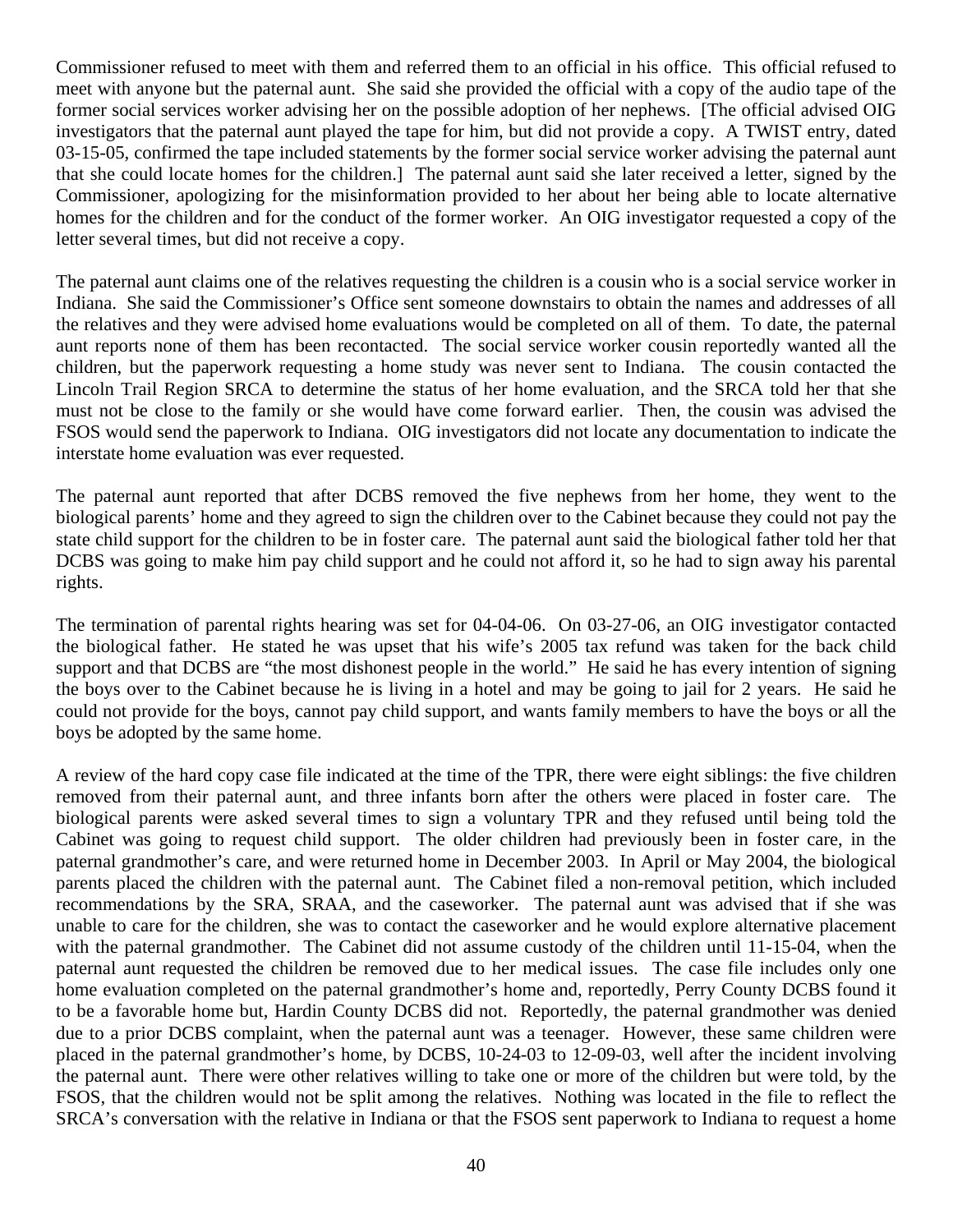study. There was a contact located in the file where two separate cousins called into the Hardin County office and talked to the FSOS, but, no home evaluation is in the record as having been completed on either home.

The paternal aunt claimed she was repeatedly told there was a court order requiring all the boys be kept together in the same home and that a relative had to take all the boys or they would remain in foster care. No such notation or court order was located in the file. This was used as the reason why the children could not be placed with the various relatives, including the two families who live beside one another and share a fenced yard. Together, these families wanted all the siblings.

The Office of the Ombudsman reviewed this case and justified the paternal aunt's complaints on 11-17-04 and 01-06-05. They also justified a complaint by the biological father on 03-09-05. The Ombudsman determined there was no indication proper attempts were made for reunification, for relative placements, or that the paternal aunt was provided any services to assist in the addition of five children into her household. It was noted that many decisions were apparently based on personal issues and not according to policy. The children were immediately placed in a foster home outside the Lincoln Trail Region and the family was permitted only limited visitation. The Ombudsman noted there were numerous contacts entered on 04-25-06, 04-26-06, and 04-27-06 weeks after the 04-04-06 TPR. Additionally, there were three other contacts entered excessively late, by the FSOS. When OIG investigators reviewed these entries, it was determined several of these late entries included statements by the biological father that he did not want the children, he did not want them living with his sister, and he wanted to voluntarily waive his parental rights. No TWIST entries entered before the TPR included this information.

#### **Client Case #10**

A child fatality occurred in March 2005 when a five-month-old infant died in a house fire. There were only two people in the house at the time of the fire: the infant and his grandmother. The child's mother and a cousin also resided in the home. The child's mother had taken the cousin to the local hospital emergency room, prior to the occurrence of the fire. When firefighters arrived on the scene, they entered the residence after learning the infant was still inside. After the fire was extinguished, the infant was found underneath a bed. It was reported the mattress was pulled over him and boxes were piled around the bed that would have prevented the infant from crawling under the bed. The coroner's report stated the infant died of smoke inhalation. The local police department investigated the fire. Hardin County DCBS was also notified and SW #1 was assigned to investigate the incident.

#### Interview with the Coroner:

The county Coroner said the infant died of smoke inhalation and he has been working with SW #1 on this case. He said the grandmother was a suspect in the child's death, because the child was found underneath a bed in a position that was nearly impossible for a five-month-old infant to have reached, unassisted. He said the grandmother was suspected of Munchausen's Syndrome by Proxy. He said he recalls overhearing someone say DCBS wanted to set up a video camera in a hospital to try to catch the grandmother doing something to the child. He said the local police had a criminal investigation reference the child's death.

#### Interview with Detective:

The Detective with the local Police Department was contacted and advised the police were aware there was prior DCBS involvement with the family, specifically with the infant. The Detective said there was a previous complaint on the grandmother. According to a DCBS-115, a referral was made in October 2004 to the police. The form shows the child had stopped breathing and was brought to a hospital in Jefferson County. The report was taken by the FSOS and SW #2 was assigned to the case. In October 2004, a second referral was made regarding the infant. This referral stated the grandmother is believed to have Munchausen's Syndrome. The form mentioned the child had experienced numerous visits to hospitals. The grandmother said the child stops breathing, but the doctors reported the child was fine. DCBS had a breathing monitor attached to the child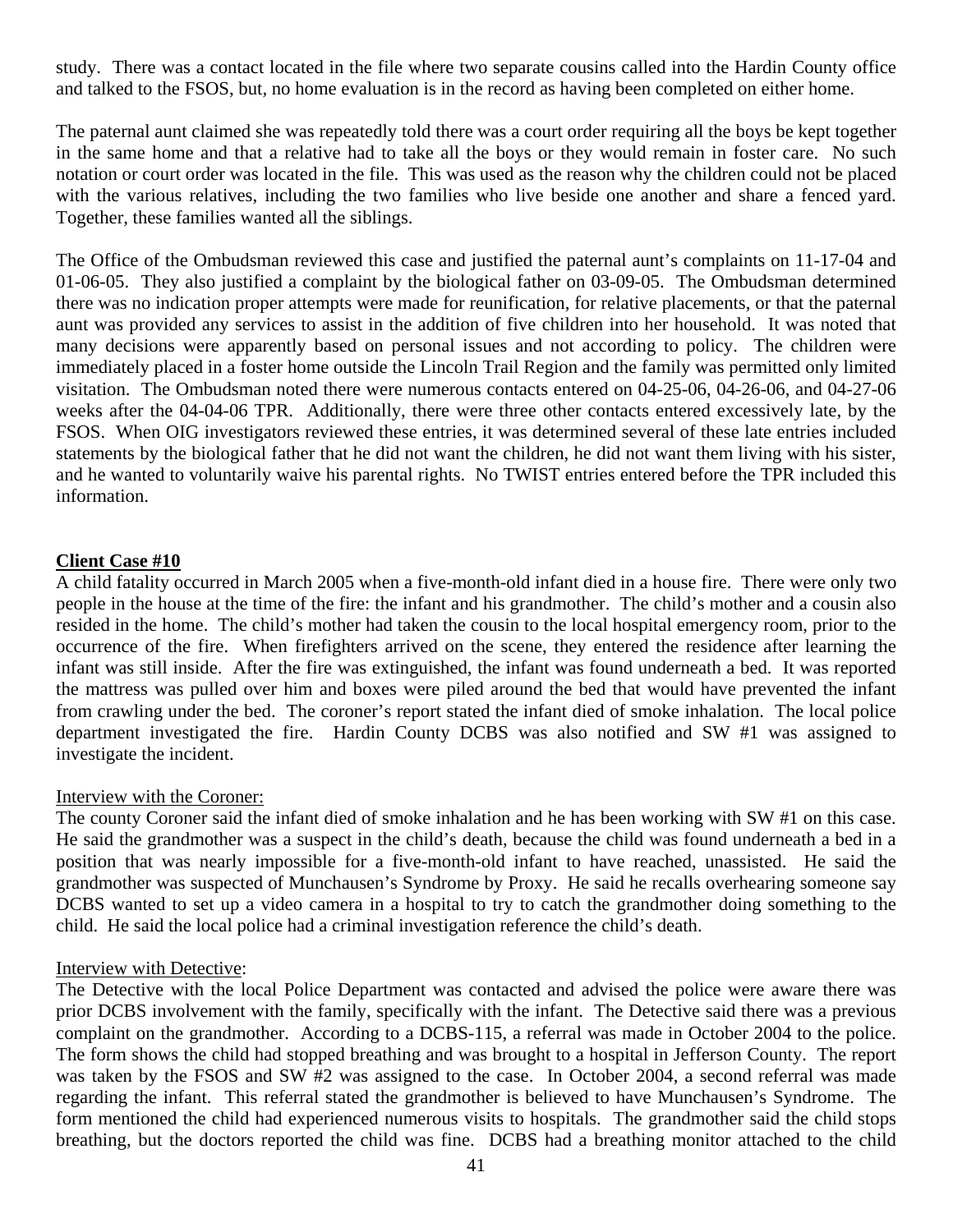<span id="page-44-0"></span>because it was suspected the grandmother might try to harm the infant. The Detective said the grandmother is a suspect and the case will be presented to the Grand Jury.

#### Interview with DCBS Employee SW #1:

SW #1 said, although she was not an Ongoing worker, she was involved in the investigation of the infant's death. She said she had been upset over this case and stated, "That child did not have to die. The child could have been placed with his mother." SW #1 said she did not know why the infant was placed with the grandmother, and she blamed the former caseworker for not doing a thorough job regarding the grandmother. SW #1 said when she started pulling records, she found the grandmother had been diagnosed with Munchausen's in 2000. She said the former caseworker had done a favorable home study on the grandmother, prior to placing the infant's cousin in the home. SW #1 said there were records showing the grandmother was addicted to drugs and suspected of having Munchausen's. She said there were at least eight social service workers and three supervisors involved in the case. SW #1 said, although they discussed that they suspected it, no one had pulled the records, and there was documentation showing the grandmother was suspected of Munchausen's, in black and white. She said if the Cabinet had done their job, when the home evaluation was done to place the cousin in the grandmother's home, then the Cabinet would have been aware she was not capable of being a caretaker for children. SW #1 said everybody that had their hand in this case is responsible for "dropping the ball."

# **Client Case #11**

The biological mother lived with her paramour, her two children (Child #1-a male child and Child #2-a female child), along with her paramour's male child. DCBS investigated a referral on the home after Child #1 appeared at school with bruising. The three children were interviewed, at school, by a  $SW<sup>15</sup>$  $SW<sup>15</sup>$  $SW<sup>15</sup>$ . She determined Child #1 had lost a toy belonging to the paramour's child and the two boys had fought. The mother was not home at the time, but the paramour was. There was discrepancy on whether the paramour was in the room at the time of the fight and whether the boys were forced to fight or not. When the SW went to the home to interview the paramour, he was belligerent to the children and aggressive. The paramour made verbal threats that he was going to find out who was telling what occurred in their home. The SW felt the children should be removed for their protection, but was advised by her supervisors not to remove the children. After she persisted, the SW was advised she could contact the County Attorney, and file a petition, if she felt she had enough evidence. The SW filed the petition and the mother's children were removed and placed in the initial foster home.

While in the initial foster home, the children began to disclose physical and sexual abuse. The primary abuser was the mother's paramour and the mother denied she knew anything about the abuse. Child #2 acted out physically and sexually toward Child #1. Child #2 was in the home for a year, before being placed in a residential program, to address her behaviors. The initial foster home expressed they were interested in adopting both children, but did not want to adopt Child #2 until her behaviors were under control. Child #1 was also exhibiting aggressive behaviors. The parents' rights were terminated October 18, 2004. In November 2004, DCBS determined they were not ready to split the siblings, so in April 2005, they moved Child #1 to be near Child #2. Child #1 was later moved to another foster home and Child #2 was in a different home. The current foster home states they are willing to adopt both children, once they are released from treatment.

# SW Interview:

After interviewing the children at school and contacting the parents at their residence, the SW believed the children were at risk. The SW met with the SRCA, the SRAA, and her FSOS and stated she believed the children were being abused and should be removed. The SRCA told her not to remove the child. The SRCA did not want the children removed because she felt the children were older, with issues, and were not adoptable.

<sup>1</sup> <sup>15</sup> Social Service Worker (SW).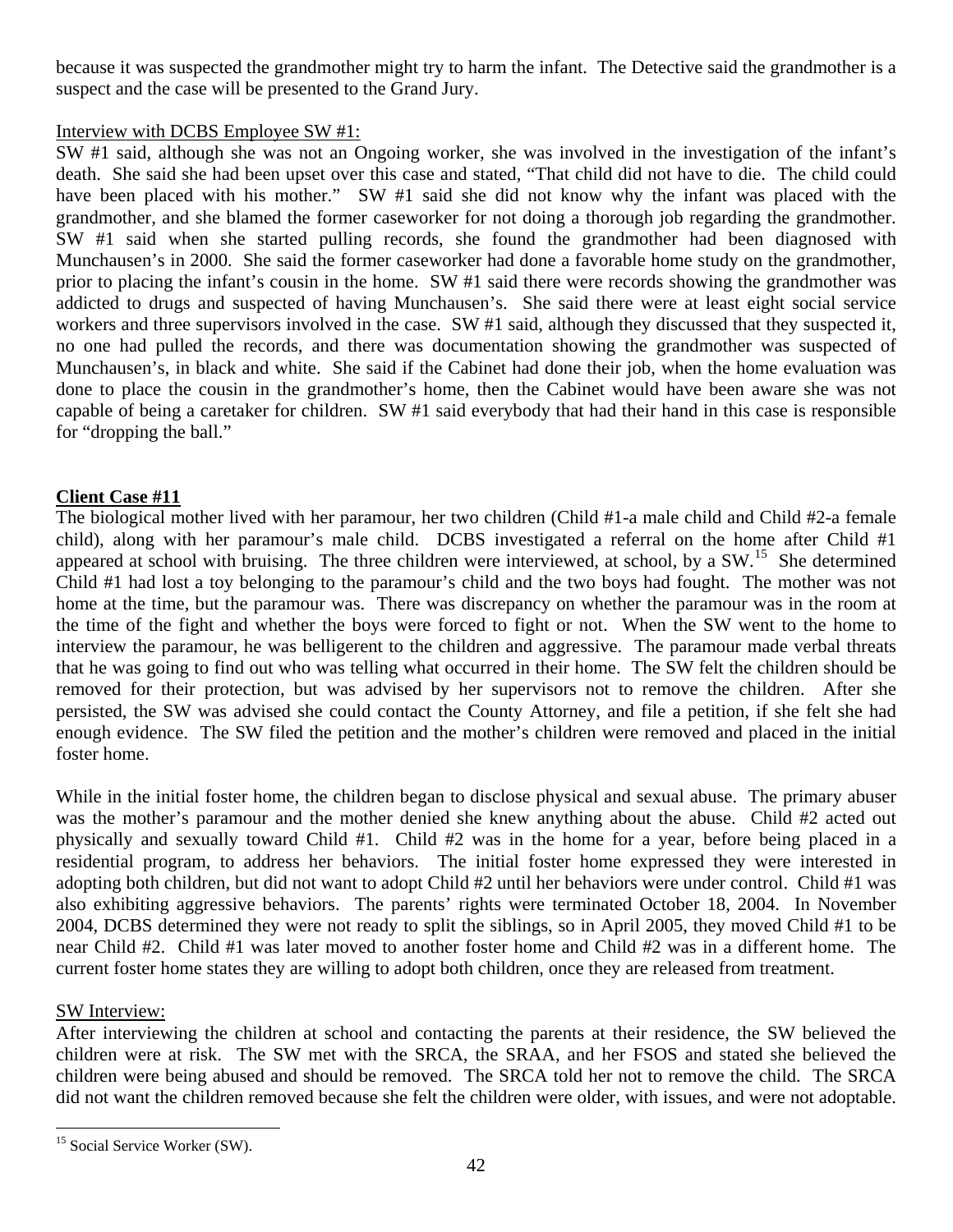The FSOS said it was too much paperwork to put the children in foster care. Then, after the SW continued to disagree, the SRCA said if she thought she had enough to convince the County Attorney and the Judge, she should contact them. The SW contacted the County Attorney's office, filed a petition, and the children were removed. After the children revealed the extent of the abuse, the FSOS told the SW that her report was too detailed and gave the courts more information than they needed. The FSOS told the SW the children could be returned to the mother if the SW did not advise the court of everything she had found.

Child #1 was in the initial foster home for approximately two years, and Child #2 was there for one year. The initial foster home wanted to adopt Child #1, but had several incidents with Child #2 trying to physically and sexually abuse Child #1. The SRCA took the initial SW off the case and reassigned it to SW #2. Child #1 was very settled in the initial foster home, and appeared to be prospering. His grades were good and there were no behavioral problems. The initial foster home was willing to adopt both children, but DCBS refused to let them. Child #2 was placed in a treatment program and SW #2 later removed Child #1 from the home. The initial SW saw no reason for the removal. The initial SW said she entered contacts in the file that were not there later when she prepared to testify to them. There were several TWIST computer system entries in the file, attributed to the initial SW that she had not entered. Additionally, there were entries reflecting the biological mother had attended events that she had not attended. During the ASFA reviews, the FSOS and the SRCA told the initial SW not to include information in the file or the children would not be returned to the parents.

#### The initial foster mother's interview:

The initial SW was the social service worker that worked with both the initial foster home and the biological mother of the two foster children. The initial SW was taken off the case and replaced by another SW. The initial foster home had trouble getting the new SW to take any action regarding the children. The biological mother began having supervised visitation with the children and the children began acting out. The initial foster mother said she made several phone calls trying to get the initial SW reassigned to the case, but was told it would be impossible. The initial foster mother was frustrated and began to make phone calls to Frankfort, in an effort to get the initial SW back on the case, because the new SW was not doing anything. The initial foster mother attended a meeting with the SRCA, the new SW, and a private childcare agency representative where the SRCA told the initial foster mother the names of all the people she had contacted at DCBS Central Office in Frankfort and told her she would never get the initial SW assigned to this case again.

In another meeting with the SRCA, the initial foster mother asked if they were going to prosecute the paramour for the sexual abuse perpetrated on these children. The SRCA asked her what made her think they had enough to get a conviction. The initial foster mother said she told the SRCA she would never know if they did not even try. The paramour was later arrested and charged with several crimes. The paramour ended up taking a plea bargain on charges that did not include sexual violations. The initial foster parents were planning to adopt one or both of the children when the TPR was completed. Then, SW #2 was assigned the case. The initial foster mother said SW #2 never smiled and she made inappropriate comments. Child #2 was sent to a residential facility in western Kentucky, for acting out. The initial foster parents' biological grandson was injured in a fall and the doctors diagnosed the injury as 'Shaken Baby Syndrome'. The child recovered and was placed with the initial foster parents, by the Cabinet, until any criminal actions were resolved. SW #2 visited the initial foster home and noticed the grandchild. She seemed surprised the baby was there, and asked why they had the baby. This seemed odd to the initial foster parents, because the Cabinet had placed the child in their home. In the next meeting, between SW #2, the initial foster mother, and the SRCA, SW #2 said she had just learned the baby was living with the initial foster parents. The initial foster parents had the child for eleven months before he was returned to his parents. In another meeting, SW #2 brought up the grandchild and said the initial foster parents were "unfit parents" because they did not know how to raise their own children (citing, as evidence, that a son had his child removed and placed with the initial foster home). SW #2, the children's therapist from a mental health agency, and other community partners were present when the initial foster mother gave the SRCA a letter from the children's school, in which the counselor and teachers had recommended the initial foster home for adoption. The SRCA refused to look at the letter or show it to anyone else at the meeting. Other professionals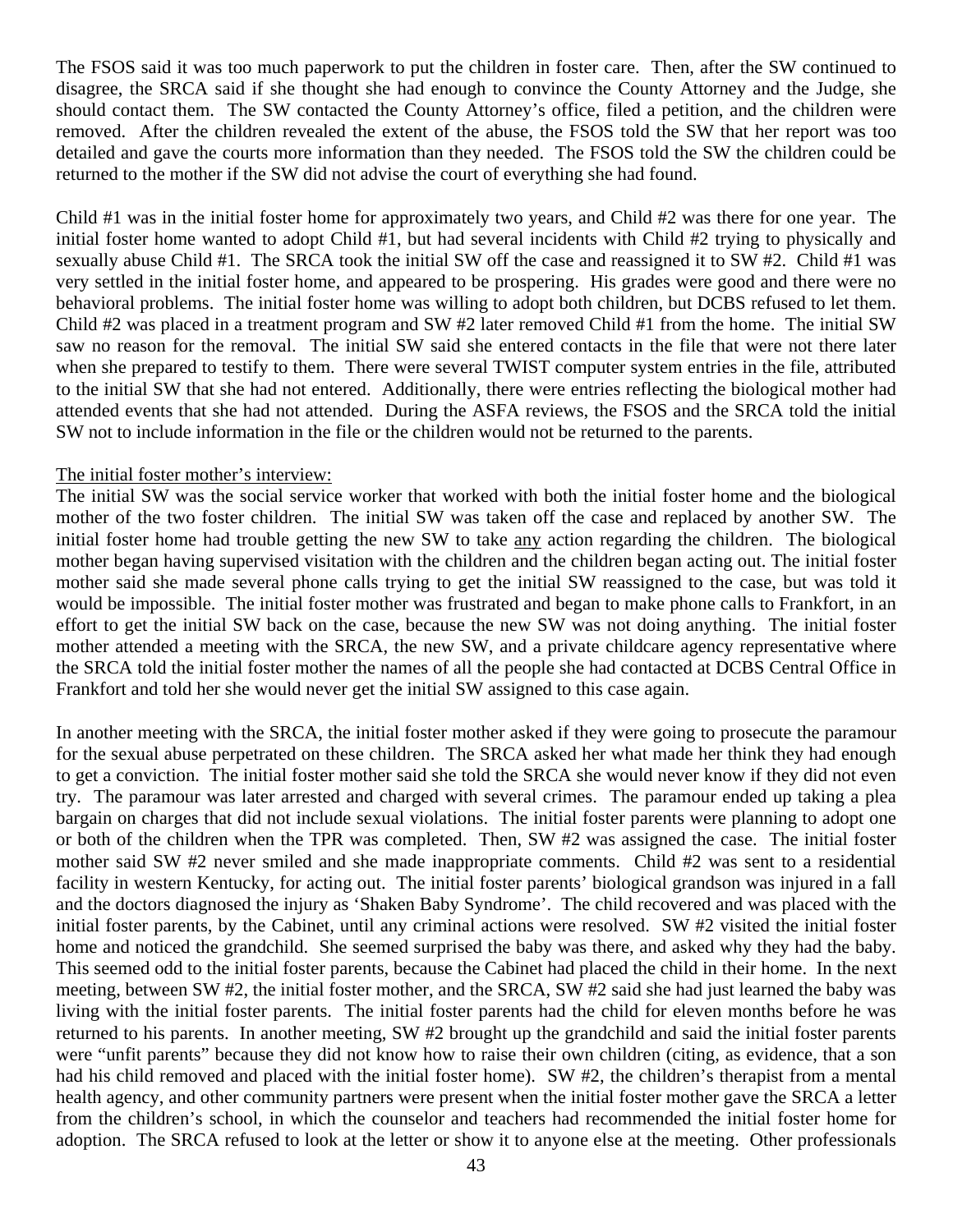were also in favor of the initial foster home adopting Child #1. The SRCA and SW #2 were against the initial foster parents adopting one or both of the children. Child #1 remained with the initial foster home for approximately two months after this.

SW #2 transported Child #1 to visit Child #2 and whenever he learned he had to go anywhere with SW #2 he would start crying. On a couple of occasions, when SW #2 took him to respite or to visit Child #2, he returned upset saying SW #2 told him to forget about being adopted by the initial foster parents, and that he would never see the initial foster mother again. Child #1 told the initial foster mother, when he cried about having to leave her home, SW #2 told him to "Stop the Bullshit." The initial foster mother provided a copy of letters written by Child #1 about SW #2's comments.

The initial foster mother said SW #3 worked with SW #2 and would occasionally come by the house for visits. While there, she observed Child #1 was unhappy with leaving their home. SW #3 tried to help the initial foster home parents. Then, the initial foster mother received a phone call from SW #2 saying she was not permitted to speak to SW #3 or let her into the home again. The initial foster mother later received a card from SW #3 explaining she had been told to stay out of the case and apologizing for being unable to help.

SW #2 contacted the initial foster mother and instructed her to take Child #1 to a Sears store to have photographs taken for his adoption profile. Child #2 was there, along with many other children. The initial foster mother began talking to DCBS contract employee, who was completing the profile for Child #1 and Child #2. The DCBS contract employee was surprised to hear what was occurring in the case and stated that is not what she was told. The DCBS contract employee said she would contact the initial foster mother for more information. The initial foster mother did not receive a call from the DCBS contract employee and later learned she had been taken off the case. When she talked to the DCBS contract employee, again, she was asked not to tell anyone they had talked or she would be in trouble with the Cabinet.

Since he was removed, Child #1 had one failed adoption attempt. The last foster parent permitted Child #1 to phone the initial foster parents. Last December or January, the initial foster mother found out the children were transferred to another foster home and who their new caseworker was. When the initial foster mother contacted the caseworker to make sure she was aware the initial foster parents still wanted to adopt both Child #1 and Child #2, the caseworker became angry that she knew where the children were. She said the caseworker assured her that DCBS knew where the initial foster parents were and would contact them if they decided to let them adopt. The caseworker told the private childcare agency representative that she is aware the initial foster home wanted to adopt the children, but there is nothing she can do to help.

Hardin County no longer allows the initial foster home to have any foster children; however, the other regions have no problem placing foster children with them. Presently, they have a six-sibling group of children from another county, as foster children, and the initial foster parents are building onto their home to make room for Child #1 and Child #2, in case they are permitted to adopt them. The initial foster mother said she will continue in her efforts to adopt Child #1 and Child #2.

#### SW #2 Interview

SW #2 said Child #1 was removed from the initial foster home because they did not want to adopt both children. She denied making any inappropriate comments to Child #1. She denied telling him to "shut up" and has not spoken to any other child that way. She said she did not tell Child #1 not to talk about staying with the initial foster family. She stated Child #1 was emotional and cried back and forth on trips to see Child #2. SW #2 stated she would be surprised to know the reported reason Child #1 was crying was because of the way she was badgering him about moving him away from the initial foster home. SW #2 denied she ever told Child #1 the initial foster parents would never be able to adopt him.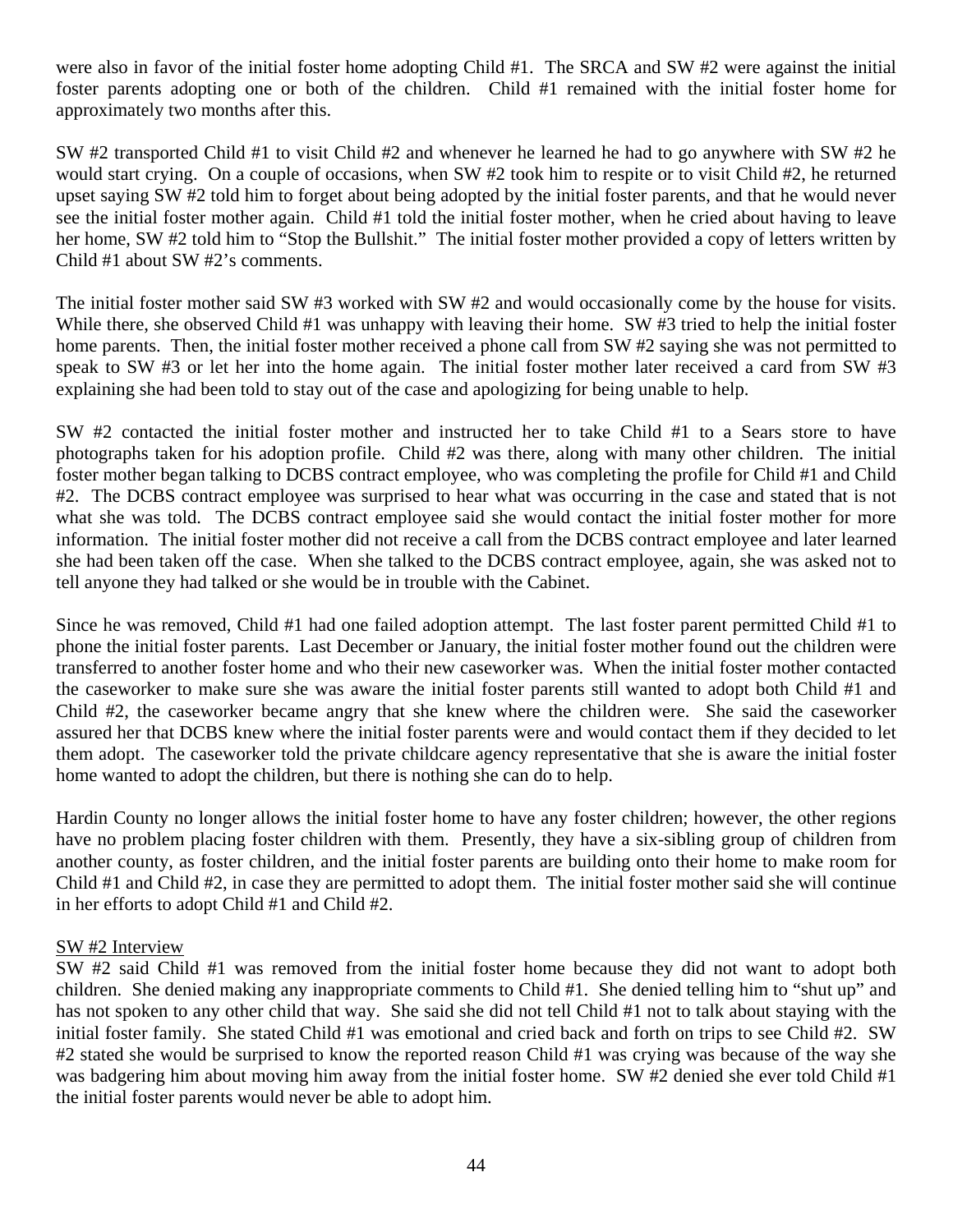#### **Client Case #12**

On 11-01-04, DCBS removed three children from the biological mother's home, after the 14-year-old son claimed to have had sex with his biological mother. The biological mother stated the son had raped her. She was incarcerated from 11-01-04 until 06-15-05, when she was acquitted of the charge of Incest in Hardin County Circuit Court. The 14-year-old son was placed in juvenile detention after he admitted to sexually abusing his youngest sister, twice. He also admitted to sexually abusing his older sister, who lives with a paternal aunt in Chicago, and the aunt's two children, while he was living with the aunt. On 04-21-05, the Hardin County Family Court found the younger children (ages 2 and 7) were neglected by the biological mother, because she failed to protect the daughter from the oldest son's abuse. Although the abuse did not occur while the biological mother was present in the home, DCBS alleged she should have been aware of it. Additionally, because the 15 year old claimed he had consensual sex with his mother, she was deemed to be a threat to the younger children. The biological fathers of the younger children live in another state and were not available or interested in obtaining custody of their child.

The biological mother was pregnant at the time of her incarceration and delivered a female infant on 01-04-05, while she was incarcerated. DCBS petitioned the court and the infant was placed in a different foster home than her siblings, upon release from the hospital. DCBS initially alleged the infant was a product of incest, but DNA proved the child's father was the mother's paramour.

Home evaluations were completed on the paternal grandmother, the maternal grandfather, and the mother's paramour. All three were denied placement of the children by DCBS, even while the biological mother was incarcerated, because the three relatives refused to state they believed the biological mother had raped her son. The biological mother lives with the maternal grandfather. Since the case was initiated, the mother's paramour has moved into the same residence and there have been two children born to them. In March 2006, the children were placed with the youngest children's paternal grandmother. Currently, the biological mother has four children in foster/kinship care and is due to deliver a child in March 2007.

The initial foster home placement was willing to adopt the first two children. However, three months later, when the infant was born, and the foster parents expressed they were not willing to adopt the infant, too, the children were moved into a new foster home, in another county, and placed together. The new foster father complained to DCBS, about workers not complying with policy and the lack of quality in their documentation. After he complained to the CHFS Office of the Ombudsman and his complaint was justified, the fact that he contacted the Ombudsman was included on the foster home's annual review, to indicate he was uncooperative with DCBS. [The worker completing the annual review advised OIG investigators that she was instructed, by a regional supervisor, to re-do the favorable review, add the Ombudsman's contact, and complete a negative review of the home.] Social service workers made statements reflecting they believed the foster father was abusive, although there is no evidence or documentation to support this claim. A referral was received, alleging the foster parents were abusive to the children placed in their home. An investigation determined the allegations were unsubstantiated and proved some of the allegations were not possible. Two days later, and three days before Christmas, DCBS removed the children from the foster home and placed them in a foster home, outside the Lincoln Trail Region. Just over two months later, the children were placed with the youngest child's paternal grandmother. In sixteen months, the children were in four different placements.

The relationship between the children's relatives and DCBS has been combative. The DCBS employees claim the biological parents are unwilling to comply with the requirements of the case plan and have been threatening. The biological parents claim they cannot trust DCBS staff because they have been threatened, cursed, assaulted, lied to, lied about, and DCBS keeps changing what they have to do to have the family reunited.

The biological mother has been described as a "sexual predator" (ONG-1) although SW #1 admitted the biological mother did not fit the definition of the term. SW #2 and the FSOS testified in Hardin County Family Court that the biological mother had prematurely delivered an infant in December 2005, because she failed to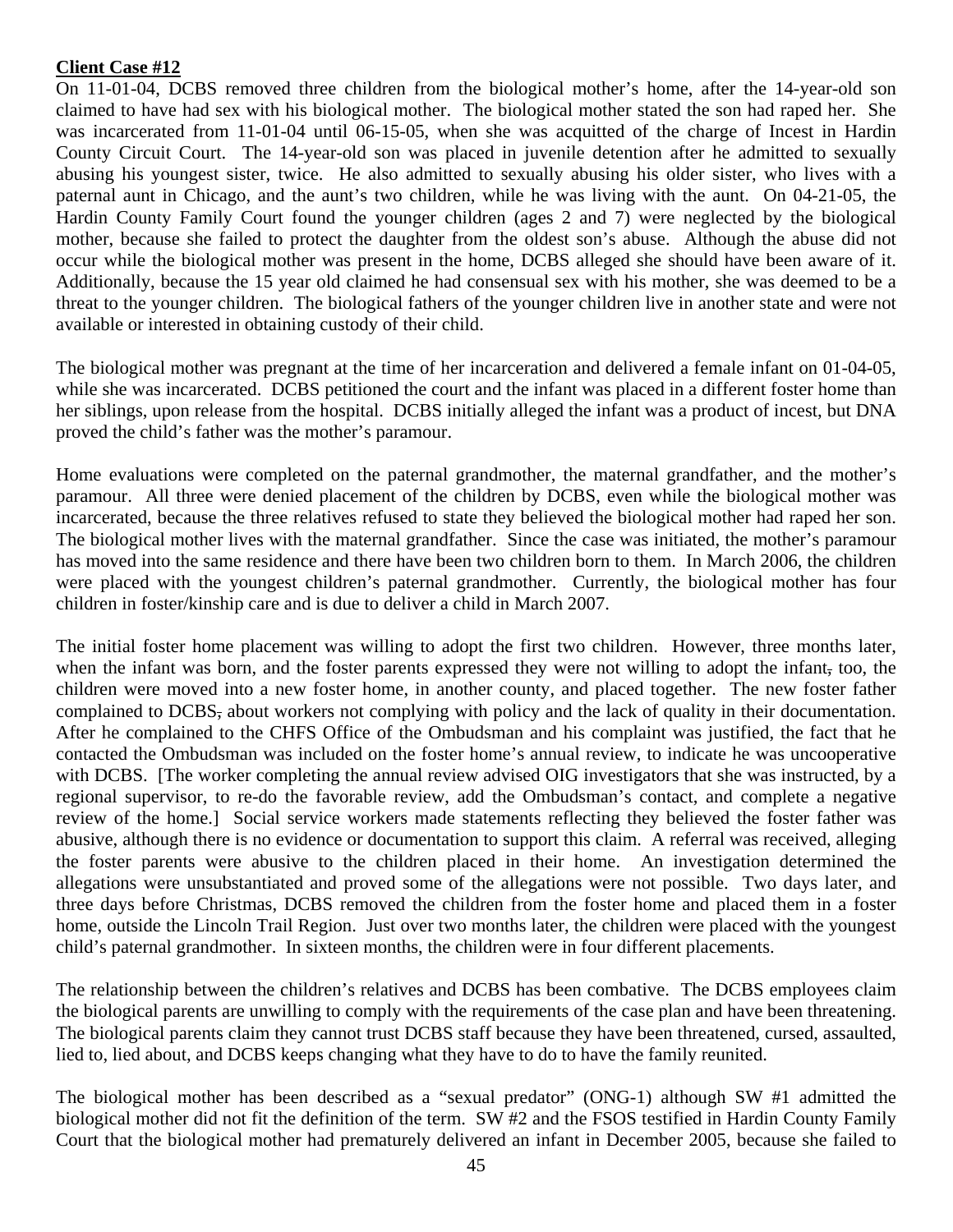<span id="page-48-0"></span>obtain prenatal medical care. The biological mother presented medical receipts of doctor/clinic visits on 9-12- 05, 10-03-05, 9-21-05, 10-02-05, 10-08-05, 10-14-05, 11-10-05, and 12-01-05. SW #2 entered contacts in the case file, on 09-12-05 and 10-03-05, stating visitation was cancelled because the biological mother was at the doctor. On 10-18-05, the biological mother advised SW #2 she was 3 months pregnant. On 11-26-05, the biological mother was hospitalized for a medical condition related to the pregnancy and the infant was prematurely delivered on 12-17-05. This infant was also removed from the parents and placed in a foster home upon release from the hospital.

During one visitation, in January 2006, the biological mother became upset when she observed a bleeding rash on her infant's bottom and back. When she contacted SW #2 two days later and asked if the infant had seen a doctor, she was told she had. The biological mother obtained the medical records and said they reflect a doctor did not see the child until three days after the visitation. She was told the infant had diaper rash, but said the medical records indicated the rash was being treated as scabies. When she mentioned this to SW #2 and the FSOS, she was advised she was wrong and that the child had not been treated for scabies. OIG investigators located medical records in the case file, which indicated the child had been to a doctor four times from early January to early February. During the first visit, the doctor noted the rash on the child's back may be scabies. Two weeks later, and two days after the biological mother noticed the rash, the doctor diagnosed the condition as eczema. Two weeks later, the doctor instructed the foster mother to apply the prescription cream more often and the rash cleared up within three days.

On 10-11-05, SW #2 changed the social security number (SSN) listed in the TWIST computer system, from the biological mother's SSN to the number of another person, with the same name, residing in another state. This SSN was used to enter the biological mother into the Kentucky Child Abuse and Neglect (CAN) database and was reported to the court for use in determining the biological mother's monthly child support obligation.

An incident that occurred during a Family Team Meeting was taped by the mother's paramour. The FSOS accused the mother's paramour of threatening to kill her. A review of the tape does not indicate this was said. An investigation was conducted by the Kentucky State Police and no charges were filed. This incident was brought to the attention of the Family Court Judge who issued an admonishment to the DCBS staff against threatening clients regarding not returning their children and requiring all contact between the family and DCBS to be audio or video-taped.

# **Client Case #13**

The biological mother came into foster care with her infant child. She turned 18 in 2005 and left foster care a few days later on 08-27-05. She did not take her child with her, but was in contact with DCBS by 09-06-05, when it is documented that the FSOS would be contacted about "allowing the FM to supervise the visits between NM and CH."<sup>[1](#page-48-0)6</sup>

According to the service recordings, the biological mother contacted the worker on 09-13-05 and again requested visitation. On 09-14-05, the worker, the FSOS, and the SRCA discussed providing services to the biological mother. On 10-18-05, the foster mother reported the biological mother was calling every 2-3 days to check on the child. SW #1 reported, the first visit with the child was scheduled for 11-22-05, but the biological mother claims she was not told about this visit. SW #1 reported that she arrived at the biological mother's apartment with the child and a CATS assessor, but the biological mother was not home. The next documented contact with the biological mother was an office visit on 12-20-05, where a case plan and visitation schedule were developed (visits to start on 01-06-06). SW #1 was to make referrals for counseling and parenting classes. The next contact was in court on 01-04-06, when the goal was changed to adoption, just 4½ months after the biological mother left foster care. The mother visited with the child on 01-06-06 and gave her Christmas

<sup>1</sup> <sup>16</sup> Foster Mother (FM), Natural Mother (NM), and Child (CH).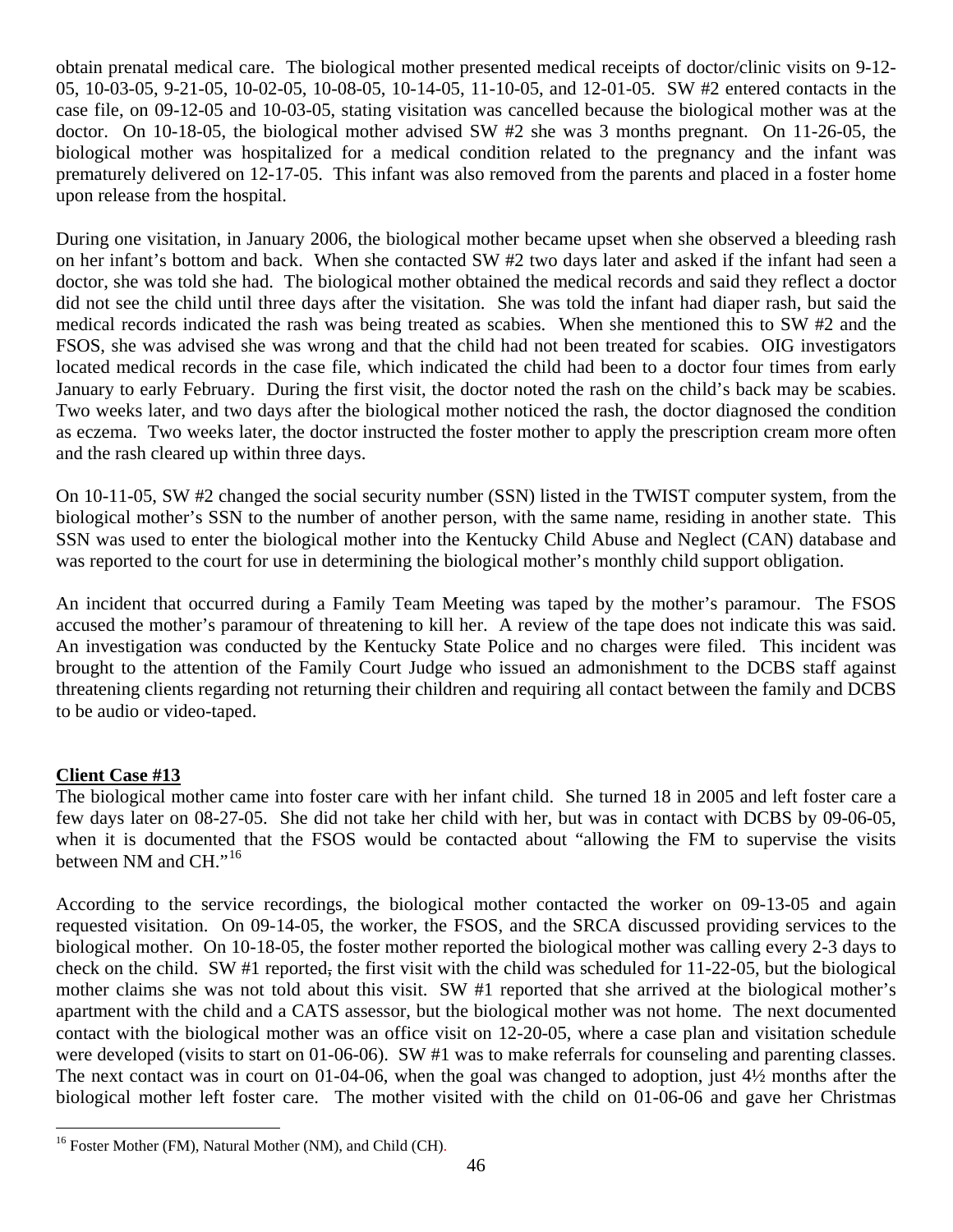presents. The worker documented that she was unable to contact the biological mother to cancel the 01-13-06 visit, and there is no mention of another attempted or completed visit until 02-03-06 when the worker attempted to call the biological mother, again, to cancel the visit scheduled for that day. SW #1 claims she was unable to contact the biological mother and learned on 03-28-06 that the biological mother had recently moved.

When OIG investigators interviewed SW #1, on 02-23-06, she claimed she had no way of contacting the biological mother. OIG investigators contacted the biological mother within 30 minutes of trying to locate her. During a 7-11-06 interview with SW #1, she again claimed she was unable to locate the biological mother, and initially refused to accept the biological mother's stepfather's phone number until an OIG investigator wrote it down, handed it to SW #1, and stated for the benefit of the tape recording of the interview that she was doing so. An OIG investigator contacted the biological mother, again, and another OIG investigator e-mailed the biological mother's contact information to a DCBS Central Office supervisor on 08-11-06. On 09-11-06, the biological mother called OIG, again, and said she had also called the DCBS office and left phone numbers where she could be reached, but no one returned her calls. An OIG investigator forwarded the biological mother's contact information, again, and the FSOS responded that they contacted the biological mother that date and had set up a visit for the next day, 09-12-06.

The biological mother claimed DCBS will not return her calls and have reported she missed visits that were never scheduled (she thinks DCBS brought witnesses, such as a CATS assessor on 11-22-05, on purpose to indicate she was not interested in her child), and that she was present at visits that DCBS claims she missed. DCBS believed the former foster mother was permitting the biological mother to see the child and she was moved to another foster home. The biological mother believes DCBS is intentionally denying her access to her child and documenting that she has not visited. The biological mother stated she has not received any services and is unaware of any referrals completed, except the CATS assessment. The biological mother reported she is employed as an exotic dancer and is making a nice living. She claimed to be looking to purchase a house and does not use any drugs or alcohol. Although a case plan was established on 12-20-05, OIG investigators located another case plan established three months later, on 03-28-06 (the same day SW #1 determined the biological mother had recently moved). This case plan requires the biological mother to complete her GED, attend counseling, attend family counseling, remain in therapy, take all medications (none are prescribed), develop a financial plan, and complete drug assessment and drug screenings. The biological mother believes the case plan was intentionally made so difficult so that she could not complete it.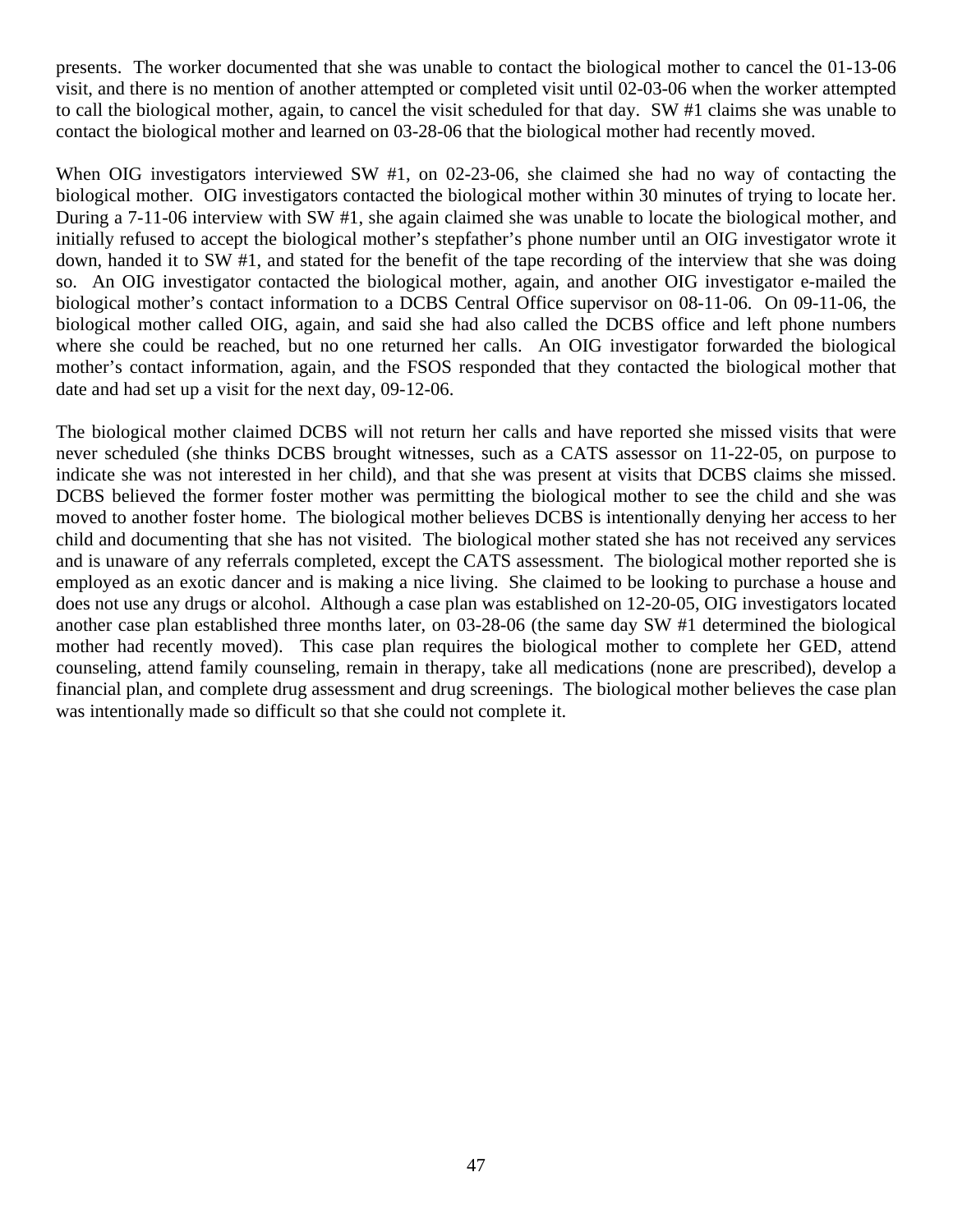#### **RECOMMENDATIONS**

Based on the evidence and findings compiled during the course of the investigation, OIG makes the following seventeen (17) recommendations:

- 1. The cloak of secrecy that currently dominates the proceedings relative to the removal of children and the termination of parental rights is not in the best interest of Kentucky's children and must be removed as part of any material reform. Allowing the proceedings to be open, with exception only by court order, will provide the most fail-proof form of oversight, in turn, ensuring that the citizens of the Commonwealth believe in the integrity of the process and have full faith in the outcomes which it produces. Accordingly, the Cabinet should work with the Courts and the Legislature to implement such changes.
- 2. DCBS should implement Inspection Teams to periodically complete unannounced inspections of DCBS offices. This process should be modeled after such teams utilized by the Kentucky State Police to ensure agency integrity and compliance. The teams, at a minimum, should be responsible for ensuring that DCBS offices are operating in an effective and efficient manner and adhering to all applicable laws and regulations, as well as agency rules, regulations, policies, and procedures. Further, the teams should ensure that complaints made by staff, courts, advocates, law enforcement, clients, and citizens are evaluated and resolved when validated. The reviews should be conducted uniformly, objectively, free of personal opinions and real or perceived conflicts of interest. The team's written reports should be submitted to the DCBS Commissioner, Office of Inspector General, General Counsel and Cabinet Secretary. The DCBS Commissioner should sign such report to evidence his/her review and understanding of the team's findings.
- 3. The vagueness of the definitions of neglect, abuse, and a dependent child under KRS 600.020 makes it difficult to apply the statute in a fair and uniform fashion. Likewise, the statute's broad terms create the opportunity for findings of neglect, abuse, and dependency to be inappropriately applied. For example, as written, the statute can and, in some cases, has been applied to impoverished families as well as accidental injuries and deaths. The Cabinet should work with the Legislature to make any and all appropriate modifications to the statute to clarify the intent of the statute and, to the extent possible, eliminate the potential for misuse or over-application of the statute. Further, while KRS 620.040 requires a 'probable cause' standard before a judge may issue a search warrant to enable a law enforcement officer to enter a residence to evaluate the condition of a child, KRS 620.060 requires petitions for emergency custody to only meet a 'reasonable grounds' standard that one of three elements exists, in addition to a finding that the parents or other person exercising custodial control or supervision are unable or unwilling to protect the child. The second condition also includes the statement, "This condition shall not include reasonable and ordinary discipline recognized in the community where the child lives, as long as reasonable and ordinary discipline does not result in abuse or neglect as defined in KRS  $600.020(1)$ ." There are nine elements in KRS  $600.020(1)$ , adding to the confusion as to what substantiates abuse, neglect, or dependency.
- 4. In situations where parents are potentially threatening to social service workers, or deny entry to the social service worker, law enforcement should accompany the worker to assure the worker's safety. Since law enforcement may assume protective custody of a child, without prior approval of the court, workers should be required to contact law enforcement and request verification of the safety of any children in a home, whenever a parent denies access to a social services worker, prior to the worker contacting the court for an ECO. Based on the fact that, once an ECO is issued, even if the worker, upon entry to the residence, determines conditions in the home are safe, they have no recourse but to remove the children. Contacting law enforcement first would prevent the unnecessary removal of children from a home simply because the parent denied the social service worker's request for access.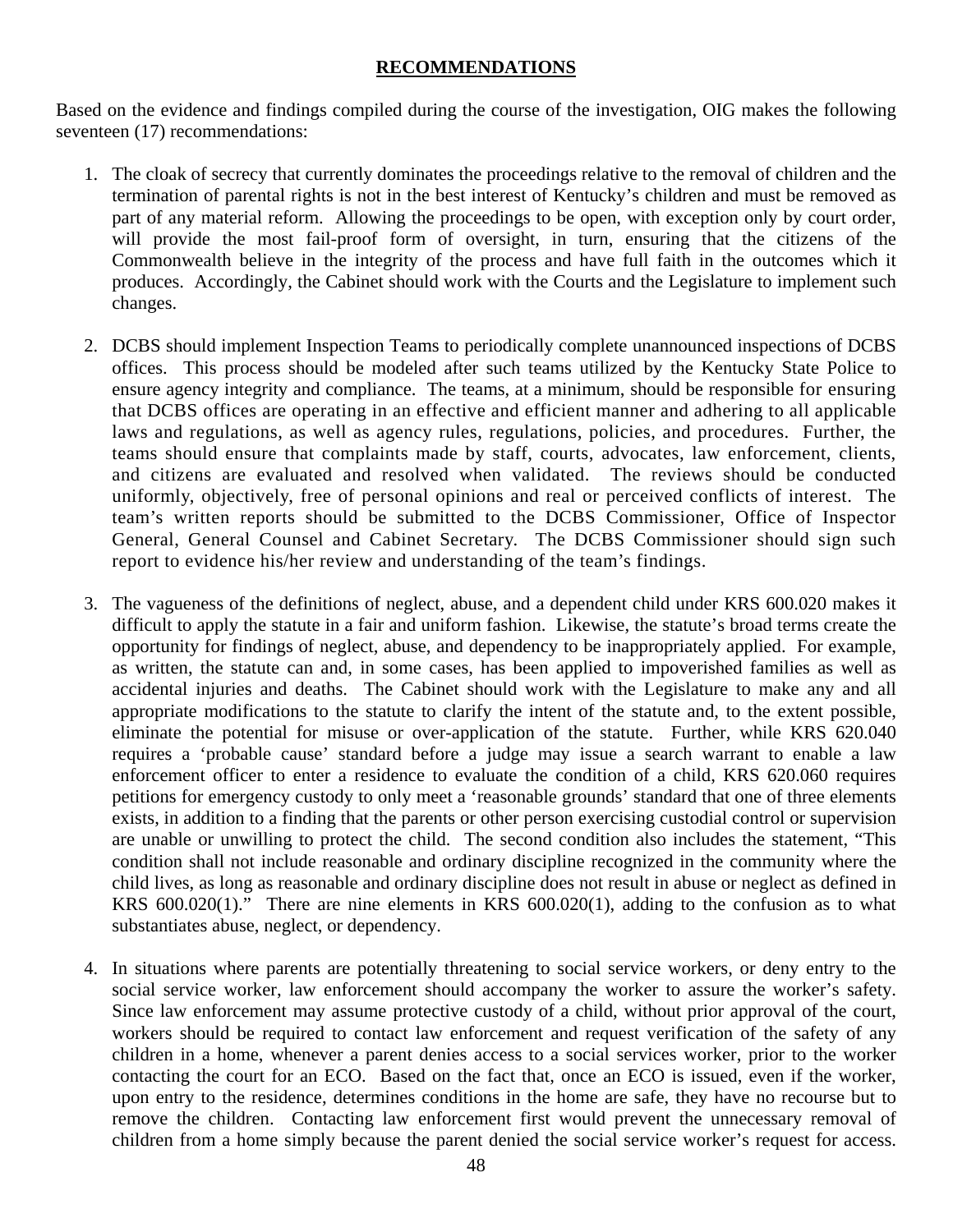Further, it will eliminate the perception, whether accurate or not, that children removed in such cases are being removed by social service workers for the purpose of punishing the parent for originally denying access.

- 5. DCBS record management processes and systems are inadequate and must be improved to ensure the integrity of the case reports and the recommendations and actions that flow from the same. Again, we recommend that Cabinet officials look to the Kentucky State Police for model processes while developing and implementing a records management system.
- 6. DCBS Permanency and Protection staff should receive consistent and repetitive training with regard to the elements required to substantiate abuse, neglect, or dependency. These elements should be standardized across the state and easily identifiable. For example, DCBS policy should mirror KRS (i.e. must have "physical injury" or "serious physical injury" to substantiate physical abuse) and define what elements are necessary to substantiate the abuse. Workers appear confused about what actually exemplifies abuse. For example, some social service workers have told parents it is "illegal" to spank their children.
- 7. The CHFS Office of the Ombudsman is a greatly underutilized resource in ensuring the integrity of the DCBS actions. Unfortunately, the Office of the Ombudsman has historically and is currently viewed by some individuals as an unnecessary intermeddler. DCBS and the Office of the Ombudsman should work together to develop and implement any and all necessary policy and procedures to better ensure that the two departments work cooperatively to ensure better oversight of the process and that quality control measures are in place to detect process failures and/or weaknesses. At a minimum, any complaint justified by the Office of the Ombudsman should result in a written action plan for the resolution of the issue, through the chain of command, from the SRA to the DCBS Commissioner's Office.
- 8. Under the current process, the vast majority of TPR cases proceed to court based solely on a review conducted by DCBS regional staff and a Cabinet regional attorney. Based on the gravity of the action, we believe all TPR cases should be reviewed and approved by DCBS Central Office officials prior to petitioning the court for termination. This review should include not only the information contained in the TWIST computer system and the hard case file, but should include interviews with the biological parents and relatives attempting to obtain custody of the child, if any, as well as the social service worker(s) involved to assure the required services have in fact been offered/provided and not just documented as having been offered/provided and that the case is, in fact, appropriate for termination.
- 9. DCBS management and supervisory staff should follow an established organizational chain of command to ensure that the SRA does not inappropriately defer or abuse his/her management responsibilities within the region and that the SRA's management ability is reviewed by Central Office supervision, to assure accountability and compliance with applicable laws and regulations as well as with agency standard operating procedures. Additional training should be provided to all management and supervisory personnel on methods of supervision and accountability, as well as interacting with clients, community partners, law enforcement and the courts. This training should include the areas of constitutional law, perjury, falsification of records, and the integrity of the court system and penalties associated with non-compliance related to the same.
- 10. All TWIST records should identify any edits and the date/time of any approvals completed by supervisors. TWIST records should reflect the entry date and time, in addition to the reported date and time of the contact. Such efforts would prevent the occurrence of missing or altered documentation, which several workers claim to have experienced. Additionally, these modifications would provide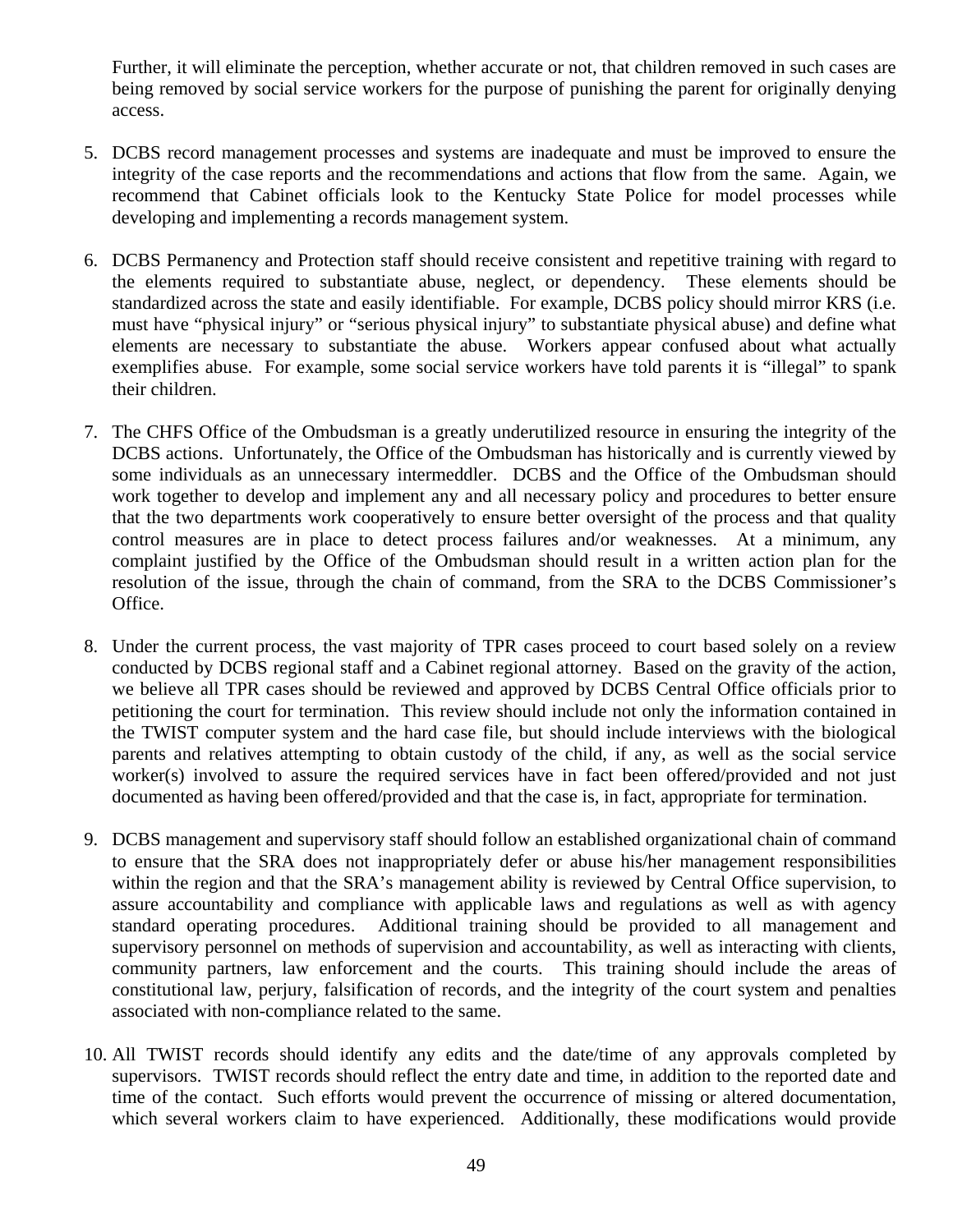<span id="page-52-0"></span>immediate access to the entry documentation information so readers could readily identify any discrepancies or delays in the documentation.

- 11. Client case information is presently contained in two locations, the TWIST computer system and the hard copy case file, requiring duplication of workers' efforts and limited access to all the information available in the case. All documents should be scanned and entered into TWIST, to eliminate the need for a hard copy case file. This would reduce the caseworker's workload, abolish the current need to duplicate records, and provide agency oversight into cases via the ability to access the entire record without traveling to the local office and reviewing a case file. This ability to provide oversight could eliminate the need to contact the case manager to determine what information is available and what documentation has been completed. Additionally, this would permit regional and Central Office supervisors to hold field and regional staff accountable for timely, accurate, and factual documentation.
- 12. Relatives are often not advised of termination of parental rights proceedings involving family members, since they are not legally an interested party. KRS 625.060 limits the parties to the petitioner, the Cabinet, and the biological parents in an involuntary termination of parental rights hearing. A legislative modification should be considered which would mandate that the Cabinet provide notice to the court of all relatives who have previously requested custody of the children, unless such relatives have been determined to be unsuitable for placement.
- 13. A reason initially offered for why DCBS would favor adoption over other permanency options was the federal incentive program. This argument does not stand up to scrutiny. Nonetheless, non-adoptive permanency options should be reviewed by Cabinet officials. Kentucky does receive federal funding when children are adopted. However, the amount of adoption subsidies paid to adoptive parents each year far exceeds the adoption incentives received from the federal government. The state may receive from \$4,000 to \$6,000 per adopted child, depending on the child's needs. Kentucky received just over \$1 million in incentives in the 2005 federal fiscal year. During the state fiscal year 2005, the Cabinet paid families more than \$37 million in adoption subsidies. These subsidies typically range from \$600 to \$1,200 per month per child. According to the December 2006 report from the Auditor of Public Accounts, 98% of the 876 children adopted in federal fiscal year 2005 qualified for adoption subsidies. Only 80% of those children were considered a special needs child, and 41% of the total amount was considered special needs due to being a member of a sibling group. The lowest amount paid to Kentucky foster parents is approximately \$600 per child per month, but may be as high as \$5,671, depending on the child's needs. The Adoption and Safe Families Act of 1997 encourages relative placement. However, it appears relatives are not the preferred placement option when children are removed from their parents' home, as evidenced by the 6.5%, statewide, who are placed with relatives.<sup>[17](#page-52-0)</sup> Since Kinship Care, paid to a relative with temporary or permanent custody of a child in the Cabinet's custody, is typically \$300 per month, it would be economically beneficial to the state and, obviously, emotionally beneficial to the child, to encourage relative placements. Accordingly, DCBS should develop and implement a formalized process to ensure relative placement is uniformly identified as the preferred placement, when appropriate.
- 14. DCBS should study the use of the CATS program to determine if program assessors are always provided accurate and complete information by DCBS staff and whether or not the findings are appropriately applied. The Cabinet should also develop written policy to address the situations for when it is appropriate to obtain additional assessments, outside the CATS program, in order to prevent the procurement of further assessments with the intent of obtaining a specific desired outcome.

 $\overline{a}$ <sup>17</sup> LRC: Foster Care Report, 2006.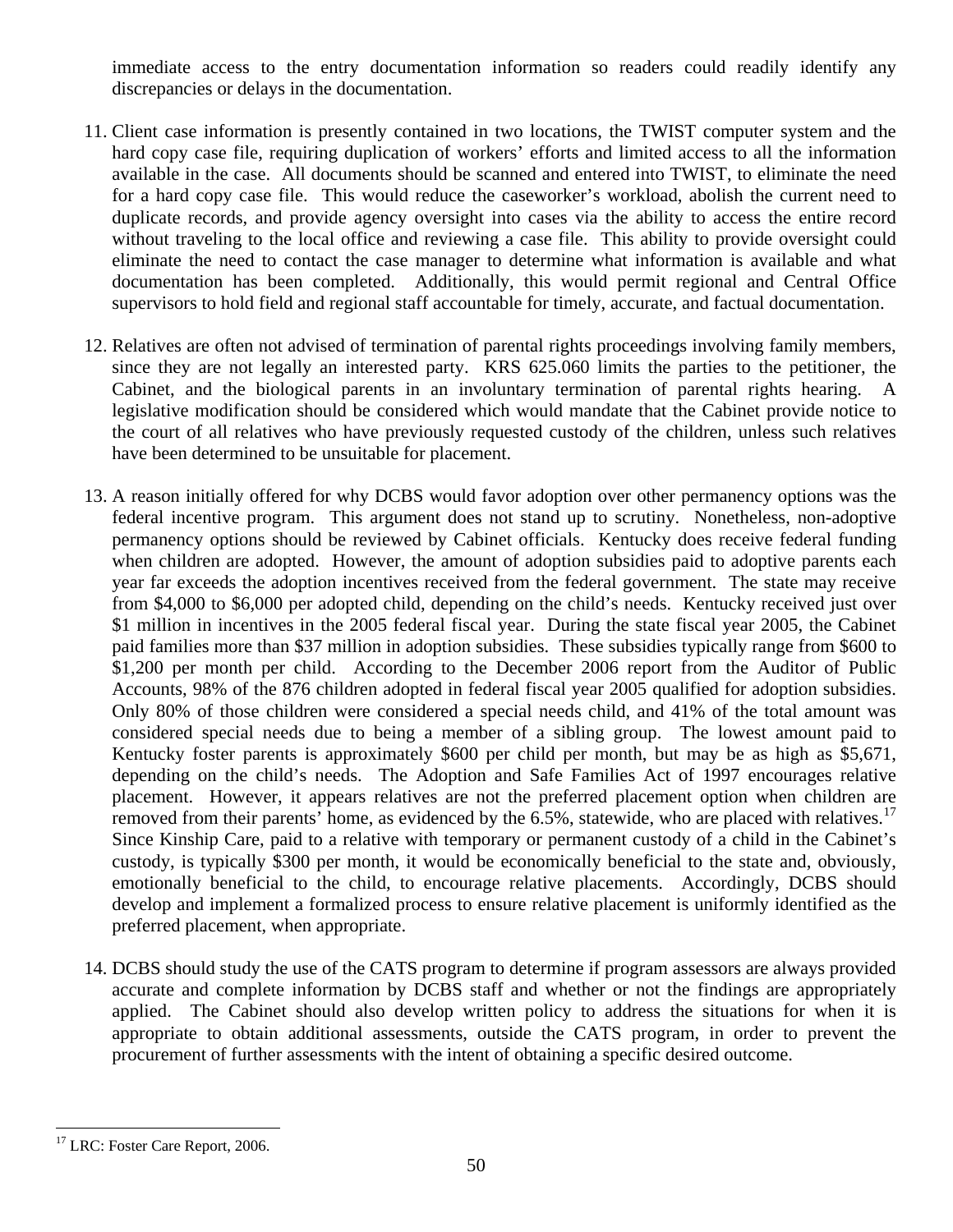- 15. DCBS should change its employee evaluation criteria to remove any performance criteria, whether real or perceived which contributes to any conflict of interest. At a minimum, evaluations should be based on factual performance measures, rather than specific outcomes such as the number of children adopted.
- 16. The Cabinet should develop a policy and procedure to assure the timely notice of investigative findings is completed and forwarded to subjects of DCBS investigations. This policy should include the identification of an individual responsible for assuring the completion of this task. Further, a letter, from Central Office, signed by an identified DCBS official, attesting the client's name has been removed from the Child Abuse and Neglect (CAN) database, should be forwarded to the client and all previously notified parties, whenever a client wins an appeal and obtains a reversal of the findings at a Child Abuse Prevention and Treatment Act (CAPTA) administrative hearing.
- 17. DCBS should continue to study innovative practices implemented by other states in an aggressive effort to develop and implement such best practices in Kentucky. Further, DCBS should work to expand the Parent Advocate Program, currently in place in Jefferson County, into other communities around the Commonwealth. Finally, whether part of a formal program or not, community partners should be more fully utilized to provide local and economical services to clients.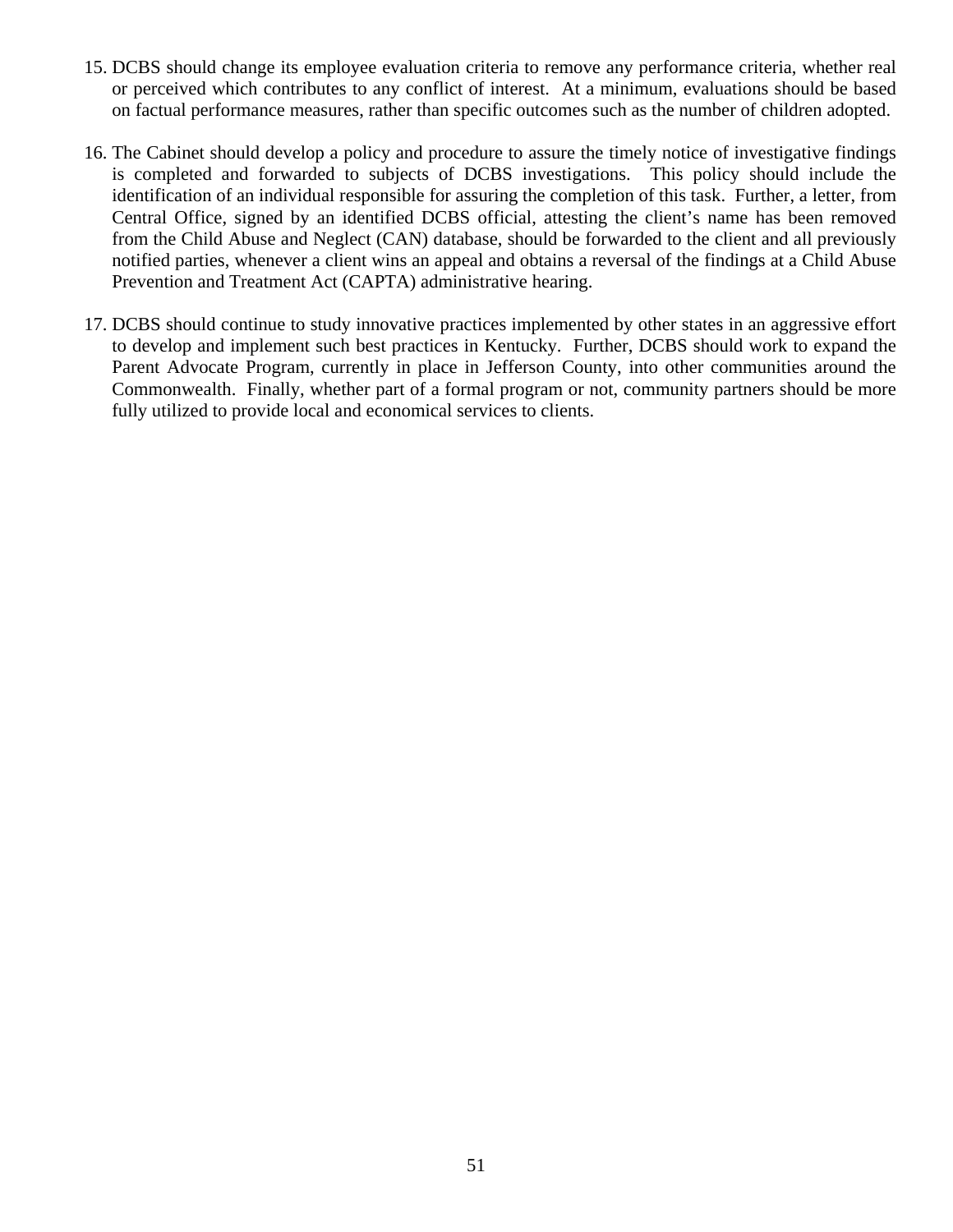# **Appendix**

# **KRS 600.020 Definitions for KRS Chapters 600 to 645.**

As used in KRS Chapters 600 to 645, unless the context otherwise requires:

(1) "Abused or neglected child" means a child whose health or welfare is harmed or threatened with harm when his parent, guardian, or other person exercising custodial control or supervision of the child:

(a) Inflicts or allows to be inflicted upon the child physical or emotional injury as defined in this section by other than accidental means;

(b) Creates or allows to be created a risk of physical or emotional injury as defined in this section to the child by other than accidental means;

(c) Engages in a pattern of conduct that renders the parent incapable of caring for the immediate and ongoing needs of the child including, but not limited to, parental incapacity due to alcohol and other drug abuse as defined in KRS 222.005;

(d) Continuously or repeatedly fails or refuses to provide essential parental care and protection for the child, considering the age of the child; (e) Commits or allows to be committed an act of sexual abuse, sexual exploitation, or prostitution upon the child;

(f) Creates or allows to be created a risk that an act of sexual abuse, sexual exploitation, or prostitution will be committed upon the child;

(g) Abandons or exploits the child;

(h) Does not provide the child with adequate care, supervision, food, clothing, shelter, and education or medical care necessary for the child's well-being. A parent or other person exercising custodial control or supervision of the child legitimately practicing the person's religious beliefs shall not be considered a negligent parent solely because of failure to provide specified medical treatment for a child for that reason alone. This exception shall not preclude a court from ordering necessary medical services for a child; or

(i) Fails to make sufficient progress toward identified goals as set forth in the court-approved case plan to allow for the safe return of the child to the parent that results in the child remaining committed to the cabinet and remaining in foster care for fifteen (15) of the most recent twenty-two (22) months;

(2) "Aggravated circumstances" means the existence of one (1) or more of the following conditions:

(a) The parent has not attempted or has not had contact with the child for a period of not less than ninety (90) days;

(b) The parent is incarcerated and will be unavailable to care for the child for a period of at least one (1) year from the date of the child's entry into foster care and there is no appropriate relative placement available during this period of time;

(c) The parent has sexually abused the child and has refused available treatment;

(d) The parent has been found by the cabinet to have engaged in abuse of the child that required removal from the parent's home two (2) or more times in the past two (2) years; or

(e) The parent has caused the child serious physical injury;

(3) "Beyond the control of parents" means a child who has repeatedly failed to follow the reasonable directives of his or her parents, legal guardian, or person exercising custodial control or supervision other than a state agency, which behavior results in danger to the child or others, and which behavior does not constitute behavior that would warrant the filing of a petition under KRS Chapter 645;

(4) "Beyond the control of school" means any child who has been found by the court to have repeatedly violated the lawful regulations for the government of the school as provided in KRS 158.150, and as documented in writing by the school as a part of the school's petition or as an attachment to the school's petition. The petition or attachment shall describe the student's behavior and all intervention strategies attempted by the school;

(5) "Boarding home" means a privately owned and operated home for the boarding and lodging of individuals which is approved by the Department of Juvenile Justice or the cabinet for the placement of children committed to the department or the cabinet;

(6) "Cabinet" means the Cabinet for Health and Family Services;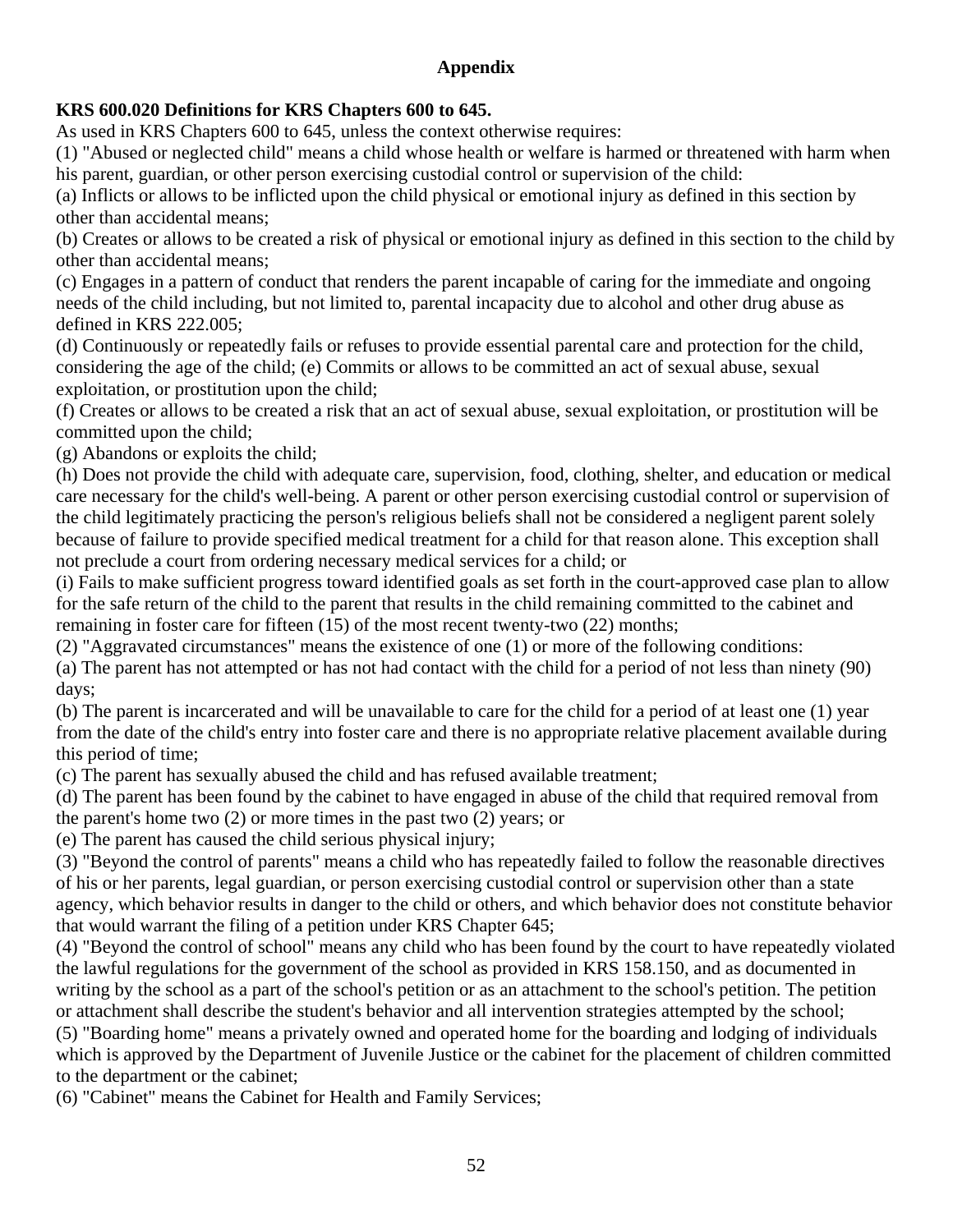(7) "Certified juvenile facility staff" means individuals who meet the qualifications of, and who have completed a course of education and training in juvenile detention developed and approved by, the Department of Juvenile Justice after consultation with other appropriate state agencies;

(8) "Child" means any person who has not reached his eighteenth birthday, unless otherwise provided;

(9) "Child-caring facility" means any facility or group home other than a state facility, Department of Juvenile Justice contract facility or group home, or one certified by an appropriate agency as operated primarily for educational or medical purposes, providing residential care on a twenty-four (24) hour basis to children not related by blood, adoption, or marriage to the person maintaining the facility;

(10) "Child-placing agency" means any agency, other than a state agency, which supervises the placement of children in foster family homes or child-caring facilities or which places children for adoption;

(11) "Clinical treatment facility" means a facility with more than eight (8) beds designated by the Department of Juvenile Justice or the cabinet for the treatment of mentally ill children. The treatment program of such facilities shall be supervised by a qualified mental health professional;

(12) "Commitment" means an order of the court which places a child under the custodial control or supervision of the Cabinet for Health and Family Services, Department of Juvenile Justice, or another facility or agency until the child attains the age of eighteen (18) unless the commitment is discharged under KRS Chapter 605 or the committing court terminates or extends the order;

(13) "Community-based facility" means any nonsecure, homelike facility licensed, operated, or permitted to operate by the Department of Juvenile Justice or the cabinet, which is located within a reasonable proximity of the child's family and home community, which affords the child the opportunity, if a Kentucky resident, to continue family and community contact;

(14) "Complaint" means a verified statement setting forth allegations in regard to the child which contain sufficient facts for the formulation of a subsequent petition;

(15) "Court" means the juvenile session of District Court unless a statute specifies the adult session of District Court or the Circuit Court;

(16) "Court-designated worker" means that organization or individual delegated by the Administrative Office of the Courts for the purposes of placing children in alternative placements prior to arraignment, conducting preliminary investigations, and formulating, entering into, and supervising diversion agreements and performing such other functions as authorized by law or court order;

(17) "Deadly weapon" has the same meaning as it does in KRS 500.080;

(18) "Department" means the Department for Community Based Services;

(19) "Dependent child" means any child, other than an abused or neglected child, who is under improper care, custody, control, or guardianship that is not due to an intentional act of the parent, guardian, or person exercising custodial control or supervision of the child;

(20) "Detention" means the safe and temporary custody of a juvenile who is accused of conduct subject to the jurisdiction of the court who requires a restricted environment for his or her own or the community's protection; (21) "Detention hearing" means a hearing held by a judge or trial commissioner within twenty-four (24) hours, exclusive of weekends and holidays, of the start of any period of detention prior to adjudication;

(22) "Diversion agreement" means an agreement entered into between a court-designated worker and a child charged with the commission of offenses set forth in KRS Chapters 630 and 635, the purpose of which is to serve the best interest of the child and to provide redress for those offenses without court action and without the creation of a formal court record;

(23) "Emergency shelter" is a group home, private residence, foster home, or similar homelike facility which provides temporary or emergency care of children and adequate staff and services consistent with the needs of each child;

(24) "Emotional injury" means an injury to the mental or psychological capacity or emotional stability of a child as evidenced by a substantial and observable impairment in the child's ability to function within a normal range of performance and behavior with due regard to his age, development, culture, and environment as testified to by a qualified mental health professional;

(25) "Firearm" shall have the same meaning as in KRS 237.060 and 527.010;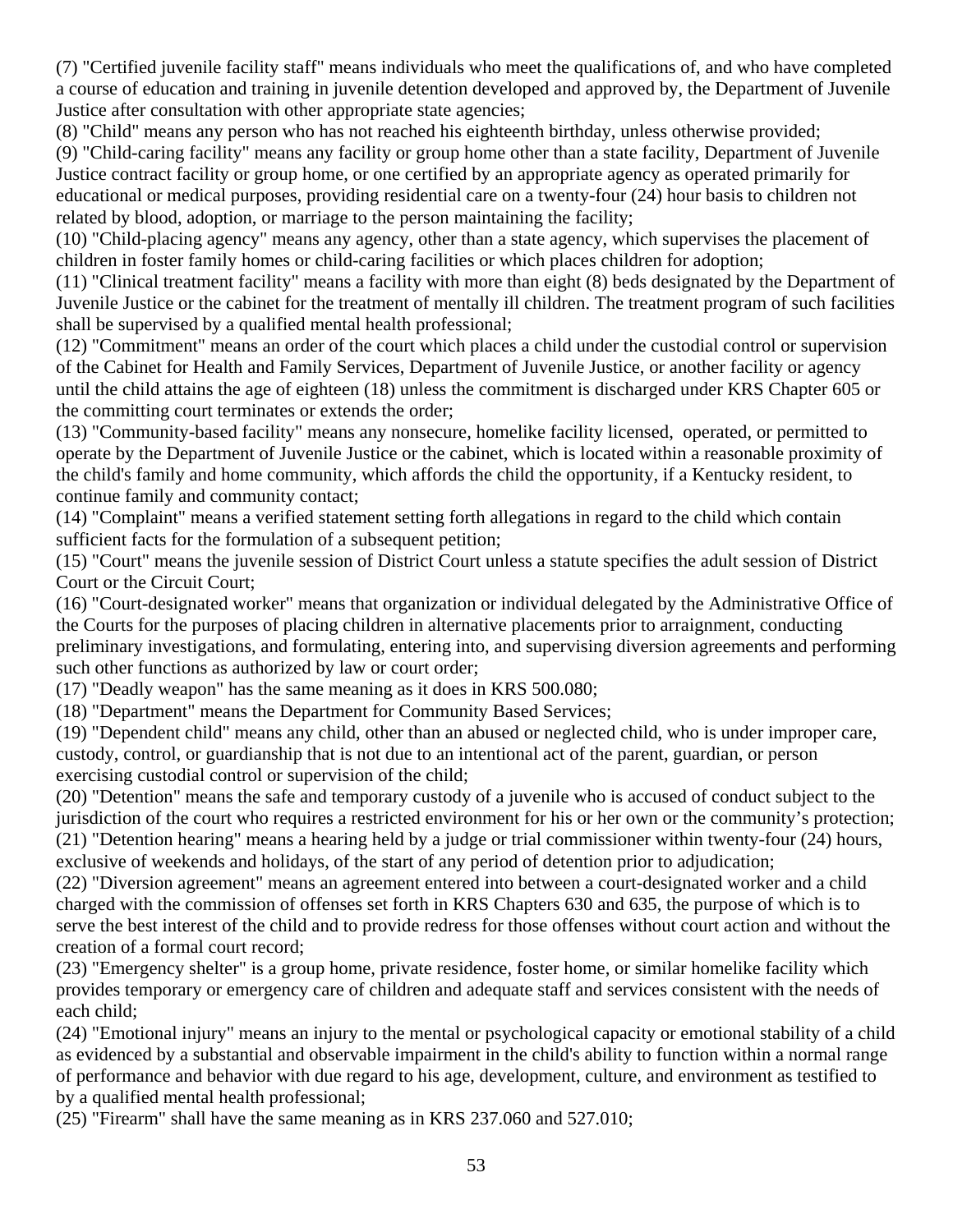(26) "Foster family home" means a private home in which children are placed for foster family care under supervision of the cabinet or a licensed child-placing agency;

(27) "Habitual runaway" means any child who has been found by the court to have been absent from his place of lawful residence without the permission of his custodian for at least three (3) days during a one (1) year period;

(28) "Habitual truant" means any child who has been found by the court to have been reported as a truant as defined in KRS 159.150(1) two (2) or more times during a one (1) year period;

(29) "Hospital" means, except for purposes of KRS Chapter 645, a licensed private or public facility, health care facility, or part thereof, which is approved by the cabinet to treat children;

(30) "Independent living" means those activities necessary to assist a committed child to establish independent living arrangements;

(31) "Informal adjustment" means an agreement reached among the parties, with consultation, but not the consent, of the victim of the crime or other persons specified in KRS 610.070 if the victim chooses not to or is unable to participate, after a petition has been filed, which is approved by the court, that the best interest of the child would be served without formal adjudication and disposition;

(32) "Intentionally" means, with respect to a result or to conduct described by a statute which defines an offense, that the actor's conscious objective is to cause that result or to engage in that conduct;

(33) "Intermittent holding facility" means a physically secure setting, which is entirely separated from sight and sound from all other portions of a jail containing adult prisoners, in which a child accused of a public offense may be detained for a period not to exceed twenty-four (24) hours, exclusive of weekends and holidays prior to a detention hearing as provided for in KRS 610.265, and in which children are supervised and observed on a regular basis by certified juvenile facility staff;

(34) "Juvenile holding facility" means a physically secure facility, approved by the Department of Juvenile Justice, which is an entirely separate portion or wing of a building containing an adult jail, which provides total sight and sound separation between juvenile and adult facility spatial areas and which is staffed by sufficient certified juvenile facility staff to provide twenty-four (24) hours per day supervision;

(35) "Least restrictive alternative" means, except for purposes of KRS Chapter 645, that the program developed on the child's behalf is no more harsh, hazardous, or intrusive than necessary; or involves no restrictions on physical movements nor requirements for residential care except as reasonably necessary for the protection of the child from physical injury; or protection of the community, and is conducted at the suitable available facility closest to the child's place of residence;

(36) "Motor vehicle offense" means any violation of the nonfelony provisions of KRS Chapters 186, 189, or 189A, KRS 177.300, 304.39-110, or 304.39-117;

(37) "Near fatality" means an injury that, as certified by a physician, places a child in serious or critical condition;

(38) "Needs of the child" means necessary food, clothing, health, shelter, and education;

(39) "Nonsecure facility" means a facility which provides its residents access to the surrounding community and which does not rely primarily on the use of physically restricting construction and hardware to restrict freedom; (40) "Nonsecure setting" means a nonsecure facility or a residential home, including a child's own home, where a child may be temporarily placed pending further court action. Children before the court in a county that is served by a state operated secure detention facility, who are in the detention custody of the Department of Juvenile Justice, and who are placed in a nonsecure alternative by the Department of Juvenile Justice, shall be supervised by the Department of Juvenile Justice;

(41) "Parent" means the biological or adoptive mother or father of a child;

(42) "Person exercising custodial control or supervision" means a person or agency that has assumed the role and responsibility of a parent or guardian for the child, but that does not necessarily have legal custody of the child;

(43) "Petition" means a verified statement, setting forth allegations in regard to the child, which initiates formal court involvement in the child's case;

(44) "Physical injury" means substantial physical pain or any impairment of physical condition;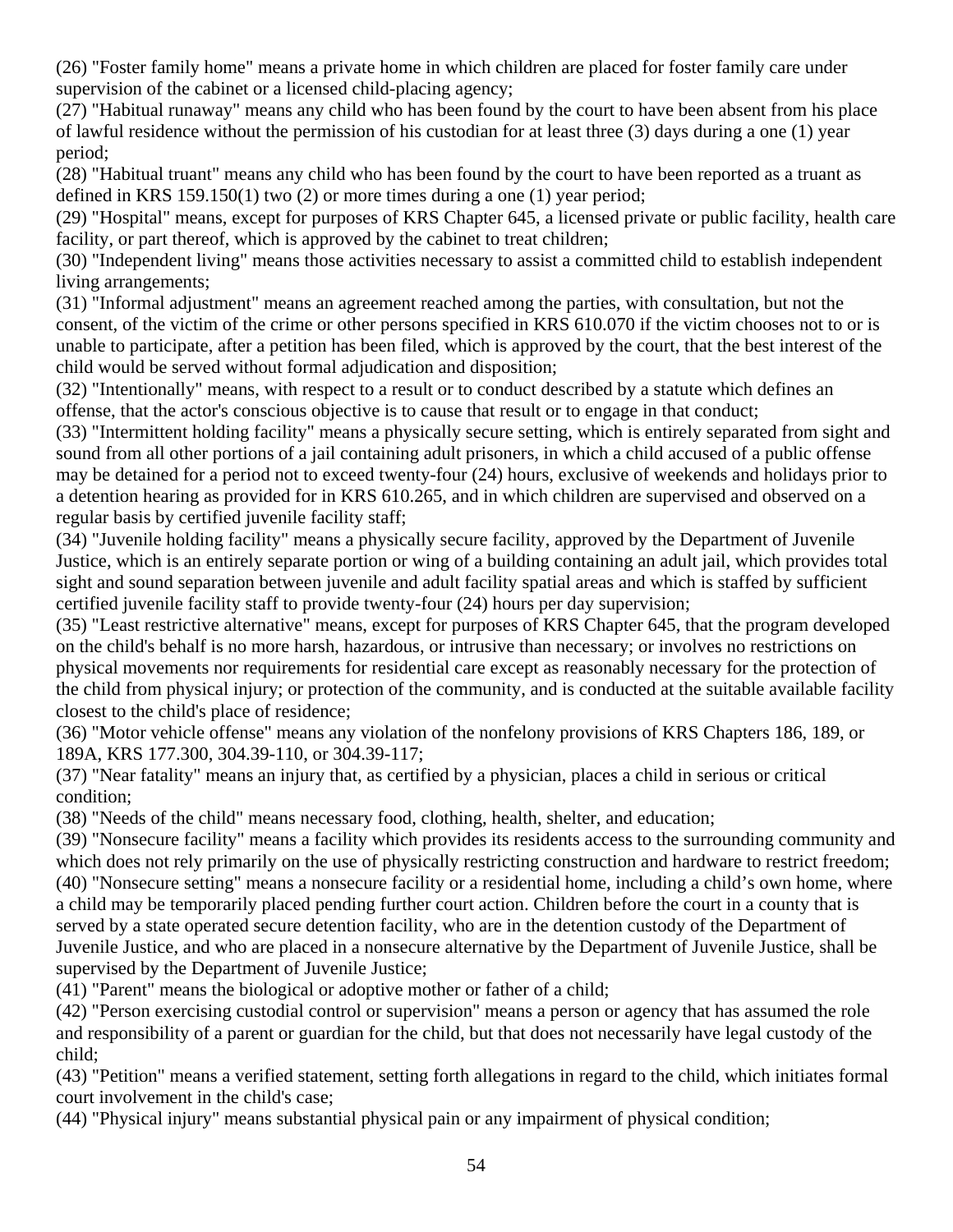(45) "Physically secure facility" means a facility that relies primarily on the use of construction and hardware such as locks, bars, and fences to restrict freedom;

(46) "Public offense action" means an action, excluding contempt, brought in the interest of a child who is accused of committing an offense under KRS Chapter 527 or a public offense which, if committed by an adult, would be a crime, whether the same is a felony, misdemeanor, or violation, other than an action alleging that a child sixteen (16) years of age or older has committed a motor vehicle offense;

(47) "Qualified mental health professional" means:

(a) A physician licensed under the laws of Kentucky to practice medicine or osteopathy, or a medical officer of the government of the United States while engaged in the performance of official duties;

(b) A psychiatrist licensed under the laws of Kentucky to practice medicine or osteopathy, or a medical officer of the government of the United States while engaged in the practice of official duties, and who is certified or eligible to apply for certification by the American Board of Psychiatry and Neurology, Inc.;

(c) A psychologist with the health service provider designation, a psychological practitioner, a certified psychologist, or a psychological associate licensed under the provisions of KRS Chapter 319;

(d) A licensed registered nurse with a master's degree in psychiatric nursing from an accredited institution and two (2) years of clinical experience with mentally ill persons, or a licensed registered nurse with a bachelor's degree in nursing from an accredited institution who is certified as a psychiatric and mental health nurse by the American Nurses Association and who has three (3) years of inpatient or outpatient clinical experience in psychiatric nursing and who is currently employed by a hospital or forensic psychiatric facility licensed by the Commonwealth or a psychiatric unit of a general hospital or a regional comprehensive care center;

(e) A licensed clinical social worker licensed under the provisions of KRS 335.100, or a certified social worker licensed under the provisions of KRS 335.080 with three (3) years of inpatient or outpatient clinical experience in psychiatric social work and currently employed by a hospital or forensic psychiatric facility licensed by the Commonwealth or a psychiatric unit of a general hospital or a regional comprehensive care center;

(f) A marriage and family therapist licensed under the provisions of KRS 335.300 to 335.399 with three (3) years of inpatient or outpatient clinical experience in psychiatric mental health practice and currently employed by a hospital or forensic psychiatric facility licensed by the Commonwealth, a psychiatric unit of a general hospital, or a regional comprehensive care center; or

(g) A professional counselor credentialed under the provisions of KRS 335.500 to 335.599 with three (3) years of inpatient or outpatient clinical experience in psychiatric mental health practice and currently employed by a hospital or forensic facility licensed by the Commonwealth, a psychiatric unit of a general hospital, or a regional comprehensive care center;

(48) "Residential treatment facility" means a facility or group home with more than eight (8) beds designated by the Department of Juvenile Justice or the cabinet for the treatment of children;

(49) "Retain in custody" means, after a child has been taken into custody, the continued holding of the child by a peace officer for a period of time not to exceed twelve (12) hours when authorized by the court or the courtdesignated worker for the purpose of making preliminary inquiries;

(50) "School personnel" means those certified persons under the supervision of the local public or private education agency;

(51) "Secretary" means the secretary of the Cabinet for Health and Family Services;

(52) "Secure juvenile detention facility" means any physically secure facility used for the secure detention of children other than any facility in which adult prisoners are confined;

(53) "Serious physical injury" means physical injury which creates a substantial risk of death or which causes serious and prolonged disfigurement, prolonged impairment of health, or prolonged loss or impairment of the function of any bodily member or organ;

(54) "Sexual abuse" includes, but is not necessarily limited to, any contacts or interactions in which the parent, guardian, or other person having custodial control or supervision of the child or responsibility for his welfare, uses or allows, permits, or encourages the use of the child for the purposes of the sexual stimulation of the perpetrator or another person;

(55) "Sexual exploitation" includes, but is not limited to, a situation in which a parent, guardian, or other person having custodial control or supervision of a child or responsible for his welfare, allows, permits, or encourages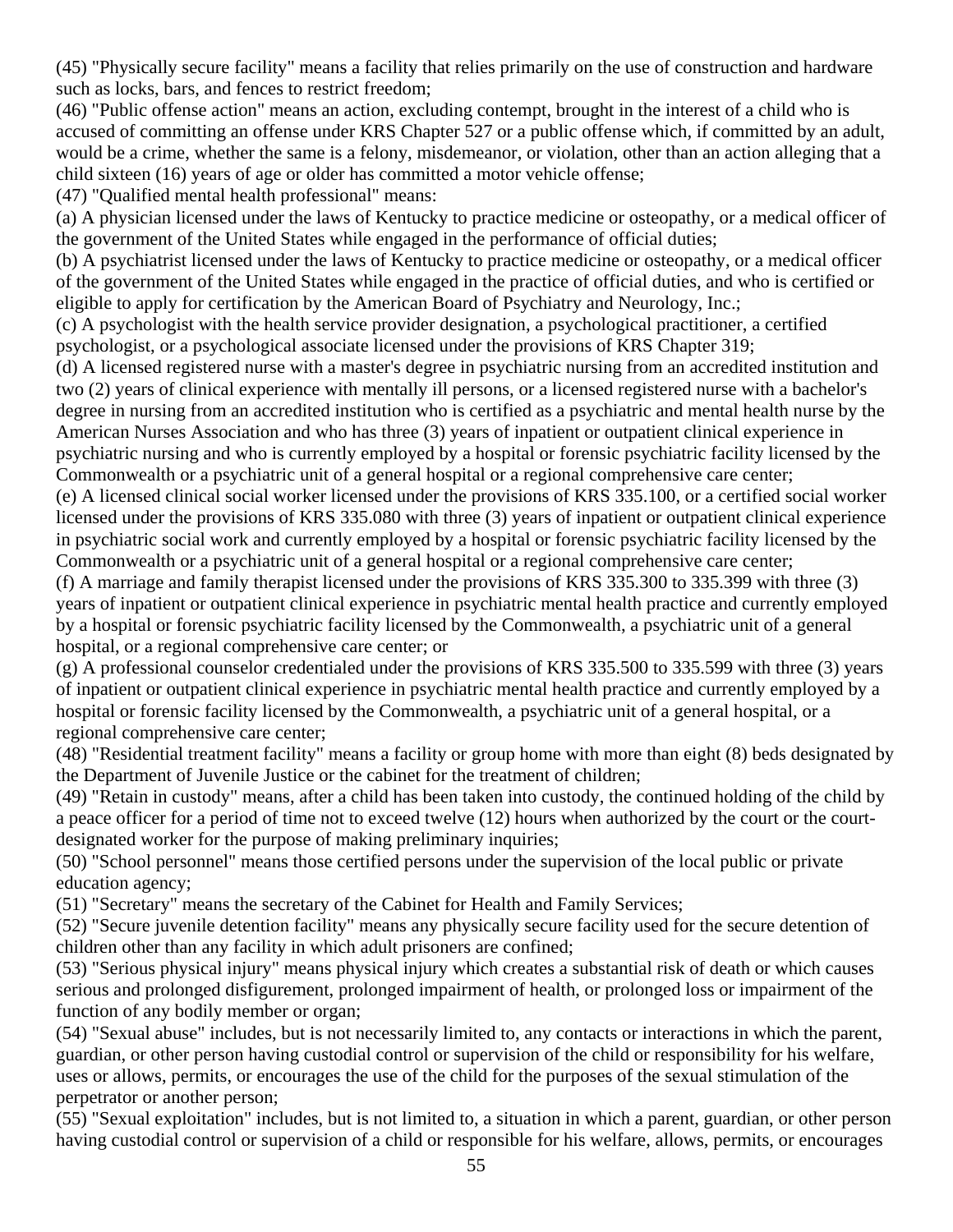the child to engage in an act which constitutes prostitution under Kentucky law; or a parent, guardian, or other person having custodial control or supervision of a child or responsible for his welfare, allows, permits, or encourages the child to engage in an act of obscene or pornographic photographing, filming, or depicting of a child as provided for under Kentucky law;

(56) "Social service worker" means any employee of the cabinet or any private agency designated as such by the secretary of the cabinet or a social worker employed by a county or city who has been approved by the cabinet to provide, under its supervision, services to families and children;

(57) "Staff secure facility for residential treatment" means any setting which assures that all entrances and exits are under the exclusive control of the facility staff, and in which a child may reside for the purpose of receiving treatment;

(58) "Status offense action" is any action brought in the interest of a child who is accused of committing acts, which if committed by an adult, would not be a crime. Such behavior shall not be considered criminal or delinquent and such children shall be termed status offenders. Status offenses shall not include violations of state or local ordinances which may apply to children such as a violation of curfew or possession of alcoholic beverages;

(59) "Take into custody" means the procedure by which a peace officer or other authorized person initially assumes custody of a child. A child may be taken into custody for a period of time not to exceed two (2) hours; (60) "Valid court order" means a court order issued by a judge to a child alleged or found to be a status offender:

(a) Who was brought before the court and made subject to the order;

(b) Whose future conduct was regulated by the order;

(c) Who was given written and verbal warning of the consequences of the violation of the order at the time the order was issued and whose attorney or parent or legal guardian was also provided with a written notice of the consequences of violation of the order, which notification is reflected in the record of the court proceedings; and (d) Who received, before the issuance of the order, the full due process rights guaranteed by the Constitution of the United States.

(61) "Violation" means any offense, other than a traffic infraction, for which a sentence of a fine only can be imposed;

(62) "Youth alternative center" means a nonsecure facility, approved by the Department of Juvenile Justice, for the detention of juveniles, both prior to adjudication and after adjudication, which meets the criteria specified in KRS 15A.320; and

(63) "Youthful offender" means any person regardless of age, transferred to Circuit Court under the provisions of KRS Chapter 635 or 640 and who is subsequently convicted in Circuit Court.

# **KRS 610.127 Parental circumstances negating requirement for reasonable efforts to reunify child with family.**

Reasonable efforts as defined in KRS 620.020 shall not be required to be made with respect to a parent of a child if a court of competent jurisdiction determines that the parent has:

(1) Subjected the child to aggravated circumstances as defined in KRS 600.020;

(2) Been convicted in a criminal proceeding of having caused or contributed to the death of another child of the parent;

(3) Committed a felony assault that resulted in serious bodily injury to the child or to another child of the parent;

(4) Had their parental rights to another child terminated involuntarily;

(5) Engaged in a pattern of conduct due to alcohol or other drug abuse as defined in KRS 222.005 for a period of not less than ninety (90) days that has rendered the parent incapable of caring for the immediate and ongoing needs of the child, and the parent has refused or failed to complete available treatment for alcohol or other drug abuse;

(6) Mental illness as defined in KRS 202A.011 or mental retardation as defined in KRS 202B.010 or other developmental disability as defined in KRS 387.510 that places the child at substantial risk of physical or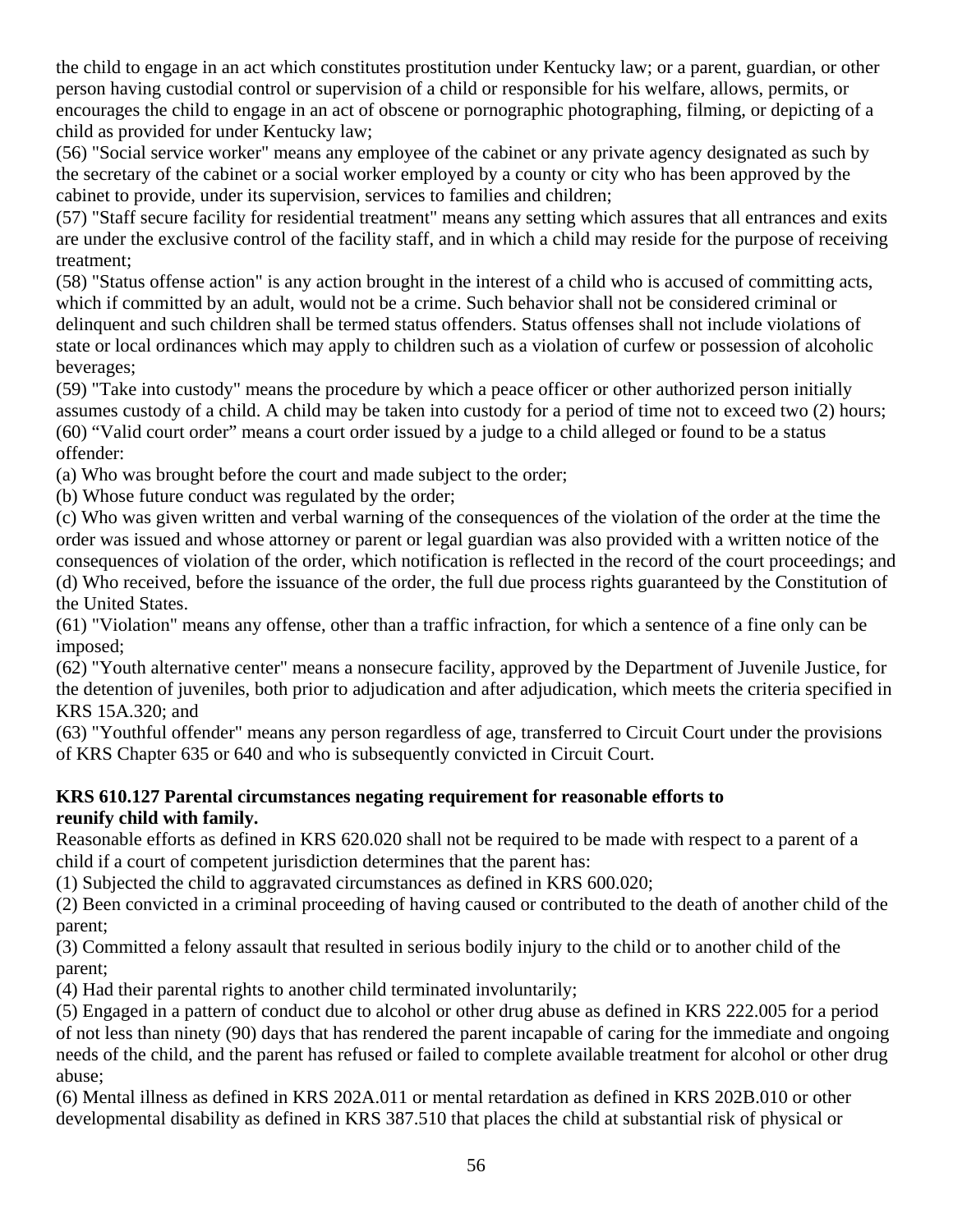emotional injury even if the most appropriate and available services were provided to the parent for twelve (12) months; or

(7) Other circumstances in existence that make continuation or implementation of reasonable efforts to preserve or reunify the family inconsistent with the best interests of the child and with the permanency plan for the child.

# **KRS 620.060 Emergency custody orders.**

(1) The court for the county where the child is present may issue an ex parte emergency custody order when it appears to the court that removal is in the best interest of the child and that there are **reasonable grounds** to believe, as supported by affidavit or by recorded sworn testimony, that one (1) or more of the following conditions exist and that the parents or other person exercising custodial control or supervision are unable or unwilling to protect the child:

(a) The child is in danger of imminent death or serious physical injury or is being sexually abused;

(b) The parent has repeatedly inflicted or allowed to be inflicted by other than accidental means physical injury or emotional injury. **This condition shall not include reasonable and ordinary discipline recognized in the community where the child lives, as long as reasonable and ordinary discipline does not result in abuse or neglect as defined in KRS 600.020(1**); or

(c) The child is in immediate danger due to the parent's failure or refusal to provide for the safety or needs of the child.

(2) Custody may be placed with a relative taking into account the wishes of the custodial parent and child or any other appropriate person or agency including the cabinet.

(3) An emergency custody order shall be effective no longer than seventy-two (72) hours, exclusive of weekends and holidays, unless there is a temporary removal hearing with oral or other notice to the county attorney and the parent or other person exercising custodial control or supervision of the child, to determine if the child should be held for a longer period. The seventy-two (72) hour period also may be extended or delayed upon the waiver or request of the child's parent or other person exercising custodial control or supervision. (4) Any person authorized to serve process shall serve the parent or other person exercising custodial control or supervision with a copy of the emergency custody order. If such person cannot be found, the sheriff shall make a good faith effort to notify the nearest known relative, neighbor, or other person familiar with the child. (5) Within seventy-two (72) hours of the taking of a child into custody without the consent of his parent or other person exercising custodial control or supervision, a petition shall be filed pursuant to this chapter.

(6) Nothing herein shall preclude the issuance of arrest warrants pursuant to the Rules of Criminal Procedure.

# **KRS 620.080 Temporary removal hearing.**

(1) Unless waived by the child and his parent or other person exercising custodial control or supervision, a temporary removal hearing shall be held:

(a) Within seventy-two (72) hours, excluding weekends and holidays, of the time when an emergency custody order is issued or when a child is taken into custody without the consent of his parent or other person exercising custodial control or supervision; and

(b) In cases commenced by the filing of a petition, within ten (10) days of the date of filing.

(2) At a temporary removal hearing, the court shall determine whether there are **reasonable grounds** to believe that the child would be dependent, neglected or abused if returned to or left in the custody of his parent or other person exercising custodial control or supervision even though it is not proved conclusively who has perpetrated the dependency, neglect or abuse. For good cause, the court may allow hearsay evidence. The Commonwealth shall bear the burden of proof by a **preponderance of the evidence** and if the Commonwealth should fail to establish same, the child shall be released to or retained in the custody of his parent or other person exercising custodial control or supervision.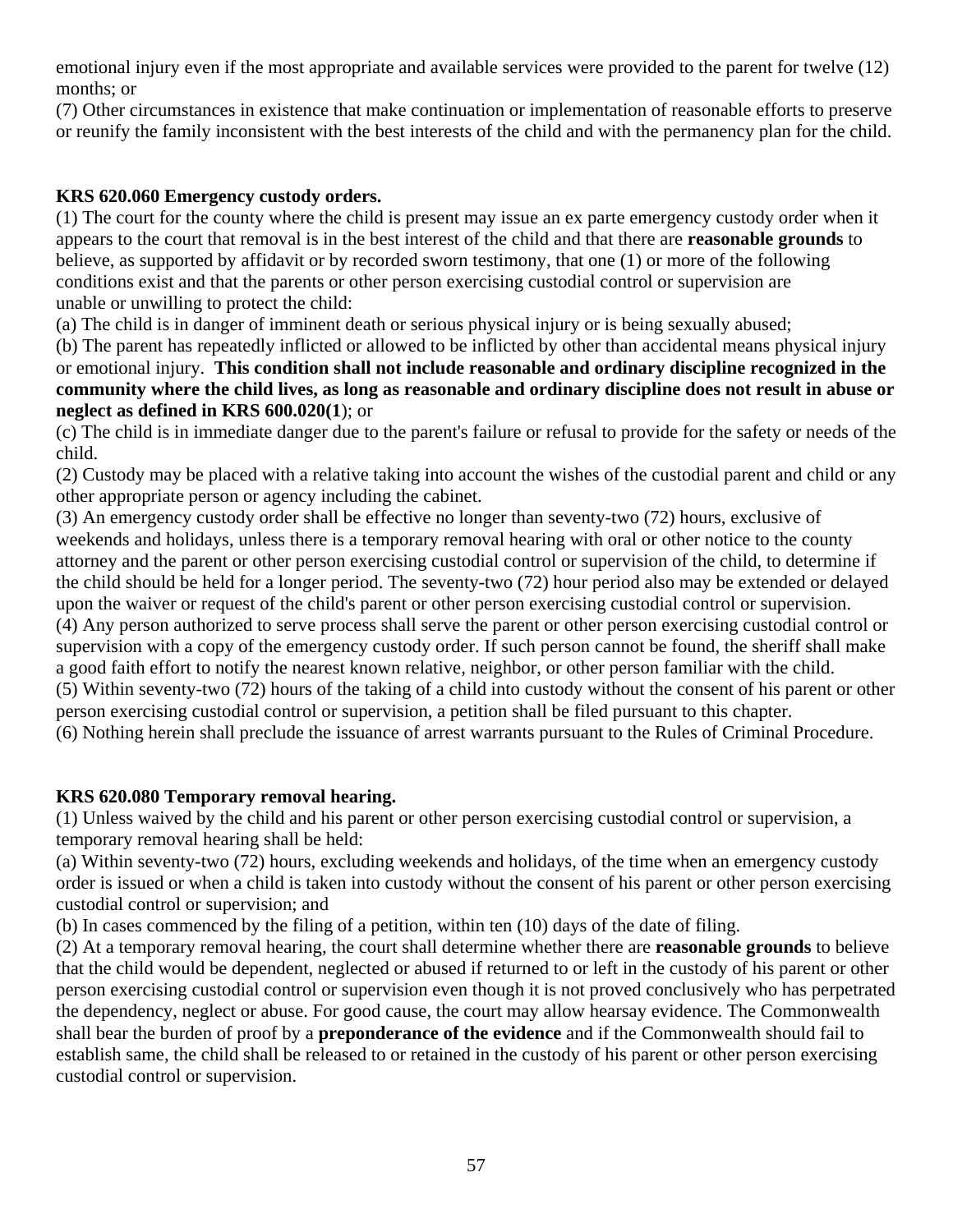#### **KRS 620.120 Criminal charges tried separately.**

In cases where criminal charges arising out of the same transaction or occurrence are filed against an adult alleged to be the perpetrator of child abuse or neglect, such charges shall be tried separately from the adjudicatory hearing held pursuant to this chapter.

### **KRS 620.130 Alternatives to removal from custody.**

(1) In any proceeding under this chapter, when the court is petitioned to remove or continue the removal of a child from the custody of his parent or other person exercising custodial control or supervision, the court shall first consider whether the child may be reasonably protected against the alleged dependency, neglect or abuse, by alternatives less restrictive than removal. Such alternatives may include, but shall not be limited to, the provision of medical, educational, psychiatric, psychological, social work, counseling, day care, or homemaking services with monitoring wherever necessary by the cabinet or other appropriate agency. Where the court specifically finds that such alternatives are adequate to reasonably protect the child against the alleged dependency, neglect or abuse, the court shall not order the removal or continued removal of the child. (2) If the court orders the removal or continues the removal of the child, services provided to the parent and the child shall be designed to promote the protection of the child and the return of the child safely to the child's home as soon as possible. The cabinet shall develop a treatment plan for each child designed to meet the needs of the child. The cabinet may change the child's placement or treatment plan as the cabinet may require. The cabinet shall notify the committing court of the change, in writing, within fourteen (14) days after the change has been implemented.

#### **KRS 625.020 Circuit Court jurisdiction.**

The Circuit Court shall have jurisdiction of proceedings under this chapter.

#### **KRS 625.043 Termination orders.**

(1) If the Circuit Court determines that parental rights are to be voluntarily terminated in accordance with the provisions of this chapter, it shall make an order terminating all parental rights and obligations of the parent and releasing the child from all legal obligations to the parent and vesting care and custody of the child in the person, agency, or cabinet the court believes is best qualified to receive custody.

(2) Upon consent by the Cabinet for Health and Family Services, the child may be declared a ward of the state and custody vested in the cabinet or in any child-placing agency or child-caring facility licensed by the cabinet or in another person if all persons with parental rights to the child under the law have had their rights terminated voluntarily or involuntarily. If the other person is not excepted by KRS 199.470(4) or (5), a grant of permanent custody shall be made only if the proposed custodian has received the written approval of the secretary or the secretary's designee for the child's placement.

#### **KRS 625.060 Parties to action.**

(1) In addition to the child, the following shall be the parties in an action for involuntary termination of parental rights:

- (a) The petitioner;
- (b) The cabinet, if not the petitioner; and

(c) The biological parents, if known and if their rights have not been previously terminated. It shall not be necessary to make the putative father a party if he is exempted by KRS 625.065.

(2) Any party other than the child who is not the petitioner shall be a respondent.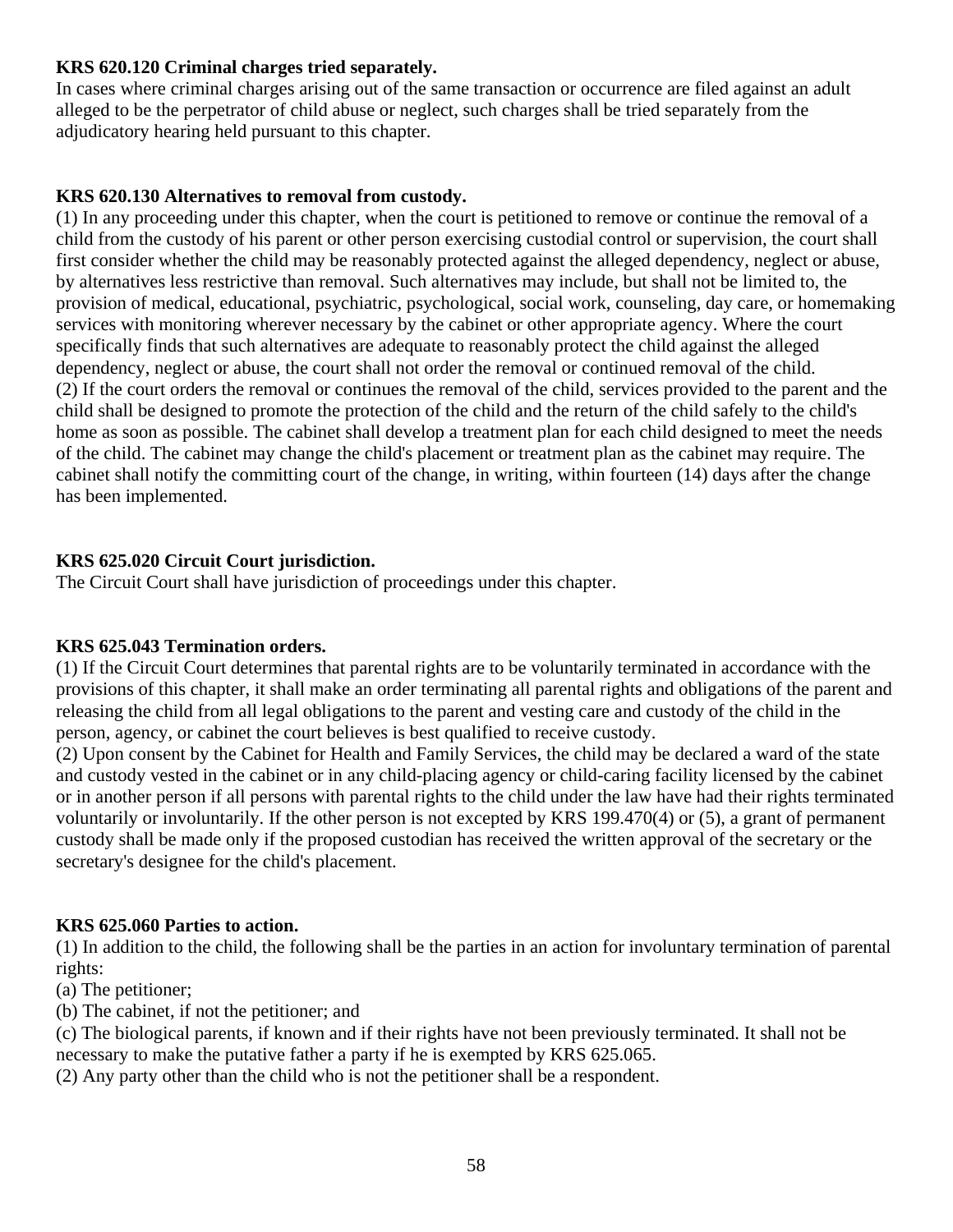# **KRS 625.090 Grounds for termination.**

(1) The Circuit Court may involuntarily terminate all parental rights of a parent of a named child, if the Circuit Court finds from the pleadings and by clear and convincing evidence that:

(a) 1. The child has been adjudged to be an abused or neglected child, as defined in KRS 600.020(1), by a court of competent jurisdiction;

2. The child is found to be an abused or neglected child, as defined in KRS 600.020(1), by the Circuit Court in this proceeding; or

3. The parent has been convicted of a criminal charge relating to the physical or sexual abuse or neglect of any child and that physical or sexual abuse, neglect, or emotional injury to the child named in the present termination action is likely to occur if the parental rights are not terminated; and

(b) Termination would be in the best interest of the child.

(2) No termination of parental rights shall be ordered unless the Circuit Court also finds by clear and convincing evidence the existence of one (1) or more of the following grounds:

(a) That the parent has abandoned the child for a period of not less than ninety (90) days;

(b) That the parent has inflicted or allowed to be inflicted upon the child, by other than accidental means, serious physical injury;

(c) That the parent has continuously or repeatedly inflicted or allowed to be inflicted upon the child, by other than accidental means, physical injury or emotional harm;

(d) That the parent has been convicted of a felony that involved the infliction of serious physical injury to any child;

(e) That the parent, for a period of not less than six (6) months, has continuously or repeatedly failed or refused to provide or has been substantially incapable of providing essential parental care and protection for the child and that there is no reasonable expectation of improvement in parental care and protection, considering the age of the child;

(f) That the parent has caused or allowed the child to be sexually abused or exploited;

(g) That the parent, for reasons other than poverty alone, has continuously or repeatedly failed to provide or is incapable of providing essential food, clothing, shelter, medical care, or education reasonably necessary and available for the child's well-being and that there is no reasonable expectation of significant improvement in the parent's conduct in the immediately foreseeable future, considering the age of the child; (h) That:

1. The parent's parental rights to another child have been involuntarily terminated;

2. The child named in the present termination action was born subsequent to or during the pendency of the previous termination; and

3. The conditions or factors which were the basis for the previous termination finding have not been corrected; (i) That the parent has been convicted in a criminal proceeding of having caused or contributed to the death of

another child as a result of physical or sexual abuse or neglect; or

(j) That the child has been in foster care under the responsibility of the cabinet for fifteen (15) of the most recent twenty-two (22) months preceding the filing of the petition to terminate parental rights.

(3) In determining the best interest of the child and the existence of a ground for termination, the Circuit Court shall consider the following factors:

(a) Mental illness as defined by KRS 202A.011(9), or mental retardation as defined by KRS 202B.010(9) of the parent as certified by a qualified mental health professional, which renders the parent consistently unable to care for the immediate and ongoing physical or psychological needs of the child for extended periods of time;

(b) Acts of abuse or neglect as defined in KRS 600.020(1) toward any child in the family;

(c) If the child has been placed with the cabinet, whether the cabinet has, prior to the filing of the petition made reasonable efforts as defined in KRS 620.020 to reunite the child with the parents unless one or more of the circumstances enumerated in KRS 610.127 for not requiring reasonable efforts have been substantiated in a written finding by the District Court;

(d) The efforts and adjustments the parent has made in his circumstances, conduct, or conditions to make it in the child's best interest to return him to his home within a reasonable period of time, considering the age of the child;